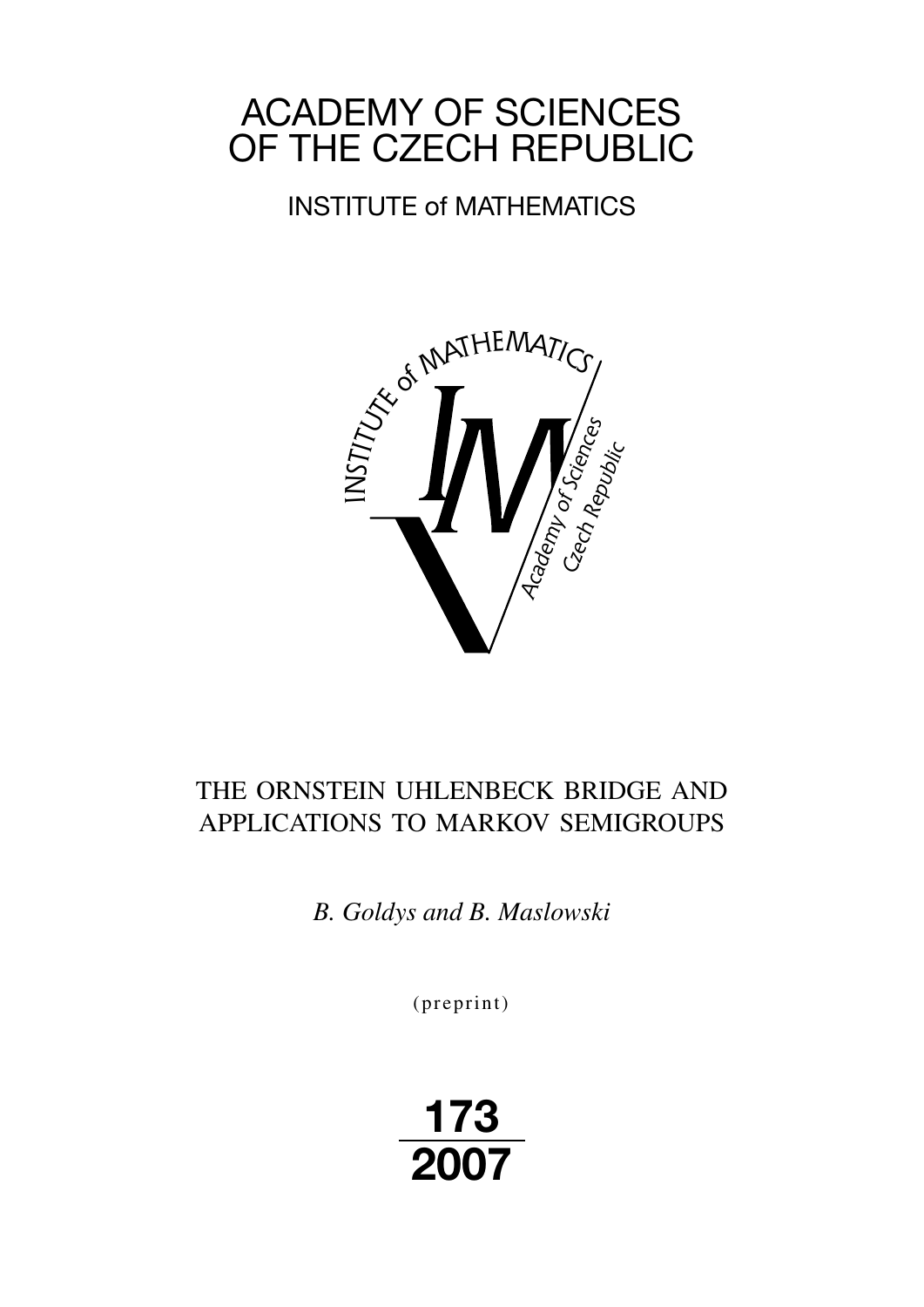# THE ORNSTEIN UHLENBECK BRIDGE AND APPLICATIONS TO MARKOV SEMIGROUPS

#### B. GOLDYS AND B. MASLOWSKI

Abstract. For an arbitrary Hilbert space-valued Ornstein-Uhlenbeck process we construct the Ornstein-Uhlenbeck Bridge connecting a given starting point  $x$  and an endpoint y provided y belongs to a certain linear subspace of full measure. We derive also a stochastic evolution equation satisfied by the OU Bridge and study its basic properties. The OU Bridge is then used to investigate the Markov transition semigroup defined by a stochastic evolution equation with additive noise. We provide an explicit formula for the transition density and study its regularity. These results are applied to show some basic properties of the transition semigroup. Given the Strong Feller property and the existence of invariant measure we show that all  $L^p$  functions are transformed into continuous functions thus generalising the Strong Feller property. We also show that transition operators are q-summing for some  $q > p > 1$ , in particular of Hilbert-Schmidt type.

#### 1. INTRODUCTION

Let  $(Z_t^x)$  be an Ornstein-Uhlenbeck process on a separable Hilbert space H. By this we mean that  $(Z_t^x)$  is a solution to a linear stochastic evolution equation

$$
\begin{cases}\ndZ_t^x = AZ_t^x dt + \sqrt{Q}dW_t, \\
Z_0^x = x \in H.\n\end{cases} \tag{1.1}
$$

In the above equation  $(W_t)$  is a standard cylindrical Wiener process defined on a certain stochastic basis  $(\Omega, \mathscr{F}, (\mathscr{F}_t), \mathbb{P})$  and  $Q = Q^* \geq 0$  is a bounded operator on H. We assume that the operator  $(A, dom(A))$  is a generator of a  $C_0$ -semigroup  $(S_t)$  on H. Under the assumptions given below the solution to (1.1) is defined by the formula

$$
Z_t^x = S_t x + \int_0^t S_{t-s} \sqrt{Q} dW_s.
$$
 (1.2)

The aim of this paper is to study the basic properties of the Ornstein-Uhlenbeck Bridge (sometimes called a Pinned Ornstein-Uhlenbeck process)  $(\hat{Z}_t^{x,y})$  associated to the Ornstein-Uhlenbeck process  $(Z_t^x)$  and its applications. Let us recall informally, that this process is defined via the formula

$$
\mathbb{P}\left(Z_t^x \in B | Z_T^x = y\right) = \mathbb{P}\left(\hat{Z}_t^{x,y} \in B\right), \quad t < T,
$$

Key words and phrases. Ornstein-Uhlenbeck process, pinned process, measurable linear mapping, stochastic semilinear equation, transition density.

This work was partially supported by the UNSW Faculty Research Grant PS06905 and GACR grant 201/04/0750.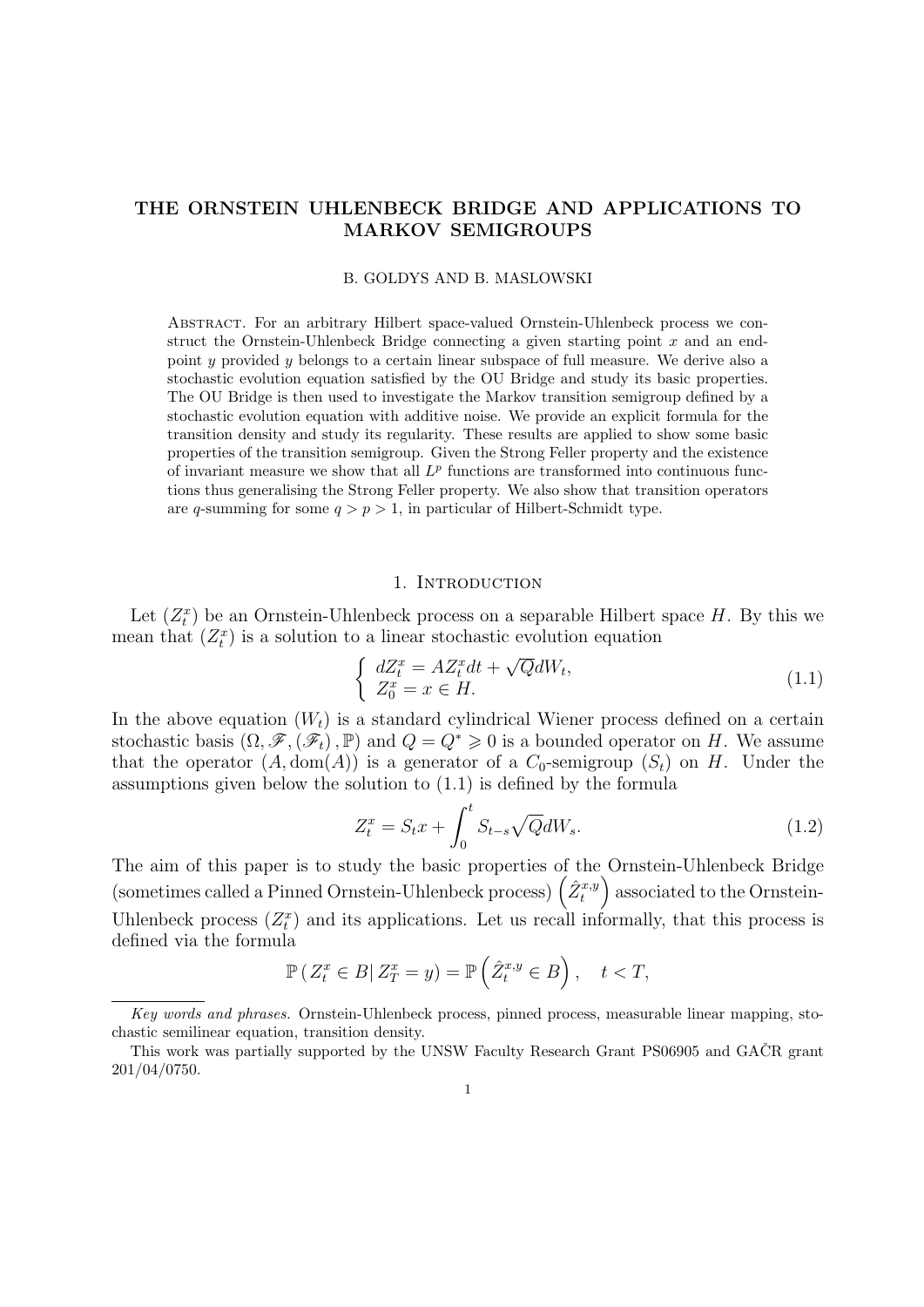where  $x, y \in H$  and  $B \subset H$  is a Borel set, so it is the Ornstein-Uhlenbeck process "conditioned to go from x at time  $t = 0$  to y at time  $t = T$ " (a rigorous definition is given in Section 2, cf. Def. 2.15). The importance of various types of bridge processes in the theory of finite dimensional diffusions is well recognised, see for example [22]. In infinite dimensional framework this concept was developed in [19] in order to study regularity of transition semigroup of certain linear and nonlinear diffusions on Hilbert space. In [17] and [18] an Ornstein-Uhlenbeck Bridge is introduced in order to obtain lower estimates on the transition kernel of some semilinear stochastic evolution equations. Those estimates provide a powerful tool to study exponential ergodicity and V -uniform ergodicity for such equations and, in particular, the rate of convergence to invariant measure, providing explicit estimates on the constants in the definition of exponential ergodicity, as has been shown in our previous paper [12].

In the present paper the OU Bridge is studied under much more general conditions and in more detail. In particular, unlike in [12] we do not assume that the OU process is strongly Feller, which is a rather strong requirement in infinite dimensions (the strong Feller property is assumed only in in Section 4 devoted to applications to transition densities of semilinear equations, where it is a natural condition). We provide also further applications of the OU Bridge to the analysis of transition densities and the regularity of associated Markov semigroups. Regularity of strongly Feller transition semigroups was studied by different methods in [9] (see also references therein). We use methods completely different from [9] and obtain stronger results but for bounded drifts only while the aforementioned paper allows linearly growing drifts. Closely related results for semigroups that are not strongly Feller may be found in [4]. For the regularity of strongly Feller semigroups associated to the OU process we refer to [6].

Let us describe the contents of this paper. In Section 2 we provide, for the reader's convenience, some relevant facts about linear measurable mappings and conditional distributions of Hilbert space valued Gaussian random vectors. Then we give a definition of the OU Bridge and some basic results on OU processes and OU Bridges. Some of the technical results from [12] that are needed in the sequel are stated without proof and others (Lemma 2.8, Proposition 2.11 and Lemma 3.3) are reproved under more general conditions. In Section 3, a stochastic equation for the OU Bridge is derived. A new Brownian Motion adapted to the filtration of the Ornstein Uhlenbeck Bridge is obtained and then it is shown that the Bridge process is a unique mild (and weak) solution of a linear nonhomogenous stochastic evolution equation with singular coefficients. Section 4 is devoted to applications of the previous results to semilinear stochastic equations; at first continuity of Markov transition densities (with respect to the Gaussian invariant measure  $\nu$  that is an invariant measure with respect to the OU process) is proved (Theorem 4.5 and Remark 4.10). Note that (for a fixed initial value) the continuity of densities in infinite dimensional case is a rather strong requirement (so is, in a sense, continuity of the mappings  $y \to \mathbb{E}[Z_t^x | Z_T^x = y]$ , etc.) The difficulties lie in the form of conditioned processes and transition densities (typically, (2.27) and (4.13)) which involve inverses of injective Hilbert-Schmidt operators. These are in infinite dimensions always unbounded and only densely defined (cf. Example 4.12 for an illustration of this fact). Furthermore, in Section 4 the Markov semigroup is shown to map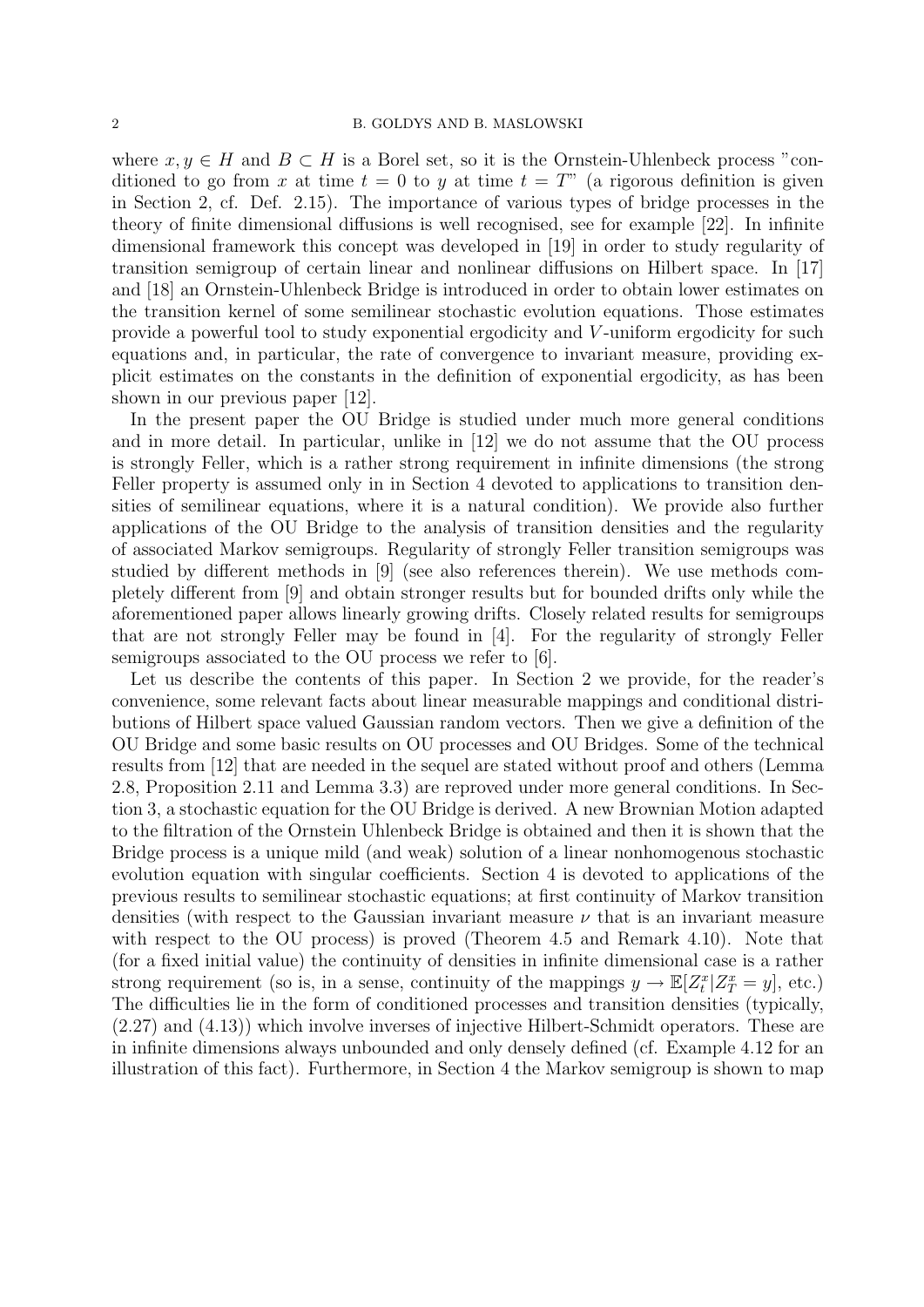the space  $L^p(H, \nu)$ ,  $p > 1$ , into the space of continuous functions on H (Theorem 4.6) and is also shown to be Hilbert-Schmidt on  $L^2(H, \nu)$  and q-summing (in particular, compact) as a mapping  $L^p(H, \nu) \to L^q(H, \nu)$  even if  $q > p$  provided the gap between q and p is not too large (Theorem 4.7). At the end of the section the results are illustrated in the case of one-dimensional semilinear stochastic parabolic equation (Example 4.11) in which case the conditions imposed in the paper are verified or specified. In Example 4.12 it is shown that even in simple (in fact, linear) infinite dimensional cases densities may be irregular and conditions for regularity are specified.

ACKNOWLEDGEMENT. The authors are grateful to Jan Seidler for his valuable comments and suggestions.

#### 2. Preliminaries on OU Processes and Bridges

In this section we collect, for the reader convenience, some properties of infinite-dimensional OU processes and Gaussian random variables which will be useful in the paper. We also define the OU Bridge and recall some known results that will be useful in the sequel.

2.1. Measurable Linear Mappings. Let  $H$  be a real separable Hilbert space and let  $\mu = N(0, C)$  be a centered Gaussian measure on H with the covariance operator C such that  $\overline{im(C)} = H$ . The space  $H_C = im(C^{1/2})$  endowed with the norm  $|x|_C = |C^{-1/2}x|$  can be identified as the Reproducing Kernel Hilbert Space of the measure  $\mu$ . In the sequel we will denote by  $\{e_n : n \geq 1\}$  the eigenbasis of C and by  $\{c_n : n \geq 1\}$  the corresponding set of eigenvalues:

$$
Ce_n = c_n e_n, \quad n \geq 1.
$$

For any  $h \in H$  we define

$$
\phi_n(x) = \sum_{k=1}^n \frac{1}{\sqrt{c_k}} \langle h, e_k \rangle \langle x, e_k \rangle, \quad x \in H.
$$

The following two lemmas are well known (see e.g. [12]):

**Lemma 2.1.** The sequence  $(\phi_n)$  converges in  $L^2(H,\mu)$  to a limit  $\phi$  and

$$
\int_H |\phi(x)|^2 \,\mu(dx) = |h|^2.
$$

Moreover, there exists a measurable linear space  $\mathcal{M}_h \subset H$ , such that  $\mu(\mathcal{M}_h) = 1$ ,  $\phi$  is linear on  $\mathcal{M}_h$  and

$$
\phi(x) = \lim_{n \to \infty} \phi_n(x), \quad x \in \mathcal{M}_h.
$$
\n(2.1)

We will use the notation  $\phi(x) = \langle h, C^{-1/2}x \rangle$ .

Let  $H_1$  be another real separable Hilbert space and let  $T : H \to H_1$  be a bounded operator. The Hilbert-Schmidt norm of T will be denoted by  $||T||_{HS}$ . Let

$$
\tilde{T}_n x = \sum_{k=1}^n \frac{1}{\sqrt{c_k}} \langle x, e_k \rangle Te_k, \quad x \in H.
$$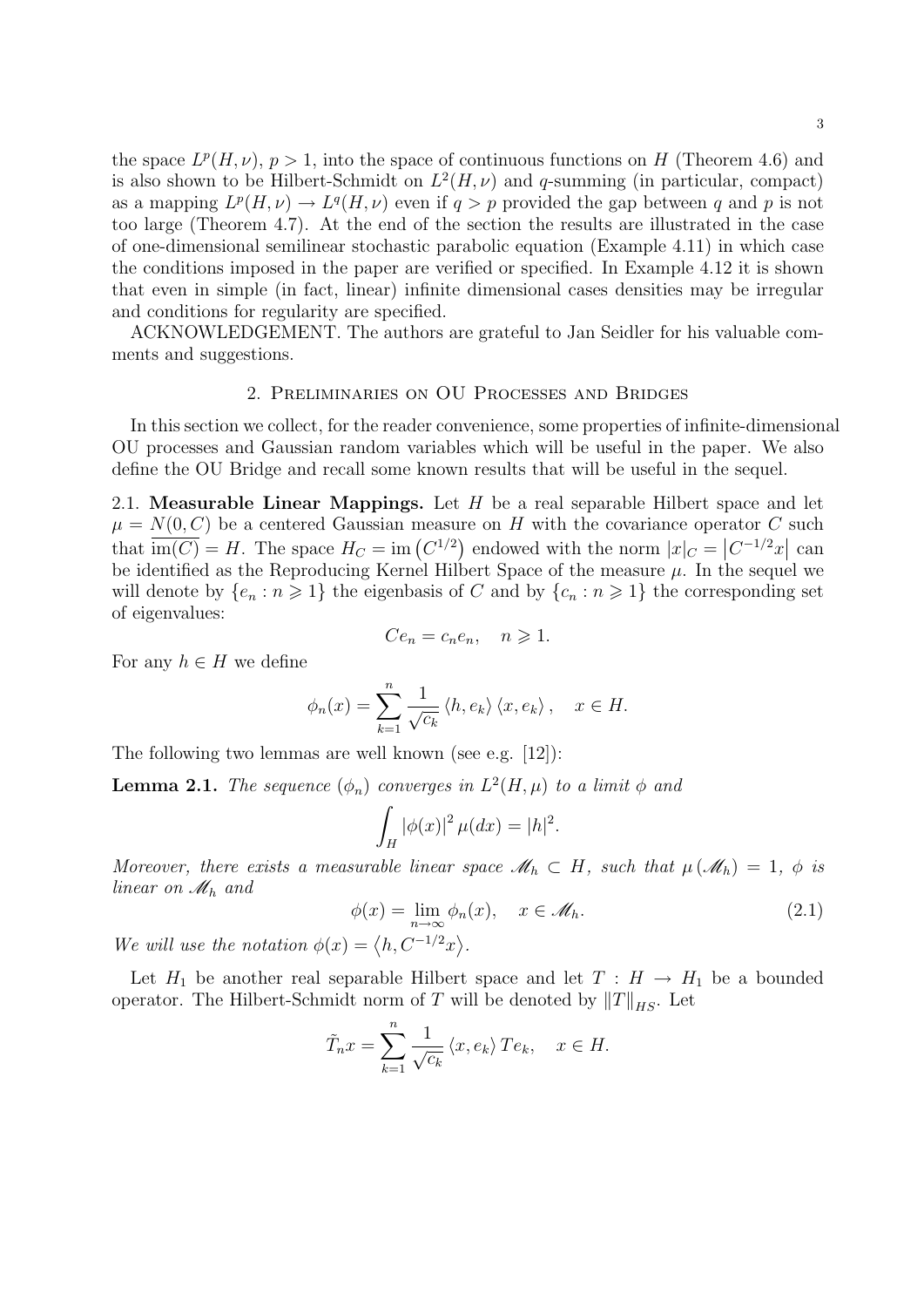**Lemma 2.2.** Let  $T : H \to H_1$  be a Hilbert-Schmidt operator. Then the sequence  $(\tilde{T}_n)$ converges in  $L^2(H, \mu; H_1)$  to a limit  $\tilde{T}$  and

$$
\int_H \left| \tilde{T}(x) \right|_{H_1}^2 \mu(dx) = ||T||_{HS}^2.
$$

Moreover, there exists a measurable linear space  $\mathscr{M}_T \subset H$ , such that  $\mu(\mathscr{M}_T) = 1$ ,  $\tilde{T}$  is linear on  $\mathcal{M}_T$  and

$$
\tilde{T}(x) = \lim_{n \to \infty} \tilde{T}_n x, \quad x \in \mathcal{M}_T.
$$
\n(2.2)

We will use the notation  $TC^{-1/2}x := \tilde{T}(x)$ .

The above procedure is specified in the following Lemma (the proof of which may be found in [12]) to operator-valued functions:

**Lemma 2.3.** Let  $K(t, s) : H \to H$  be an operator-valued, strongly measurable function, such that for each  $a \in (0, T)$ 

$$
\int_{0}^{a} \int_{0}^{a} \|K(t,s)\|_{HS}^{2} ds dt < \infty.
$$
 (2.3)

Then the following holds.

(a) There exists a Borel set  $B \subset [0,T]^2$  of full Lebesgue measure such that the measurable linear mapping  $K(t, s)C^{-1/2}$  is well defined for all  $(s, t) \in B$ .

(b) There exists a measurable mapping  $f : [0, T)^2 \times H \to H$  and a measurable linear space  $\mathscr{M} \subset H$  of full measure such that  $f(t, s, y) = K(t, s)C^{-1/2}y$  for  $y \in \mathscr{M}$  and for each  $a < T$ 

$$
\int_0^a |f(t,s,y)| ds < \infty
$$

for almost all  $t \in [0,T]$ . We will use the notation  $K(t,s)C^{-1/2}y := f(t,s,y)$ .

2.2. **Conditional Distributions.** Let  $H_1$  and  $H_2$  be two real separable Hilbert spaces and let  $(X, Y) \in H_1 \times H_2$  be a Gaussian vector with mean values

$$
m_X = \mathbb{E}X
$$
, and  $m_Y = \mathbb{E}Y$ .

The covariance operator of  $X$  is determined by the equation

$$
\mathbb{E}\left\langle X - m_X, h\right\rangle \left\langle X - m_X, k\right\rangle = \left\langle C_X h, k\right\rangle, \quad h, k \in H_1,\tag{2.4}
$$

and a similar condition determines the covariance  $C_Y$  of Y. The covariance operator  $C_{XY}: H_1 \to H_2$  is defined by the condition

$$
\left\langle C_{XY}h,k\right\rangle =\mathbb{E}\left\langle X-m_{X},h\right\rangle \left\langle Y-m_{Y},k\right\rangle ,\quad h\in H_{1},k\in H_{2},
$$

and then  $C_{XY}^* = C_{YX}$ . For a linear closable operator G on H the closure of G will be denoted by  $\overline{G}$ . The next theorem is well known, see for example [16]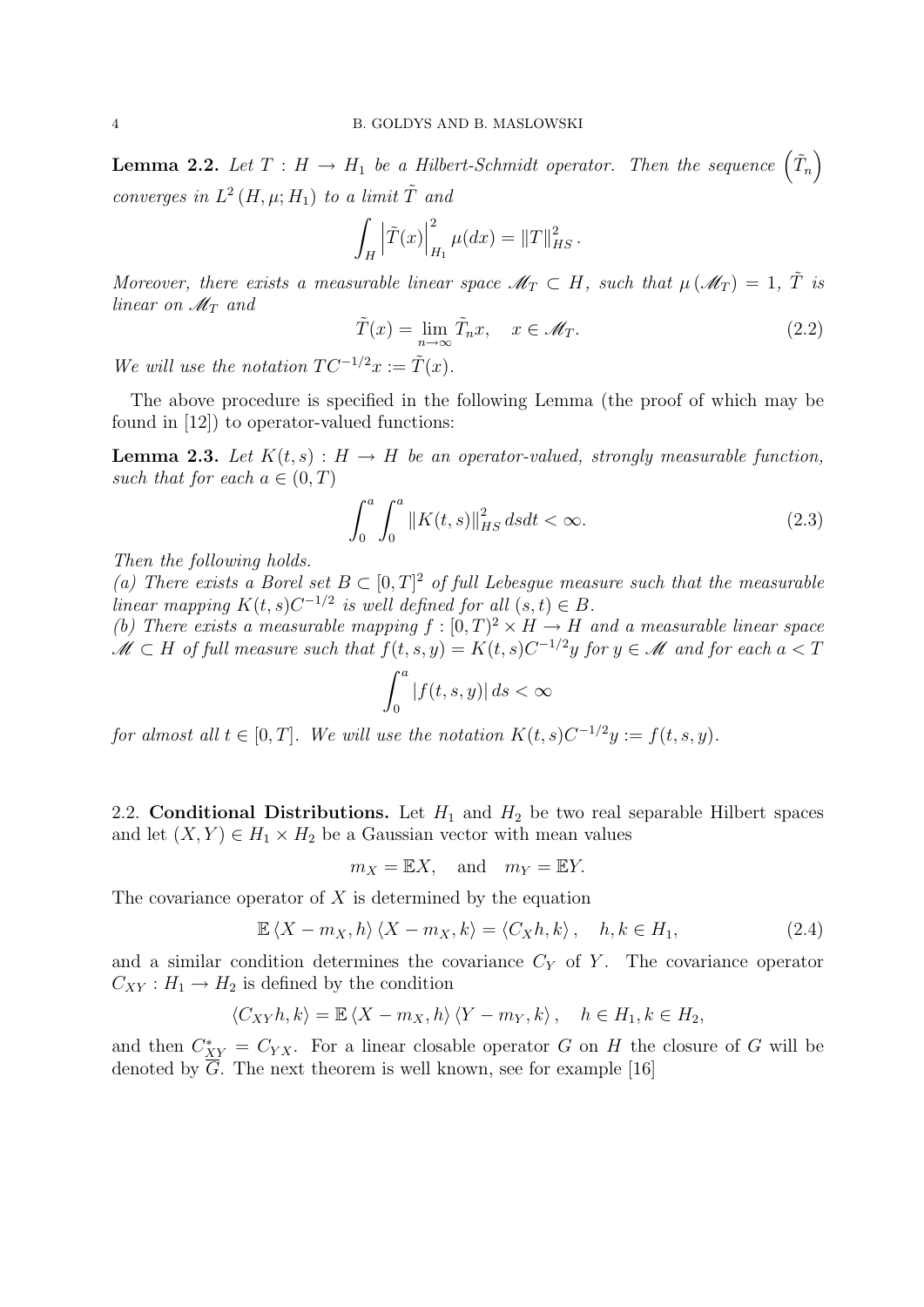**Theorem 2.4.** Assume that  $C_X$  is injective. Then the following holds. (a) We have

$$
\operatorname{im}\left(C_{YX}\right) \subset \operatorname{im}\left(C_X^{1/2}\right),\tag{2.5}
$$

the operator  $T = C_X^{-1/2} C_{YX}$  is of Hilbert-Schmidt type on H and  $T^* = C_{XY} C_X^{-1/2}$ . (b) We have

$$
\mathbb{E}(Y|X) = m_Y + T^* C_X^{-1/2} (X - m_X), \quad \mathbb{P}^X - a.s.
$$

(c) The conditional distribution of Y given X is Gaussian N  $(E(Y|X), C_{Y|X})$ , where

$$
C_{Y|X} = C_Y - T^*T.
$$

Moreover, the random variables  $T^* C_X^{-1/2} X$  and  $(Y - T^* C_X^{-1/2} X)$  are independent.

2.3. Some Properties of the Ornstein-Uhlenbeck Process. The following hypothesis is a standing assumption for the rest of the paper.

**Hypothesis 2.5.** For every  $t > 0$ 

$$
\int_{0}^{t} \|S_{s}Q^{1/2}\|_{HS}^{2} ds < \infty,
$$
\n(2.6)

and

$$
\overline{\text{im}\left(Q_t\right)} = H,\tag{2.7}
$$

where, in view of  $(2.6)$ 

$$
Q_t = \int_0^t S_s Q S_s^* ds. \tag{2.8}
$$

is a well defined trace class operator.

It is well known that if Hypothesis 2.5 holds then the process (1.2) is a well defined H-valued, Gaussian and Markov process, see [8].

Let  $\mu$  denote the probability law of the process  $\{Z_t^0 : t \in [0,1]\}$  that is concentrated on  $L^2(0,T;H)$  and let  $\mathscr{L}: L^2(0,T;H) \to C(0,T;H)$  be defined by the formula

$$
\mathcal{L}u(t) = \int_0^t S_{t-s} Q^{1/2} u(s) ds.
$$
\n(2.9)

Note that, cf. [8],  $\text{im}(\mathscr{L}) = RKHS(\mu)$  (the Reproducing Kernel Hilbert Space of the measure  $\mu$ ). We will use the notation  $\mu_t^x$  for the Gaussian measure  $N(S_t x, Q_t)$  and  $\mu_t$ for  $\mu_t^0$ . By the properties of Gaussian distribution  $\mu_t^x$  is the probability distribution of a random variable  $Z_t^x$  and we set  $Z_t = Z_t^0$ . In the rest of this subsection we give several statements on properties of the family of covariance operators  $\{Q_t: t \leq T\}$  that will be useful later.

The definition of  $Q_t$  given in 2.8 yields immediately a simple identity that will be frequently used:

$$
Q_T = Q_t + S_t Q_{T-t} S_t^*, \quad t \leq T. \tag{2.10}
$$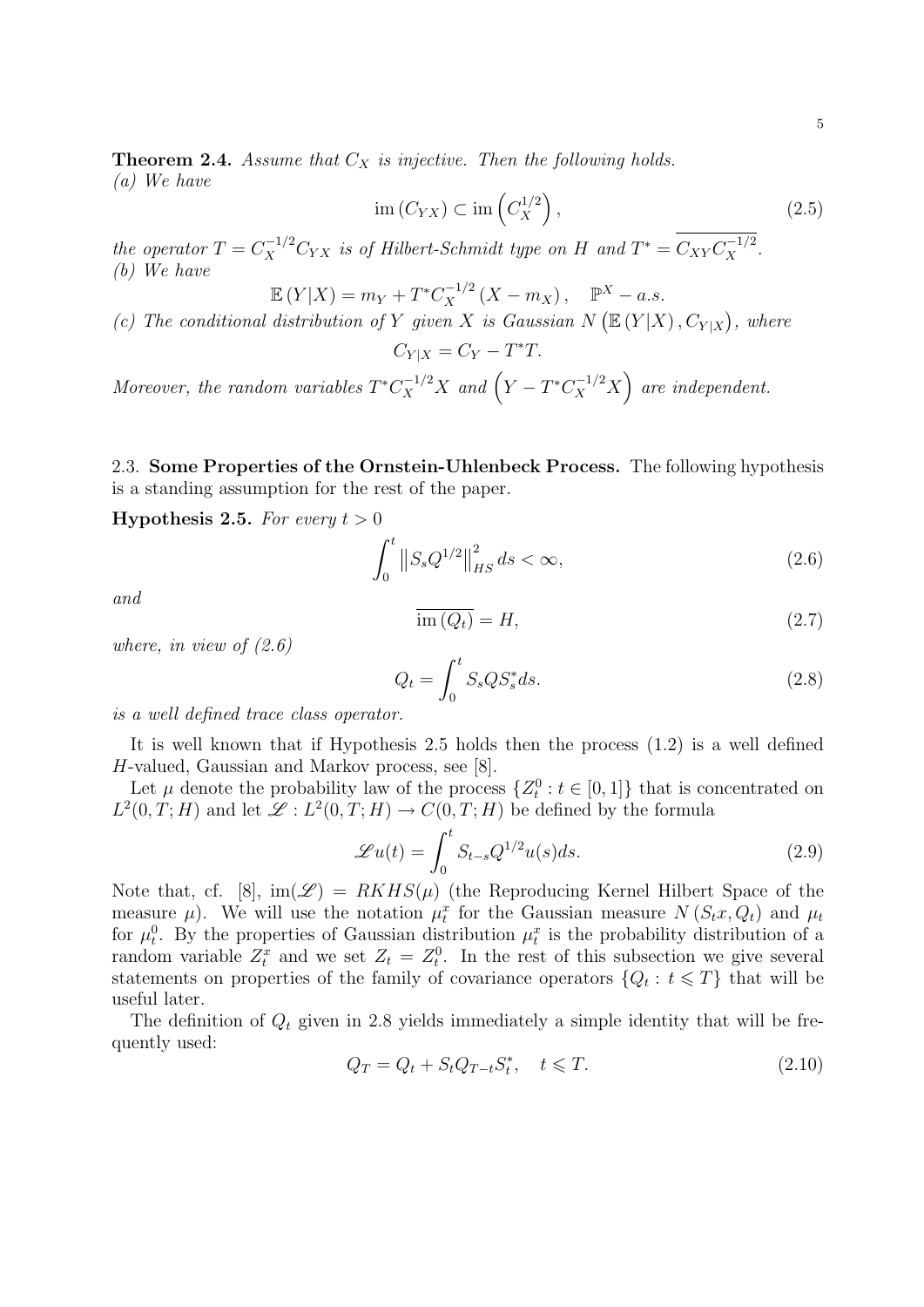Lemma 2.6. We have

$$
\operatorname{im}\left(Q_t^{1/2}\right) \subset \operatorname{im}\left(Q_T^{1/2}\right), \quad t \leq T,
$$

hence the operator  $U_t = Q_T^{-1/2} Q_t^{1/2}$  $t_t^{1/2}$  is bounded on H for every  $t \leqslant T$  and  $||U_t|| \leqslant 1$ . Moreover,  $U_t^* = Q_t^{1/2} Q_T^{-1/2}$  $T^{1/2}$ , the closure of the operator  $Q_t^{1/2} Q_T^{-1/2}$  $T^{1/2}$  defined on the domain  $\operatorname{im} \left( Q_T^{1/2}\right)$  $T^{\frac{1}{2}}$ .

*Proof.* From the definition of the covariance operators  $Q_t$  it follows that  $|Q_t x|^2 \leqslant |Q_T x|^2$ for each  $x \in H$  and  $0 \leq t \leq T$  and the conclusion easily follows.

**Lemma 2.7.** (a) The operator  $V_t = Q_T^{-1/2} S_{T-t} Q_t^{1/2}$  $t^{1/2}$  is well defined and bounded on H and

$$
||V_t|| \leq 1, \quad t \in (0, T). \tag{2.11}
$$

 $\Box$ 

Moreover,

$$
\lim_{t \to T} V_t^* x = \lim_{t \to T} V_t x = x, \quad x \in H. \tag{2.12}
$$

(b) For any  $t \in [0, T]$ 

$$
Q_{T-t} = Q_T^{1/2} \left( I - V_t V_t^* \right) Q_T^{1/2}.
$$
\n(2.13)

Proof. The inequality (2.11) has been proved in [20], the convergence (2.12) in [12]. Part (b) follows immediately from  $(2.10)$ .

Under a slightly stronger condition we show that the inequality  $(2.11)$  is sharp, more precisely, we have

Lemma 2.8. The following conditions are equivalent: (a) For any  $t \in (0, T]$ 

$$
\operatorname{im}\left(Q_t^{1/2}\right) = \operatorname{im}\left(Q_T^{1/2}\right). \tag{2.14}
$$

(b) im  $(U_t)$  is dense in H for each  $t \in (0, T)$ . (c) We have

$$
||V_t|| < 1, \quad t \in (0, T). \tag{2.15}
$$

Proof. Obviously (a) implies (b). To prove that (b) implies (c) note first that (2.10) yields

$$
\left|Q_{T-t}^{1/2}x\right|^2 = \left|Q_T^{1/2}x\right|^2 - \left|V_t^*Q_T^{1/2}x\right|^2,
$$

hence putting  $y = Q_T^{1/2} x$  we obtain

$$
\left|Q_{T-t}^{1/2}Q_T^{-1/2}y\right|^2 = |y|^2 - |V_t^*y|^2.
$$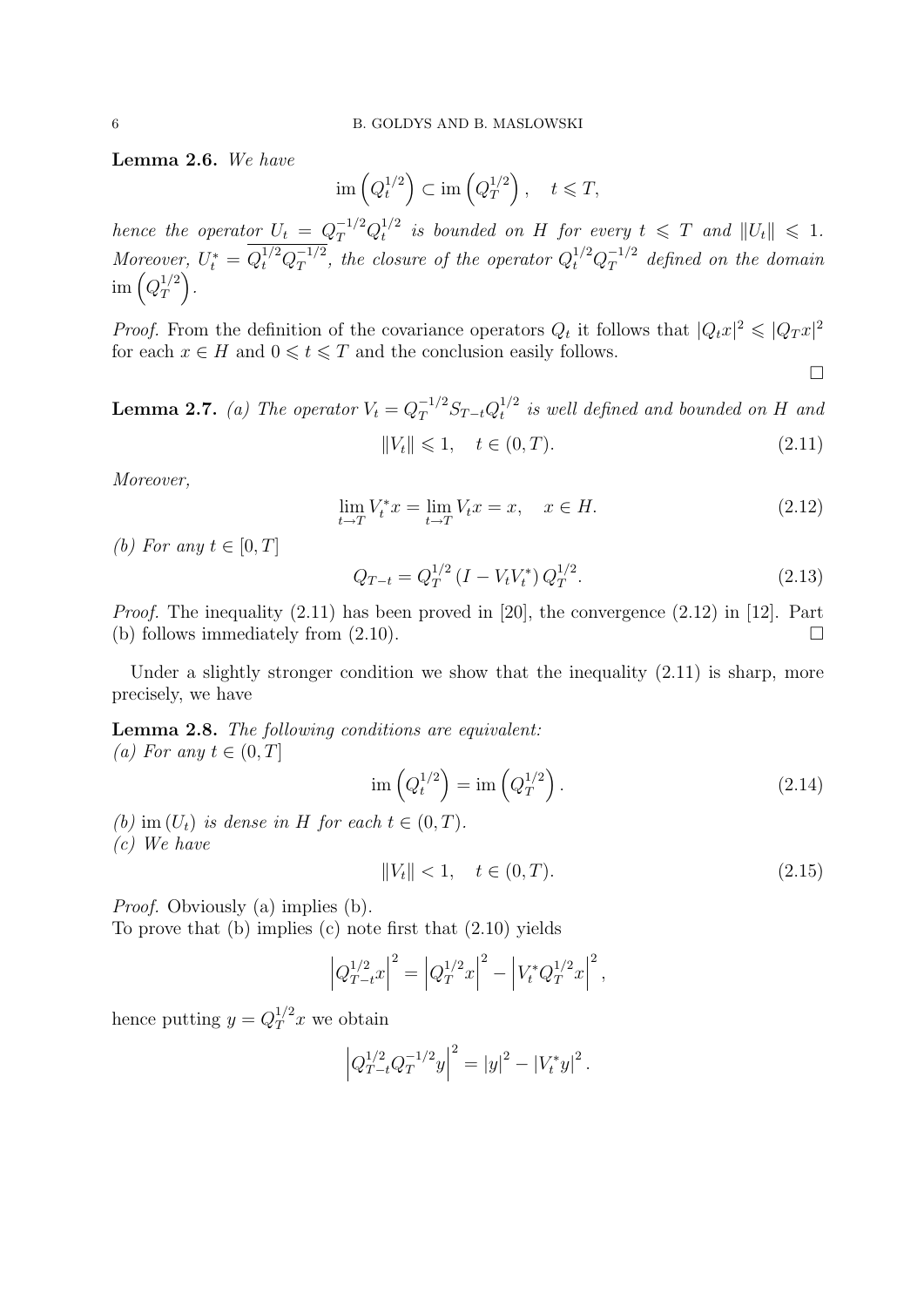Assume that  $||V_t^*|| = 1$  for a certain  $t \in (0, T)$ . Since im  $\left(Q_T^{1/2}\right)$  $T^{1/2}$  is dense in H, there exists a sequence  $y_n \in \text{im}\left(Q_T^{1/2}\right)$  $T^{1/2}$ , such that  $|y_n|=1$  and  $|V_t^*y_n| \to 1$ . Therefore,

$$
\lim_{n \to \infty} \left| Q_{T-t}^{1/2} Q_T^{-1/2} y_n \right|^2 = \lim_{n \to \infty} \left( 1 - |V_t^* y_n|^2 \right) = 0. \tag{2.16}
$$

Let  $y_{n_k}$  be a subsequence converging weakly to  $y \in H$ . Since

$$
\operatorname{im}\left(Q_{T-t}^{1/2}\right) \subset \operatorname{im}\left(Q_T^{1/2}\right), \quad t \leq T,
$$

and

$$
\left(Q_T^{-1/2}Q_{T-t}^{1/2}\right)^* = \overline{Q_{T-t}^{1/2}Q_T^{-1/2}},
$$

we find that

$$
Q_{T-t}^{1/2} Q_T^{-1/2} y_{n_k} \to \overline{Q_{T-t}^{1/2} Q_T^{-1/2}} y, \text{ weakly,}
$$

and by (2.16) we obtain  $Q_{T-t}^{1/2} Q_T^{-1/2}$  $T^{1/2}y = 0$  and since  $|V_t^*y| = 1$  we obtain  $y \neq 0$ . It follows that the range of the operator  $Q_T^{-1/2} Q_{T-}^{1/2}$  $T_{T-t}^{1/2}$  is not dense in H, which shows that (b) implies (c).

Finally, assume that (c) holds. Then (2.13) and Proposition B1 in [8] yield

$$
\text{im}\left(Q_{T-t}^{1/2}\right) = \text{im}\left(Q_T^{1/2}\left(I - V_t V_t^*\right)^{1/2}\right).
$$

Since  $||V_t|| < 1$ , the operator  $I - V_t V_t^* : H \to H$  is an isomorphism, hence

$$
\operatorname{im}\left(Q_{T-t}^{1/2}\right) = \operatorname{im}\left(Q_T^{1/2}\right), \quad t < T,
$$

and (a) follows.  $\Box$ 

Remark 2.9. Necessary and sufficient conditions for (2.14) to hold are not known but it was proved to be satisfied in the following cases.  $(a)$  If

$$
\operatorname{im}(S_t) \subset \operatorname{im}\left(Q_t^{1/2}\right), \quad t > 0,
$$

then (2.14) holds. It is known that the above condition is equivalent to the strong Feller property of the OU transition semigroup  $R_t\phi(x) = \mathbb{E}\phi(Z_t^x)$ , see [8] for details.

(b) Assume that the process  $(Z_t^x)$  admits a nondegenerate invariant measure  $\nu$  and  $\text{im}(Q)$ is dense in H. Let  $H_Q = \text{im}(Q^{1/2})$  be endowed with the norm  $|x|_Q = |Q^{-1/2}x|$ . Assume that  $H_Q$  is invariant for the semigroup  $(S_t)$  and its restriction to  $H_Q$  is a  $C_0$ -semigroup in  $H_Q$ . Then (2.14) holds, see [11]. These assumptions are satisfied for any process  $(Z_t^x)$ with the transition semigroup analytic in  $L^2(H, \nu)$ , in particular they are satisfied for any reversible OU process.

We define the operator 
$$
B: Q_T^{1/2}(H) \to L^2(0, T; H)
$$
,  
\n $Bx(t) = Q^{1/2} S_{T-t}^* Q_T^{-1/2} x, \quad t \in [0, T], \quad x \in Q_T^{1/2}(H)$ .

The following simple Lemma has been proved in [12]: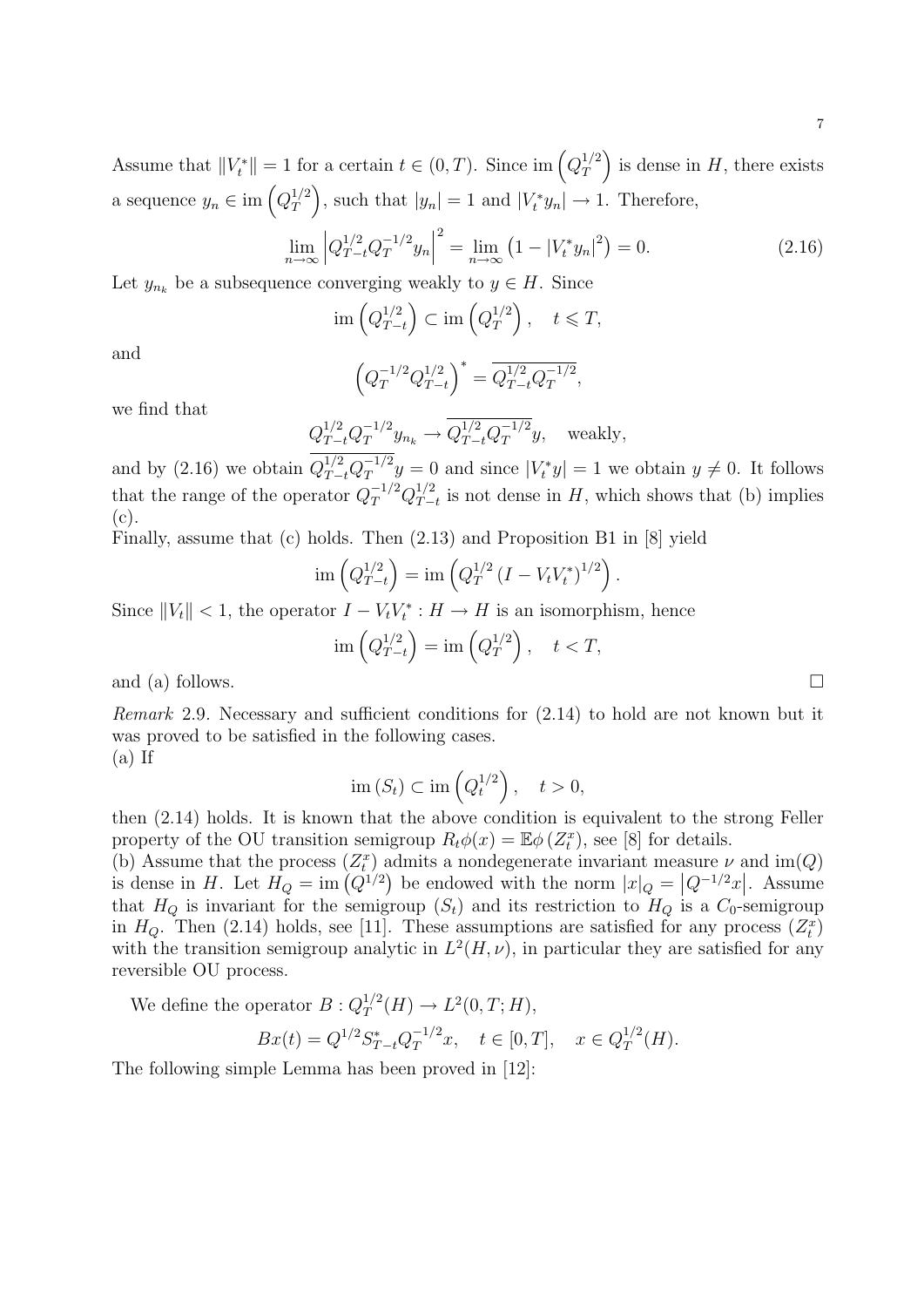**Lemma 2.10.** (a) The operator B with the domain dom(B) =  $Q_T^{1/2}$  $T^{1/2}(H)$  extends to a bounded operator (still denoted by B)  $B : H \to L^2(0,T;H)$ . Moreover,

$$
|Bx|_{L^2(0,T;H)} = |x|_H, \quad x \in H.
$$

(b) Setting

$$
H \ni x \to \mathcal{K}x(t) = K_t x \in L^2(0, T; H), \tag{2.17}
$$

where

$$
K_t = Q_t^{1/2} V_t^*,\tag{2.18}
$$

we have  $\mathscr{K} = \mathscr{L}B$ . In particular the operator  $\mathscr{K} : H \to C(0,T;H)$  is bounded.

2.4. Fundamentals on OU Bridge. In the present subsection we give the definition and some basic properties of the OU Bridge.

Since  $V_t^* = Q_t^{1/2} S_{T-t}^* Q_T^{-1/2}$  $T^{1/2}$  is bounded, the operator  $K_t$  is of Hilbert-Schmidt type on H for each  $t \in [0, T)$ . Also,  $\mathscr{K} : H \to L^2(0, T; H)$  is Hilbert-Schmidt.

Note that if  $K_t$  is defined by  $(2.18)$  then, in view of Lemma 2.2, the measurable function  $K_t Q_T^{-1/2}$  $T^{1/2}$  is well defined for each  $t \in [0, T]$ . We will start from the definition of the process  $(\hat{Z}_t),$ 

$$
\hat{Z}_t = Z_t - K_t Q_T^{-1/2} Z_T
$$
,  $t \in [0, 1)$ , and  $\hat{Z}_1 = 0$ .

**Proposition 2.11.** (a) An H-valued Gaussian process  $(\hat{Z}_t)$  is independent of  $Z_T$ .

(b) The covariance operator  $\hat{Q}_t$  of  $\hat{Z}_t$  is given by

$$
\hat{Q}_t = Q_t^{1/2} \left( I - V_t^* V_t \right) Q_t^{1/2}.
$$
\n(2.19)

(c) The process  $(\hat{Z}_t)$  is mean-square continuous on  $[0, T]$ .

(d) If, moreover, one of the equivalent conditions (a)-(c) of Lemma 2.8 holds then

$$
\text{im}\left(\hat{Q}_t^{1/2}\right) = \text{im}\left(Q_t^{1/2}\right), \quad t \in (0, T). \tag{2.20}
$$

*Proof.* Theorem 2.4 yields immediately (a) since  $\hat{Z}_t = Z_t - \mathbb{E}(Z_t | Z_T)$ . Invoking (c) of Theorem 2.4 with  $C_X = Q_T$ ,  $C_Y = Q_t$  and  $T^* = K_t$  and (2.18) we obtain

$$
\hat{Q}_t = Q_t - K_t K_t^* = Q_t^{1/2} \left( I - V_t^* V_t \right) Q_t^{1/2}, \quad t < T.
$$

Using (2.11) we find easily that

$$
\lim_{t \to 0} \text{tr}\left(\hat{Q}_t\right) = 0. \tag{2.21}
$$

To prove that

$$
\lim_{t \to T} \text{tr} \left( \hat{Q}_t \right) = 0,\tag{2.22}
$$

we note first that

$$
\operatorname{tr}\left(\hat{Q}_t\right) = \operatorname{tr}\left(\left(I - V_t^* V_t\right) \left(Q_t - Q_T\right)\right) + \operatorname{tr}\left(\left(I - V_t^* V_t\right) Q_T\right).
$$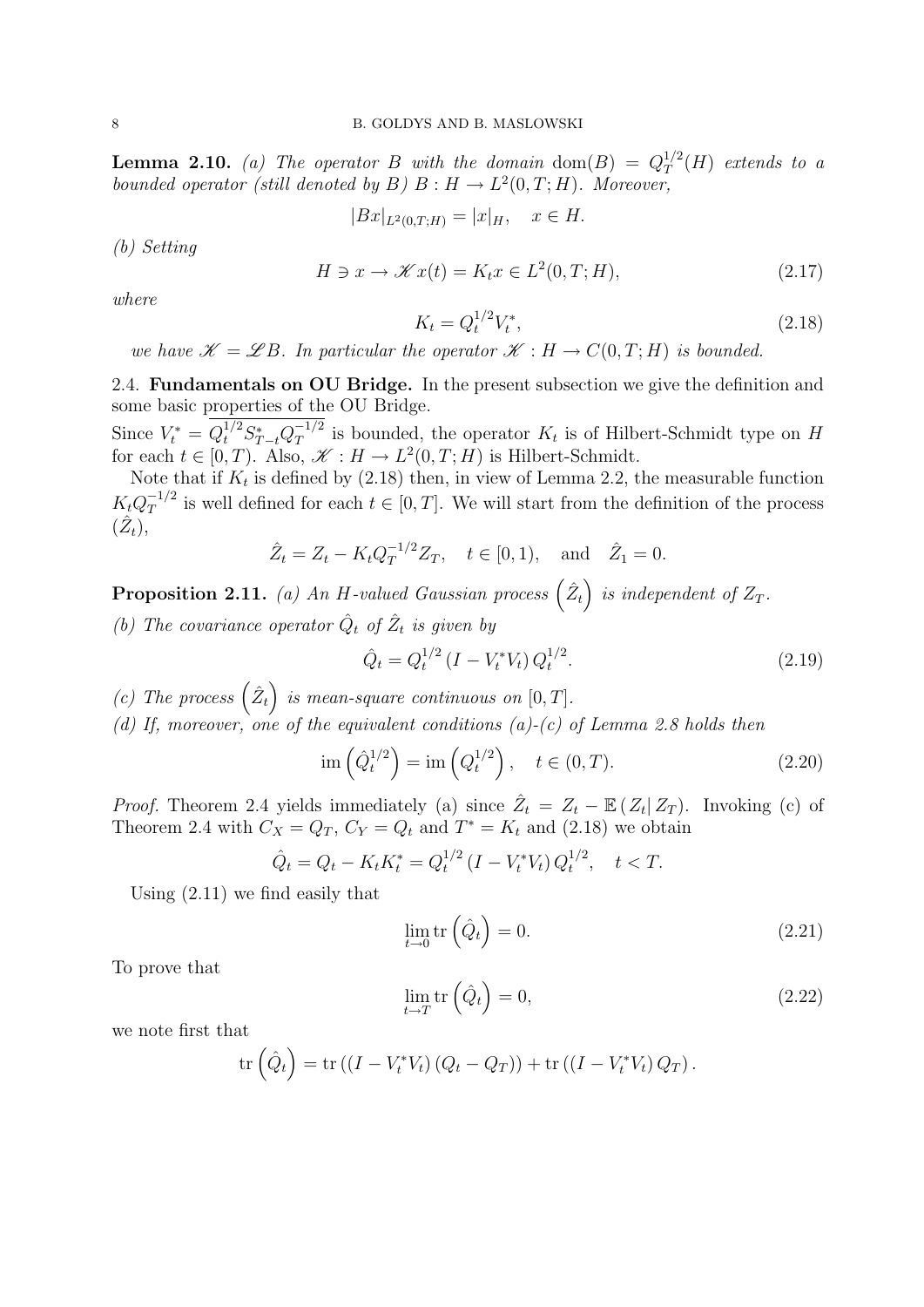9

 $\Box$ 

Next, it is easy to see that

$$
0 \le \lim_{t \to T} \text{tr} \left( (I - V_t^* V_t) \left( Q_T - Q_t \right) \right) \le \lim_{t \to T} \text{tr} \left( Q_T - Q_t \right) = 0. \tag{2.23}
$$

Finally,

$$
\operatorname{tr}\left(\left(I - V_t^* V_t\right) Q_T\right) = \operatorname{tr}\left(Q_T\right) - \operatorname{tr}\left(V_t Q_T V_t^*\right)
$$
\n
$$
= \operatorname{tr}\left(Q_T\right) - \sum_{k=1}^{\infty} \left|Q_T^{1/2} V_t^* e_k\right|^2,
$$
\n
$$
\operatorname{Gauss} = \sum_{k=1}^{\infty} \left|Q_T^{1/2} V_t^* e_k\right|^2,
$$

where  $\{e_k : k \geq 1\}$  is a CONS in H. Therefore,

$$
\lim_{t \to T} \operatorname{tr} \left( \left( I - V_t^* V_t \right) Q_T \right) = 0 \tag{2.24}
$$

by Lemma 2.7 and the Dominated Convergence Theorem. Combining (2.23) and (2.24) we obtain (2.22) and, consequently, (c). Part (d) follows immediately from Lemma 2.8 and  $(2.19)$ .

**Proposition 2.12.** The conditional distribution of the process  $(Z_t^x)$  in the space  $H_2 =$  $L^2(0,T;H)$  given  $Z^x_T$  is  $N(\lambda,\overline{Q})$ , where

$$
\lambda(t) = S_t x + K_t Q_T^{-1/2} Z_T,
$$
\n(2.25)

$$
\overline{Q} = \tilde{Q} - \mathcal{K}\mathcal{K}^*,\tag{2.26}
$$

where  $\tilde{Q}$  is the covariance operator of the process  $(Z_t^x)$  in  $H_2$ ,  $\tilde{Q}: H \to H_2$ ,

$$
[\tilde{Q}y](t) = \int_0^t R(t,s)y(s)ds, \quad y \in H_2,
$$

and

$$
R(t,s)z = \int_0^s S_{t-r}QS_{s-r}^*zdr, \quad z \in H, \quad 0 \le s \le t \le T,
$$

and  $\mathscr{K}: H \to H_1$  is defined in (2.17).

*Proof.* We use Theorem 2.4 with  $H_1 = H$ ,  $H_2 = L^2(0, T; H)$ ,  $X = Z_t^x$ ,  $Y = (Z_t^x)$ ,  $C_X = Q_T$ , and  $C_Y = \tilde{Q}$ . By the definition of the covariance  $C_{XY}$ ,

$$
\langle C_{XY}k, h \rangle_{L^2(0,T;H)} = \mathbf{E} \langle Z_T^x, k \rangle \langle Z^x, h \rangle_{L^2(0,T;H)}, \quad k \in H_1, h \in H_2,
$$

it is easy to compute  $[C_{XY}k](t) = Q_t S_{T-t}^* k$ ,  $t \in [0,T]$ . Hence we have  $T^* = C_{XY} C_X^{-1/2} =$  $\mathscr{K}$  and  $T: H_2 \to H_1$ ,  $Ty = \mathscr{K}^*y = \int_0^T K_t^* y(t) dt$ . By Theorem 2.4 we have that  $\overline{Q} = C_Y - T^*T = \tilde{Q} - \mathscr{K} \mathscr{K}^*,$ 

and

$$
\lambda(t) = \mathbb{E}(Z_t^x | Z_T^x) = \mathbb{E}(S_t x + Z_t | Z_T^x) = \mathbb{E}(S_t x + \hat{Z}_t + K_t Q_t^{-1/2} Z_T | Z_T^x)
$$

which yields  $\lambda(t) = S_t x + K_t Q_T^{-1/2} Z_T$ , because  $\hat{Z}_t$  and  $Z_T^x$  are stochastically independent, hence  $(2.25)$  and  $(2.26)$  hold true.

Recall that  $\mu_T$  denotes the probability law of  $Z_T$  on H.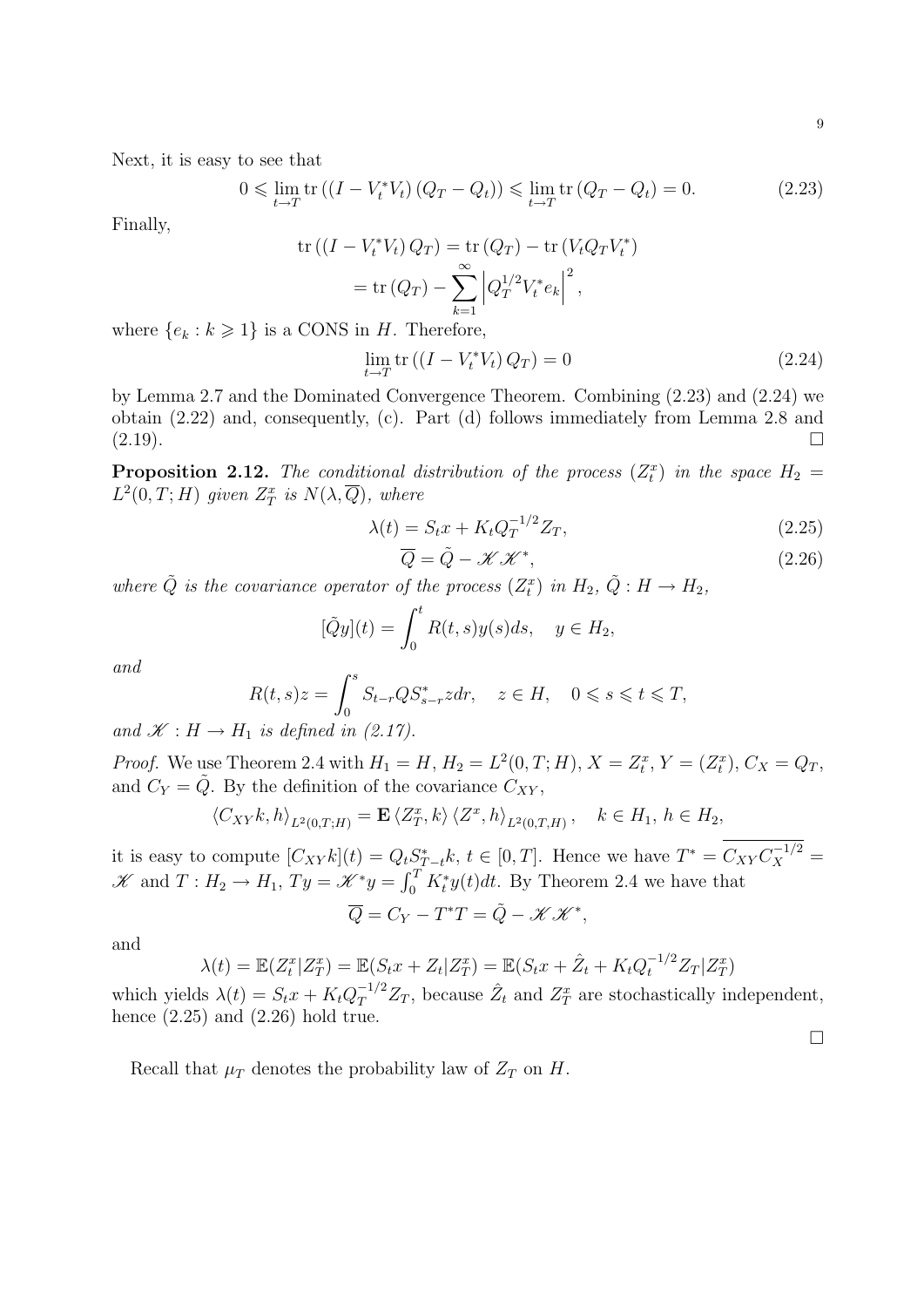**Proposition 2.13.** There exists a Borel subspace  $\mathcal{M} \subset H$  such that  $\mu_T(\mathcal{M}) = 1$  and for all  $x \in H$  and  $y \in S_T x + \mathcal{M}$  the H-valued Gaussian process

$$
\hat{Z}_t^{x,y} = Z_t^x - \mathcal{K} Q_T^{-1/2} \left( Z_T^x - y \right),\tag{2.27}
$$

is well defined with paths in  $L^2(0,T;H)$  and

$$
\hat{Z}_t^{x,y} = S_t x - \mathcal{K} Q_T^{-1/2} (S_T x - y) + \hat{Z}_t, \quad \mathbb{P} - a.s.
$$
 (2.28)

*Proof.* By Lemma 2.2 we can choose a measurable linear space  $\mathcal{M}$  such that  $\mathcal{K}Q_T^{-1/2}$ T is linear on M and  $\mu_T(\mathcal{M}) = 1$ . Therefore,  $\mathcal{K} Q_T^{-1/2}$  $T^{1/2}$   $(Z_T^x - y)$  is well defined for any  $y \in S_T x + \mathcal{M}$  and (2.28) holds.

**Theorem 2.14.** Let  $\Phi: L^2(0,T;H) \to \mathbb{R}$  be a Borel mapping such that

$$
\mathbb{E}\left|\Phi\left(Z^x\right)\right| < \infty.
$$

Then

$$
\mathbb{E}\left(\Phi\left(Z^{x}\right)|Z_{T}^{x}=y\right)=\mathbb{E}\Phi\left(\hat{Z}^{x,y}\right),\quad\mu_{T}^{x}-a.e.\tag{2.29}
$$

where the left-hand side of (2.29) is defined as a function  $g_{\Phi} = g_{\Phi}(y) \in L^{1}(H, \mu_{T}^{x})$  such that  $\mathbb{E}(\Phi(Z^x)|Z^x_T) = g_{\Phi}(Z^x_T) \mathbb{P}$ -a.s.

Proof. We have to show that

$$
\mathbb{E}(\Phi(Z^x)|Z^x_T) = \mathbb{E}(\Phi(\hat{Z}^{x,y}))|_{Z^x_T = y} \quad \mathbb{P}-a.s.
$$

By Proposition 2.12 we have

$$
\mathbb{E}(\Phi(Z^x)|Z^x_T) = \int_H \Phi(z)N(\lambda,\overline{Q})(dz) \quad \mathbb{P}-a.s.,\tag{2.30}
$$

 $\Box$ 

where  $\lambda$  and  $\overline{Q}$  are defined by (2.25) and (2.26), respectively. On the other hand, the covariance operator  $\hat{Q}$  of the process  $\hat{Z}_{t}^{x,y}$  in  $H_2$  is by (2.28) the same as the one of  $\hat{Z}_{t}$ . Since  $Z_t = \hat{Z}_t + K_t Q_T^{-1/2} Z_T$  and the summands on the right-hand side are independent random variables, we obtain  $\tilde{Q} = \hat{Q} + \mathscr{K} \mathscr{K}^*$ , that is,  $\hat{Q} = \overline{Q}$ . Also, we have

$$
\mathbb{E}\hat{Z}_t^{x,y} = S_t x - \mathcal{K}Q_T^{-1/2}(S_T x - y),
$$

and therefore

$$
\mathbb{E}(\Phi(\hat{Z}^{x,y}))|_{Z^x_T=y} = \int_H \Phi(z)N(S_tx - K_tQ_T^{-1/2}(S_Tx - y), \overline{Q})(dz)|_{Z^x_T=y} = \int_H \Phi(z)N(\lambda, \overline{Q})(dz)
$$

 $\mathbb{P} - a.s.,$  which together with (2.30) concludes the proof.

**Definition 2.15.** Given  $x, y \in H$  and an H-valued OU process  $(Z_t^x)$ , a process  $(\hat{Z}_t^{x,y})$ satisfying  $(2.29)$  is called an Ornstein-Uhlenbeck Bridge (connecting points x at time  $t = 0$ ) and y at time  $t = T$ ). The probability law of the process  $(\hat{Z}_t^{x,y})$  in the space  $L^2(0,T;H)$ will be denoted by  $\hat{\mu}^{x,y}$ .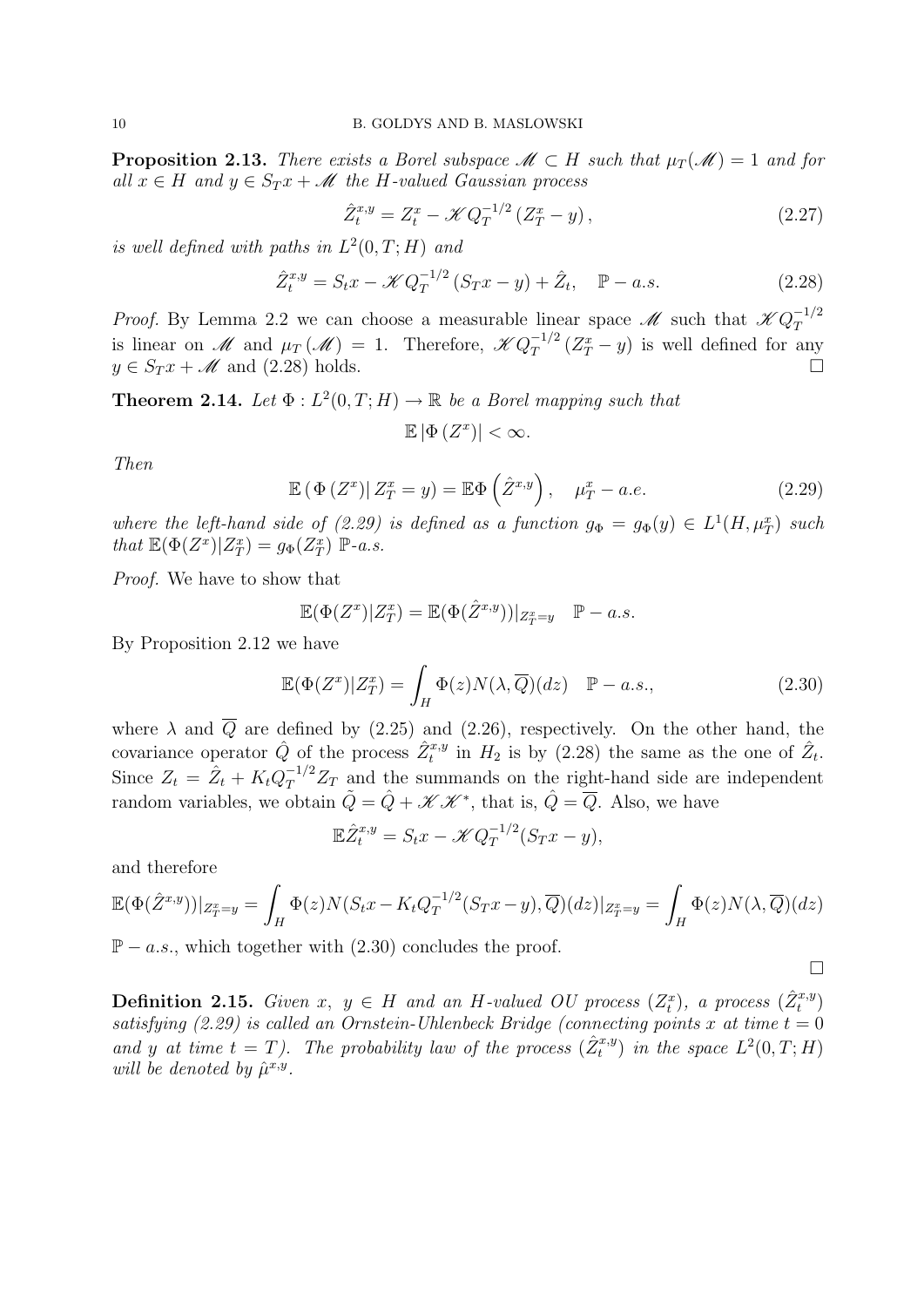Thus we have shown that the OU Bridge may be written in the form (2.27) or (2.28) and its probability law  $\hat{\mu}^{x,y}$  is  $N(\gamma, \overline{Q})$  where  $\gamma(t) = \mathbb{E}[\lambda(t)|Z_T^x = y] = S_t x - K_t Q_T^{-1/2}$  $T^{1/2} (S_T x - y)$  $\mu_T^x - a.e.$ 

The following Theorem has been proved in [12] :

**Theorem 2.16.** Let  $\mathscr E$  be a Banach space such that  $\mu(\mathscr E) = 1$ . Then  $\hat{\mu}^{0,y}(\mathscr E) = 1$  for  $y \in \mathcal{M}$ .

#### 3. SDE associated to the OU Bridge

The main purpose of this Section is to show that the OU Bridge  $(\hat{Z}^{x,y}_t)$  solves an affine non-autonomous stochastic forward equation with the intial datum  $x$ , where the drift contains y as a parameter. As the formulae for the coefficients of this equation are rather cumbersome, we at first outline the main idea. The OU Bridge will be shown to satisfy the equation of the form

$$
d\hat{Z}_t^{x,y} = (A + f_1(t)\hat{Z}_t^{x,y})dt + f_2(t)ydt + Q^{1/2}d\zeta_t, \quad t \in (0,T),
$$
\n(3.1)

with the initial condition  $\hat{Z}_0^{x,y} = x$ , where  $(\zeta_t)$  is again a cylindrical Wiener process,  $f_1(t) = -Q^{1/2}F_t^*Q_{T-t}^{-1/2}S_{T-s}, f_2(t) = Q^{1/2}F_t^*Q_{T-t}^{-1/2}$  $T-t/2$  and  $F_t$  is defined in (3.6). In particular, the equation (3.1) corresponds to the well-known equation for the finite-dimensional Brownian Bridge (see Example 4.12), however in infinite-dimensional case we cannot expect it to possess a strong solution. We consider two concepts of solutions: mild and weak. First we show that the OU Bridge solves (3.1) in the mild sense, i.e.

$$
\hat{Z}_t^{x,y} = S_t x + \int_0^t S_{t-r} f_1(r) \hat{Z}_r^{x,y} dr + \int_0^t S_{t-r} f_2(r) y dr + \int_0^t S_{t-r} Q^{1/2} d\zeta_r, \quad t \in [0, T), \tag{3.2}
$$

holds (Theorem 3.8). Then it is shown that  $(\hat{Z}_{t}^{x,y})$  is also a weak solution to (3.1), that is,

$$
\left\langle \hat{Z}_t^{x,y}, h \right\rangle = \left\langle x, h \right\rangle + \int_0^t \left\langle \hat{Z}_s^{x,y}, A^*h \right\rangle ds - \int_0^t \left\langle f_1(s)\hat{Z}_s^{x,y}, h \right\rangle ds + \int_0^t \left\langle f_2(s)y, h \right\rangle ds + \left\langle \zeta_t, Q^{1/2}h \right\rangle
$$
\n(3.3)

for  $h \in \text{dom}(A^*)$  (Corollary 3.9).

In the sequel we will need the following

### **Hypothesis 3.1.** For any  $t > 0$

$$
\operatorname{im}\left(S_t Q^{1/2}\right) \subset \operatorname{im}\left(Q_t^{1/2}\right). \tag{3.4}
$$

Remark 3.2. Condition (3.4) is satisfied in some important cases.

(a) If the process  $(Z_t^x)$  is strong Feller then im  $(S_t) \subset \text{im}\left(Q_t^{1/2}\right)$  $t^{1/2}$  and therefore (3.4) holds. (b) Let  $H_Q = Q^{1/2}(H)$  be endowed with the norm  $|x|_Q = |Q^{-1/2}x|$ , where Q is assumed to be nondegenerate. Assume that  $S_t H_Q \subset H_Q$  for all  $t \geq 0$  and  $(S_t)$  restricted to  $H_Q$  is a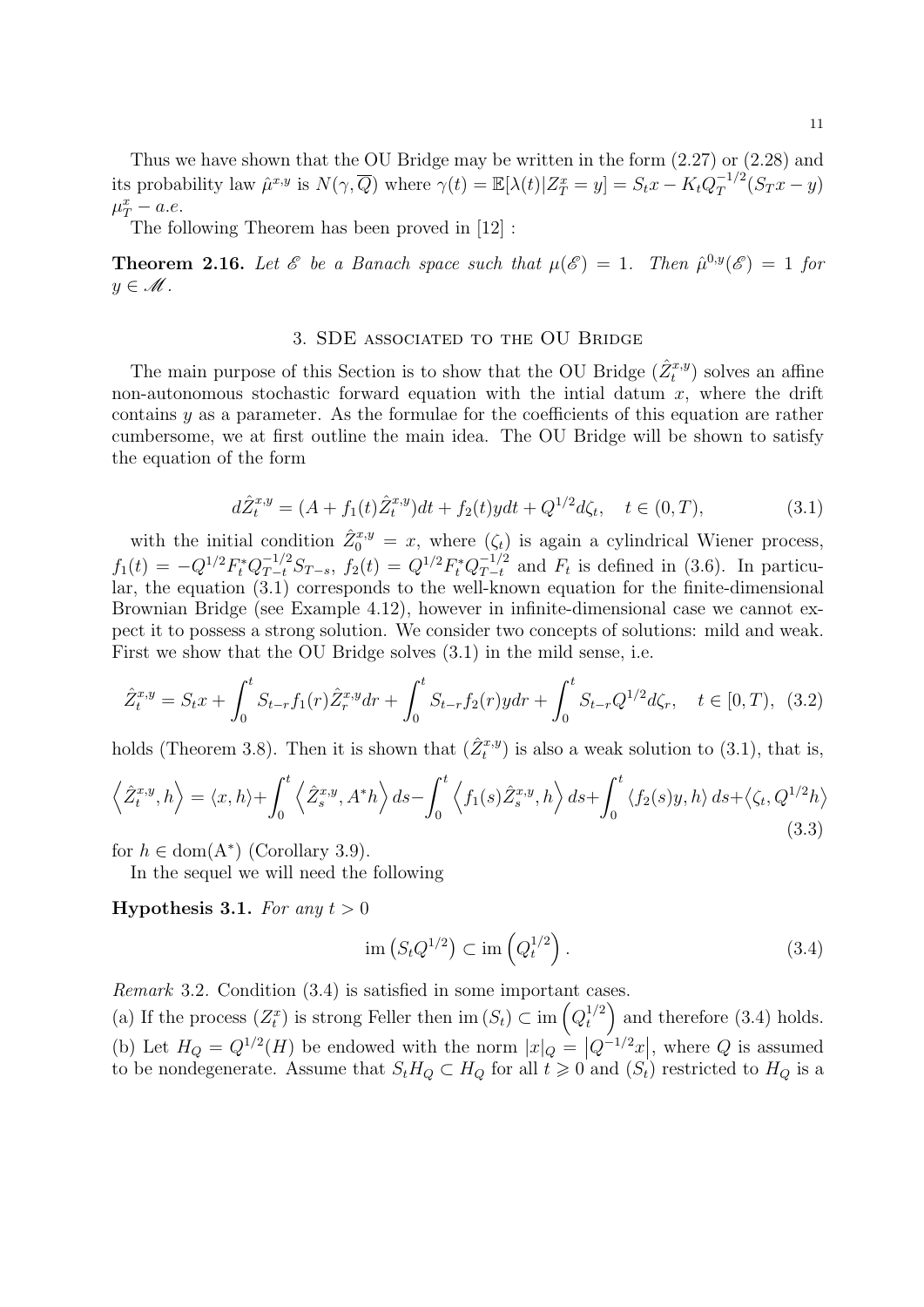$C_0$ -semigroup. It was proved in [11] that in this case  $S_t(H) \subset Q_t^{1/2}$  $t^{1/2}(H)$  for all  $t > 0$  and there exists  $c > 0$  such that

$$
\left\|Q_t^{-1/2}S_tQ^{1/2}\right\| \leqslant \frac{c}{\sqrt{t}},\quad t>0.
$$

Assume additionally that the process  $(Z_t^x)$  admits a Gaussian invariant measure  $\nu$ . Then, cf. [11],  $(S_t)$  is a  $C_0$ -semigroup on  $H_Q$  if the transition semigroup of the process  $(Z_t^x)$  is analytic on  $L^2(H, \nu)$ , in particular this holds for a symmetric Ornstein-Uhlenbeck process. Explicit conditions for the analyticity and symmetry of the transition semigroup of the process  $(Z_t^x)$  in  $L^2(H,\nu)$  may be found in [11] and [7].

Lemma 3.3. Assume that Hypothesis 3.1 holds. Then the function

$$
t \to \left| Q_t^{-1/2} S_t Q^{1/2} h \right|,
$$

is nonincreasing on  $(0, \infty)$  for each  $h \in H$ .

Proof. By Lemma 2.7 we have

$$
\left\| Q_{t+s}^{-1/2} S_t Q_s^{1/2} \right\| \leq 1. \tag{3.5}
$$

By assumption the operator  $Q_{t+s}^{-1/2} S_{t+s} Q^{1/2}$  is well defined and bounded and  $S_s Q^{1/2} h \in$ im  $(Q_s^{1/2})$ . Therefore, by  $(3.5)$ 

$$
\left| Q_{t+s}^{-1/2} S_{s+t} Q^{1/2} h \right| = \left| Q_{t+s}^{-1/2} S_t Q_s^{1/2} Q_s^{-1/2} S_s Q^{1/2} h \right|
$$
  

$$
\leqslant \left| Q_s^{-1/2} S_s Q^{1/2} h \right|,
$$

and (b) follows.  $\Box$ 

Let

$$
Y_u = \int_u^T S_{T-s} Q^{1/2} dW_s, \quad u \leq T.
$$

Since the operator-valued function  $t \to Q_t$  is continuous in the weak operator topology and all the operators  $Q_t$  are compact for  $t > 0$ , there exists a measurable choice of eigenvectors  ${e_k(t) : k \geq 1}$  and eigenvalues  ${\lambda_k(t) : k \geq 1}$ . For each  $n \geq 1$  we define a process

$$
X_u^n = \sum_{k=1}^n \frac{1}{\sqrt{\lambda_k(T-u)}} \langle Y_u, e_k(T-u) \rangle F_u^* e_k(T-u),
$$

where

$$
F_u = Q_{T-u}^{-1/2} S_{T-u} Q^{1/2}.
$$
\n(3.6)

**Lemma 3.4.** There exists a measurable stochastic process  $(X_u)$  defined on  $[0, T)$  such that for each  $a < T$ 

$$
\lim_{n \to \infty} \mathbb{E} \int_0^a |X_u^n - X_u|^2 \, du = 0. \tag{3.7}
$$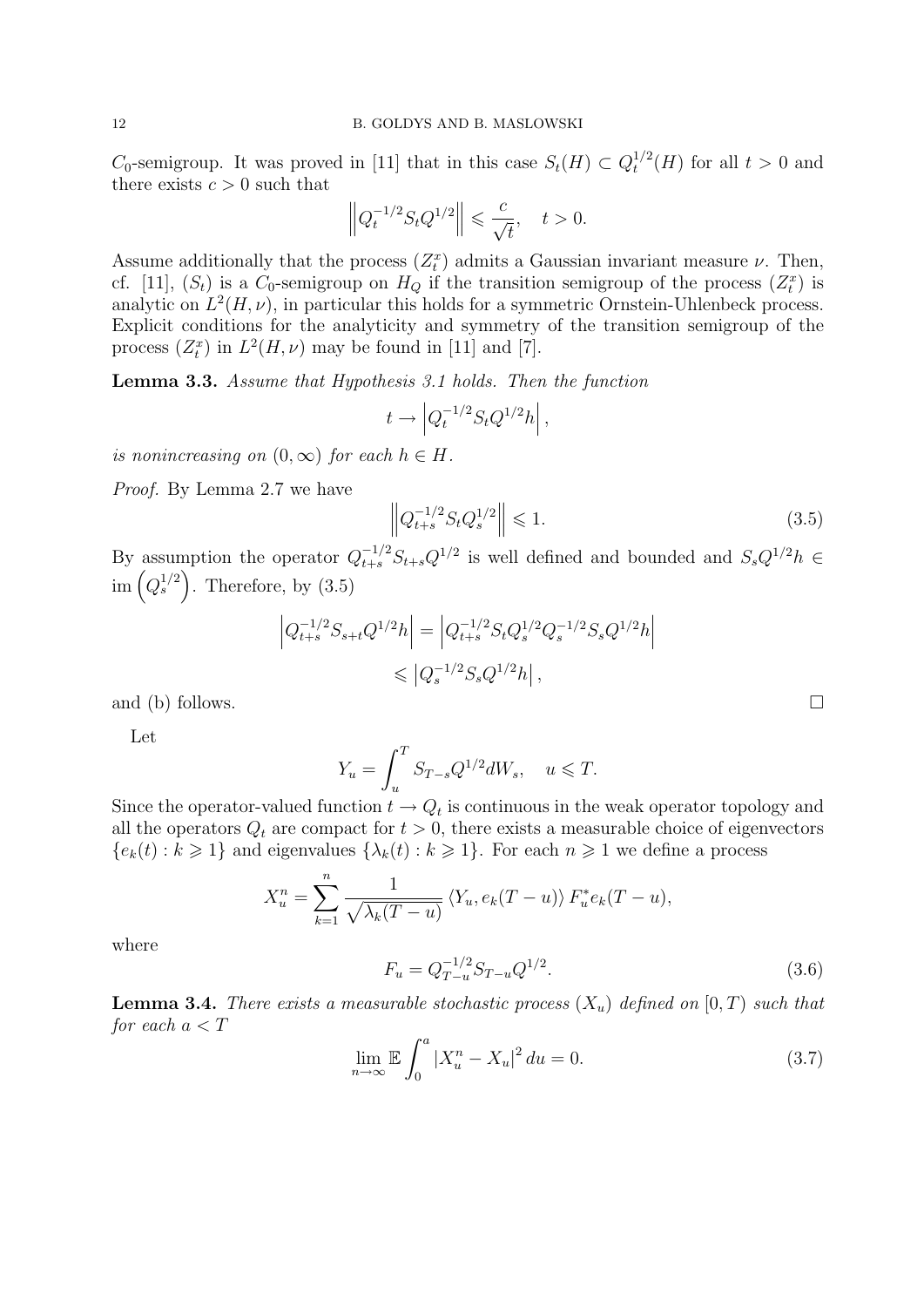and for each  $h \in H$  and  $a < T$  the series

$$
\langle X_u, h \rangle = \sum_{k=1}^{\infty} \frac{1}{\sqrt{\lambda_k(T-u)}} \langle Y_u, e_k(T-u) \rangle \langle e_k(T-u), F_u h \rangle \tag{3.8}
$$

converges in  $L^2(0, a)$  in mean square. Moreover, if  $0 \leq u \leq v < T$  then for all  $h, k \in H$ 

$$
\mathbb{E}\left\langle X_u, h \right\rangle \left\langle X_v, k \right\rangle = \left\langle F_u h, Q_{T-u}^{-1/2} Q_{T-v}^{1/2} F_v k \right\rangle, \tag{3.9}
$$

where the operator  $Q_{T-u}^{-1/2}Q_{T-u}^{1/2}$  $T-v$  is bounded. *Proof.* For  $u \leq v \leq T$ 

$$
\mathbb{E}\left\langle Y_u, h \right\rangle \left\langle Y_v, k \right\rangle = \left\langle Q_{T-v}h, k \right\rangle, \quad h, k \in H. \tag{3.10}
$$

**Therefore** 

$$
\mathbb{E}\left\langle X_u^n - X_u^m, h \right\rangle^2 = \sum_{j=m+1}^n \frac{1}{\lambda_k (T - u)} \mathbb{E}\left\langle Y_u, e_k (T - u) \right\rangle^2 \left\langle e_k (T - u), F_u h \right\rangle^2
$$

$$
= \sum_{j=m+1}^n \left\langle e_k (T - u), F_u h \right\rangle^2 \underset{n,m \to \infty}{\longrightarrow} 0,
$$
(3.11)

hence the process

$$
\langle X_u, h \rangle = \sum_{k=1}^{\infty} \frac{1}{\sqrt{\lambda_k(T-u)}} \langle Y_u, e_k(T-u) \rangle \langle e_k(T-u), F_u h \rangle = \left\langle Q_{T-u}^{-1/2} Y_u, F_u h \right\rangle
$$

is well defined for each  $h \in H$  and  $u < T$ . For  $u, v$  such that  $0 < u \leqslant v < T$  we have

$$
\operatorname{im}\left(Q_{T-v}^{1/2}\right) \subset \operatorname{im}\left(Q_{T-u}^{1/2}\right). \tag{3.12}
$$

Let  $P_n$  is an orthogonal projection on  $\text{lin}\left\{e_k(T-v):k\leqslant n\right\}$  and  $F_u^n = P_nF_u$ . Then  $Q_{T-u}^{-1/2}F_u^n$  is bounded on H. Let

$$
X_u^n = \left(Q_{T-u}^{-1/2} F_u^n\right)^* Y_u.
$$

By (3.10)

$$
\mathbb{E}\left\langle X_u^n, h \right\rangle \left\langle X_v^n k \right\rangle = \left\langle Q_{T-v} Q_{T-u}^{-1/2} F_u^n h, Q_{T-v}^{-1/2} F_v^n k \right\rangle
$$

$$
= \left\langle F_u^n h, Q_{T-u}^{-1/2} Q_{T-v}^{1/2} F_v^n k \right\rangle.
$$

By (3.12) the operator  $Q_{T-u}^{-1/2} Q_{T-u}^{1/2}$  $T-v$  is bounded and therefore

$$
\mathbb{E}\left\langle Q_{T-u}^{-1/2}Y_u, F_u h \right\rangle \left\langle Q_{T-v}^{-1/2}Y_v, F_v k \right\rangle = \lim_{n \to \infty} \mathbb{E}\left\langle X_u^n, h \right\rangle \left\langle X_v^n, k \right\rangle
$$

$$
= \left\langle F_u h, Q_{T-u}^{-1/2} Q_{T-v}^{1/2} F_v k \right\rangle.
$$

It follows from (3.9) that

$$
\mathbb{E}\left\langle X_u, h \right\rangle^2 = \left| F_u h \right|^2,
$$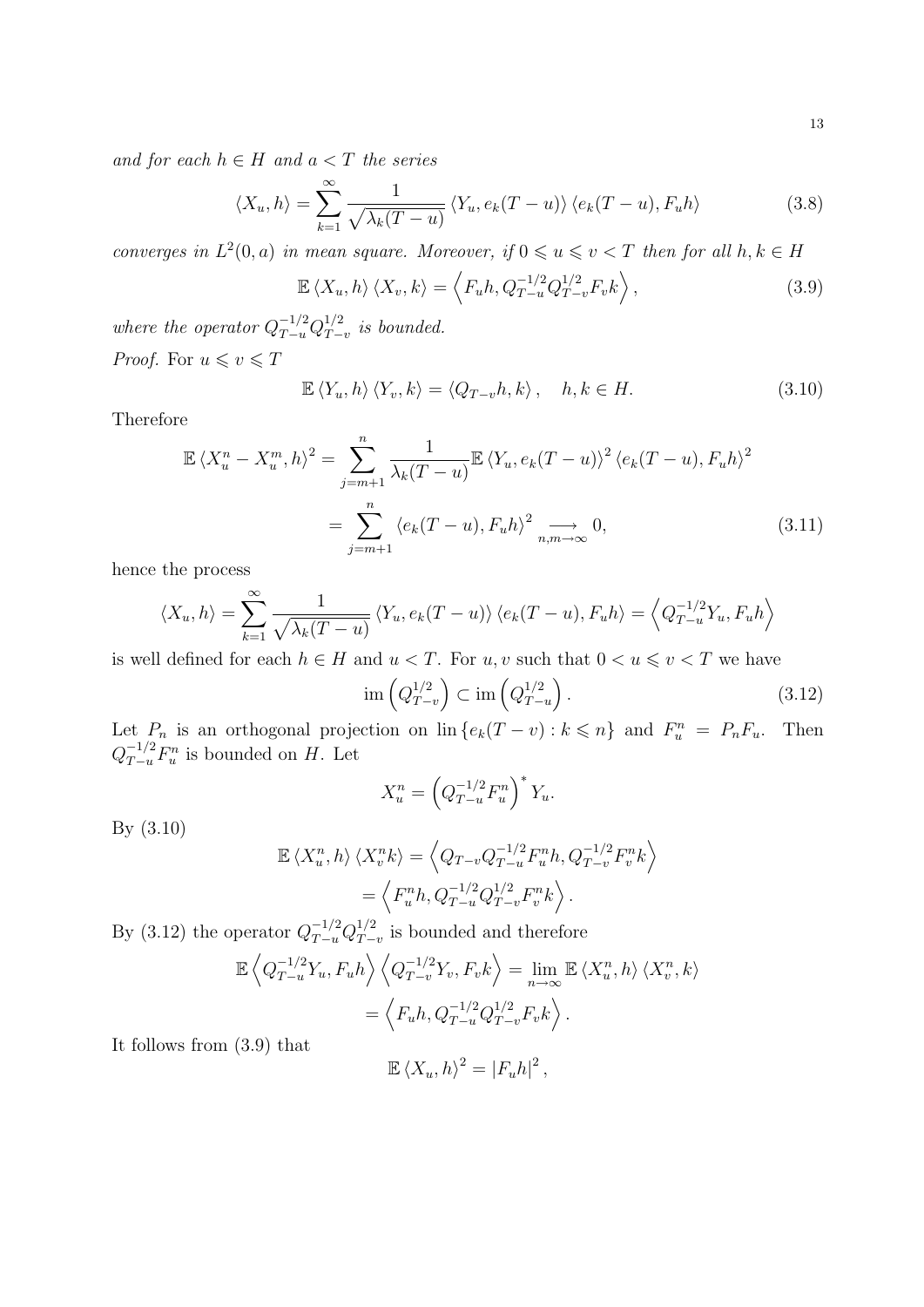and by Lemma 3.3 we obtain for  $u \leq a$ 

$$
\mathbb{E}\left\langle X_u^n, h\right\rangle^2 \leqslant \mathbb{E}\left\langle X_u, h\right\rangle^2 \leqslant |h|^2 \left\|F_{T-a}\right\|^2.
$$

Then (3.11) and the Dominated Convergence Theorem yield

$$
\lim_{n,m \to \infty} \int_0^a \sup_{|h| \leq 1} \mathbb{E} \left\langle X_u^n - X_u^m, h \right\rangle^2 du = 0.
$$

As a consequence we find that (3.7) holds for any  $a \in (0, T)$ .

By Lemma 3.3 a cylindrical process

$$
I_t = \int_0^t F_u^* Q_{T-u}^{-1/2} Y_u du
$$

is well defined, that is for any  $h \in H$  the real-valued process

$$
\langle I_t, h \rangle = \int_0^t \left\langle Q_{T-u}^{-1/2} Y_u, F_u h \right\rangle du
$$

is well defined for all  $t < T$ .

Lemma 3.5. The cylindrical process

$$
\zeta_t = W_t - \int_0^t F_u^* Q_{T-u}^{-1/2} Y_u du, \quad t \le T,
$$

is a standard cylindrical Wiener process on H.

The proof of this Lemma is omitted; it is a word by word repetition of the proof of Lemma 4.7 in [12] if we use Lemmas 3.3 and 3.4 above.

Theorem 3.6. For all  $t < T$ 

$$
\mathbb{E}\int_{0}^{t} \left| S_{t-s}Q^{1/2}F_{s}^{*}Q_{T-s}^{-1/2}S_{T-s}\hat{Z}_{s} \right|^{2} ds < \infty, \tag{3.13}
$$

and

$$
\hat{Z}_t = -\int_0^t S_{t-s} Q^{1/2} F_s^* Q_{T-s}^{-1/2} S_{T-s} \hat{Z}_s ds + \int_0^t S_{t-s} Q^{1/2} d\zeta_s, \quad \mathbb{P}-a.s.
$$
 (3.14)

*Proof.* We will show first that the operator  $Q_{T-s}^{-1/2} S_{T-s} \hat{Q}_s S_{T-s}^* Q_{T-s}^{-1/2}$  $T-s}^{-1/2}$  is bounded. Let  $h, k \in$ H. Then by Proposition 2.11 and  $(2.10)$  we obtain

$$
\begin{aligned}\n\left\langle S_{T-s}\hat{Q}_s S_{T-s}^* h, k \right\rangle &= \left\langle S_{T-s}Q_s S_{T-s}^* h, k \right\rangle - \left\langle S_{T-s}Q_s^{1/2}V_s^* V_s Q_s^{1/2} S_{T-s}^* h, k \right\rangle \\
&= \left\langle (Q_T - Q_{T-s}) h, k \right\rangle - \left\langle Q_T^{-1/2} S_{T-s} Q_s S_{T-s}^* h, Q_T^{-1/2} S_{T-s} Q_s S_{T-s}^* k \right\rangle \\
&= \left\langle (Q_T - Q_{T-s}) h, k \right\rangle - \left\langle Q_T^{-1/2} (Q_T - Q_{T-s}) h, Q_T^{-1/2} (Q_T - Q_{T-s}) k \right\rangle \\
&= \left\langle (Q_T - Q_{T-s}) h, k \right\rangle - \left\langle (Q_T - Q_{T-s}) Q_T^{-1} (Q_T - Q_{T-s}) h, k \right\rangle \\
&= \left\langle (Q_T - Q_{T-s}) h, k \right\rangle - \left\langle (Q_T - Q_{T-s}) (I - Q_T^{-1} Q_{T-s}) h, k \right\rangle\n\end{aligned}
$$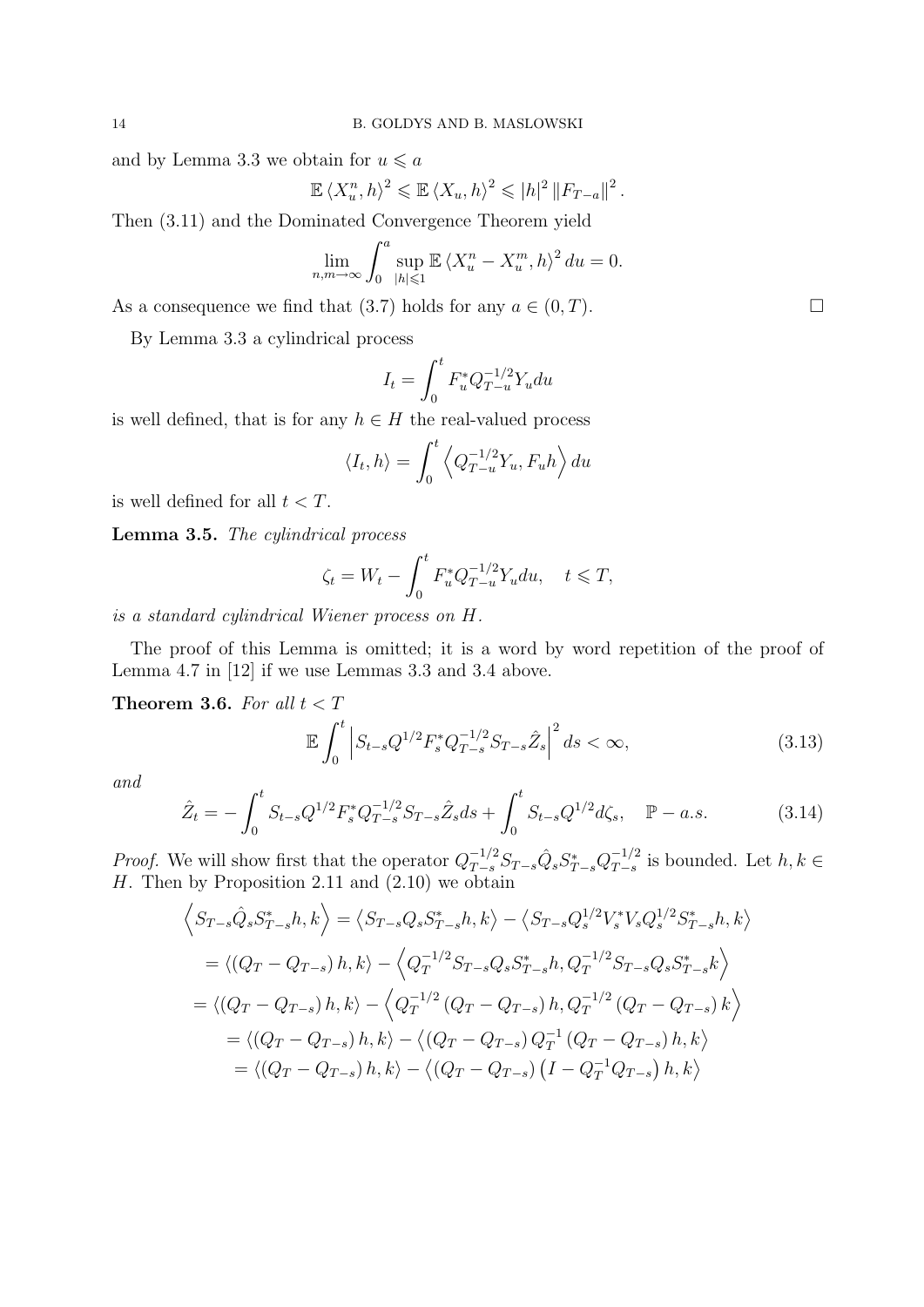$$
= \left\langle \left(Q_{T-s} - Q_{T-s}Q_T^{-1}Q_{T-s}\right)h, k \right\rangle = \left\langle Q_{T-s}^{1/2} \left(I - Q_{T-s}^{1/2}Q_T^{-1}Q_{T-s}^{1/2}\right)Q_{T-s}^{1/2}h, k \right\rangle
$$

Since the operator  $Q_{T-s}^{1/2} Q_T^{-1} Q_{T-s}^{1/2}$  $T_{T-s}^{1/2}$  is bounded for  $s < T$  we find that the operator

$$
T_s = Q_{T-s}^{-1/2} S_{T-s} \hat{Q}_s S_{T-s}^* Q_{T-s}^{-1/2} = I - Q_{T-s}^{1/2} Q_T^{-1} Q_{T-s}^{1/2}
$$
(3.15)

is bounded as well . Therefore, for  $s \leq T - \epsilon$  Lemma 3.3 and (3.15) yield

$$
\mathbb{E}\left|S_{t-s}Q^{1/2}F_s^*\left(Q_{T-s}^{-1/2}S_{T-s}\hat{Z}_s\right)\right|^2\right|
$$
  
= 
$$
\left\|S_{t-s}Q^{1/2}F_s^*\left(Q_{T-s}^{-1/2}S_{T-s}\hat{Q}_s^{1/2}\right)\right\|_{HS}^2 \leqslant \left\|S_{t-s}Q^{1/2}\right\|_{HS}^2\left\|F_s\right\|^2\left\|T_s^{1/2}\right\|_{HS}^2\left\|F_{T-\epsilon}\right\|^2,
$$

which completes the proof of  $(3.13)$ . As a byproduct of the argument given above we proved also that the process  $Q_{T-s}^{-1/2} S_{T-s} \hat{Z}_s$  is well defined for all  $s \leq T$ . Now, we are ready to prove (3.14). By Lemma 3.5 we have

$$
\hat{Z}_t = Z_t - K_t Q_T^{-1/2} Z_T
$$
  
= 
$$
\int_0^t S_{t-s} Q^{1/2} d\zeta_s + \int_0^t S_{t-s} Q^{1/2} F_s^* Q_{1-s}^{-1/2} Y_s ds - K_t Q_T^{-1/2} Z_T,
$$

and since

$$
Y_s = Z_T - S_{T-s}Z_s = Z_T - S_{T-s}K_sQ_T^{-1/2}Z_T - S_{T-s}\hat{Z}_s,
$$

we find that

$$
\hat{Z}_t = \int_0^t S_{t-s} Q^{1/2} d\zeta_s - \int_0^t S_{t-s} Q^{1/2} F_s^* Q_{T-s}^{-1/2} S_{T-s} \hat{Z}_s ds
$$

$$
+ \int_0^t S_{t-s} Q^{1/2} F_s^* Q_{T-s}^{-1/2} \left( Z_T - S_{T-s} K_s Q_T^{-1/2} Z_T \right) ds - K_t Q_T^{-1/2} Z_T.
$$

It remains to show that

$$
\int_0^t S_{t-s} Q^{1/2} F_s^* Q_{T-s}^{-1/2} \left( Z_T - S_{T-s} K_s Q_T^{-1/2} Z_T \right) ds - K_t Q_T^{-1/2} Z_T = 0. \tag{3.16}
$$

To this end note first that

$$
K_t Q_T^{-1/2} Z_T = \left( \int_0^t S_{t-s} Q^{1/2} F_s^* ds \right) Q_T^{-1/2} Z_T, \tag{3.17}
$$

and

$$
S_{T-t}K_tQ_T^{-1/2}Z_T = \left(\int_0^t S_{T-s}Q^{1/2}F_s^*ds\right)Q_T^{-1/2}Z_T
$$
  
=  $(Q_T - Q_{T-t})Q_T^{-1}Z_T = Z_T - Q_{T-t}Q_T^{-1}Z_T,$ 

and thereby

$$
Z_T - S_{T-t} K_t Q_T^{-1/2} Z_T = Q_{T-t} Q_T^{-1} Z_T.
$$
\n(3.18)

.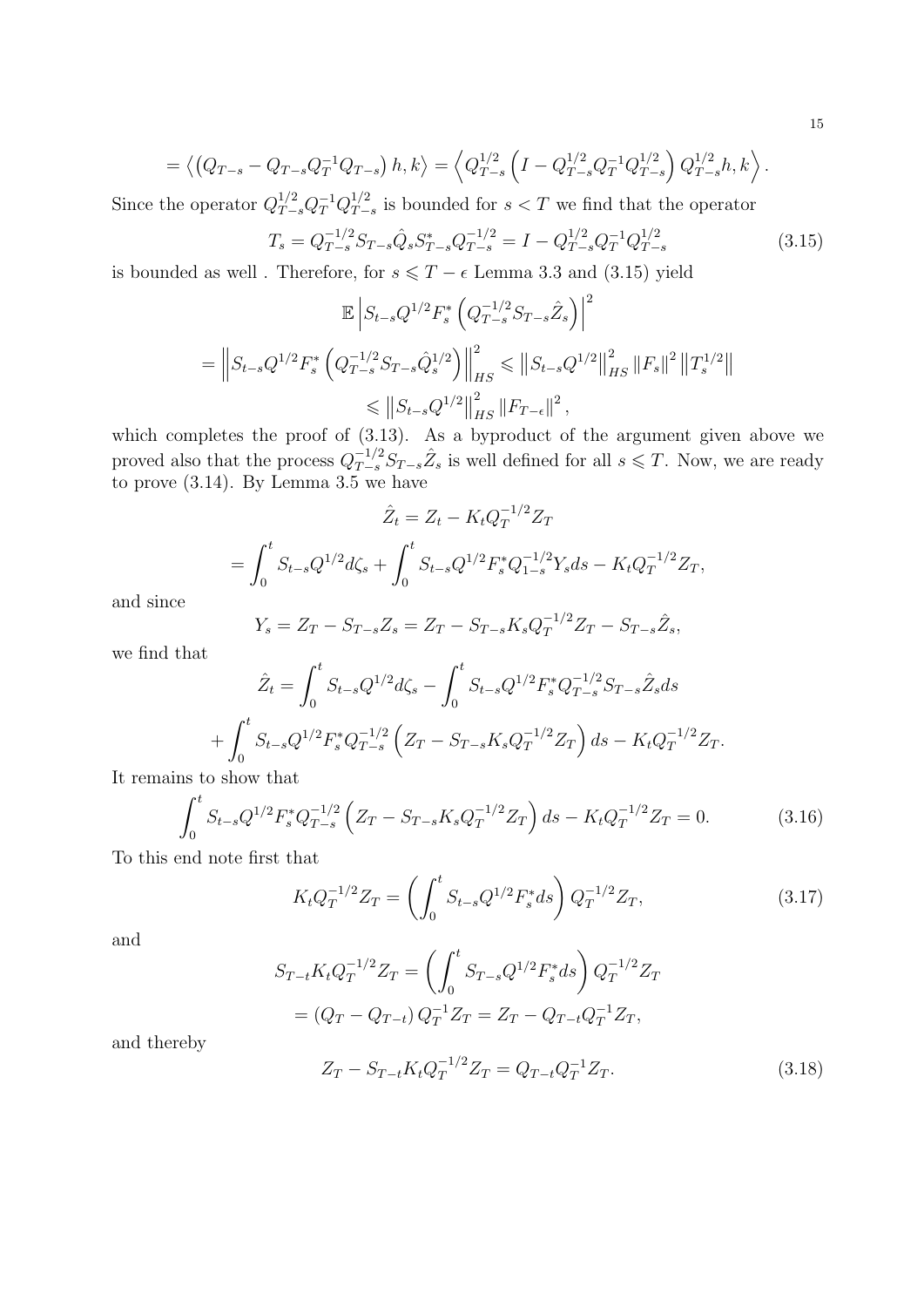Finally, (3.18) and the definition of  $F_s^*$  give

$$
\int_0^t S_{t-s} Q^{1/2} F_s^* Q_{T-s}^{-1/2} \left( Z_T - S_{T-s} K_s Q_T^{-1/2} Z_T \right) ds
$$
  
= 
$$
\int_0^t S_{t-s} Q^{1/2} F_s^* Q_{T-s}^{-1/2} Q_{T-s} Q_T^{-1} Z_T ds = \left( \int_0^t S_{t-s} Q^{1/2} F_s^* ds \right) Q_T^{-1/2} Z_T,
$$
  
and (3.16) follows from (3.17).

We will consider now the general case of the bridge  $(\hat{Z}^{x,y}_t)$  connecting points  $x \in H$ and y. We will impose the stronger condition  $(2.14)$  which is now formulated as a separate hypothesis:

Hypothesis 3.7. For any  $t \in (0, T]$ 

$$
\operatorname{im}\left(Q_t^{1/2}\right) = \operatorname{im}\left(Q_T^{1/2}\right).
$$

For  $y \in H_1 := \text{im}(Q_T^{1/2})$  $T^{1/2}$ ) we define

$$
Ny(t) = \int_0^t S_{t-s} Q^{1/2} F_s^* Q_{T-s}^{-1/2} y ds, \quad t \le T - \epsilon.
$$

Theorem 3.8. Assume that Hypotheses 3.1 and 3.7 hold. Then the following holds. (a) The operator  $N: H_1 \to L^2(0, T - \epsilon; H)$  is Hilbert-Schmidt.

(b) For any  $x \in H$  and  $y \in \mathcal{M}$ 

$$
\hat{Z}_t^{x,y} = S_t x - \int_0^t S_{t-s} Q^{1/2} F_s^* Q_{T-s}^{-1/2} S_{T-s} \hat{Z}_s^{x,y} ds + \int_0^t S_{t-s} Q^{1/2} d\zeta_s + \int_0^t S_{t-s} Q^{1/2} F_s^* Q_{T-s}^{-1/2} y ds.
$$
\n(3.19)

*Proof.* Recall that by Lemma 2.10 (b) we have  $\mathscr{K} = \mathscr{L}B$ , hence for  $z \in \mathscr{M}$ 

$$
K_t Q_T^{-1/2} z = \int_0^t S_{t-s} Q^{1/2} B_s Q_T^{-1/2} z ds.
$$
 (3.20)

Next, for  $s \leq T - \epsilon$ 

$$
\sup_{s \leq T-\epsilon} \left\| Q_{T-s}^{-1/2} Q_T^{1/2} \right\| = \left\| Q_{\epsilon}^{-1/2} Q_T^{1/2} \right\| < \infty,
$$

and invoking Lemma 3.3 we find that

$$
\|NQ_T^{1/2}\|_{HS}^2 \leq \int_0^{T-\epsilon} \left\| \int_0^t S_{t-s} Q^{1/2} F_s^* Q_{T-s}^{-1/2} Q_T^{1/2} ds \right\|_{HS}^2 dt
$$
  

$$
\leq \left( \int_0^T \|S_s Q^{1/2}\|_{HS}^2 ds \right) \left( \int_0^{T-\epsilon} \left\| F_s^* Q_{T-s}^{-1/2} Q_T^{1/2} \right\|^2 ds \right)
$$
  

$$
\leq \|F_{T-\epsilon}\|^2 \left\| Q_{\epsilon}^{-1/2} Q_T^{1/2} \right\|^2 \left( \int_0^T \|S_s Q^{1/2}\|_{HS}^2 ds \right) < \infty.
$$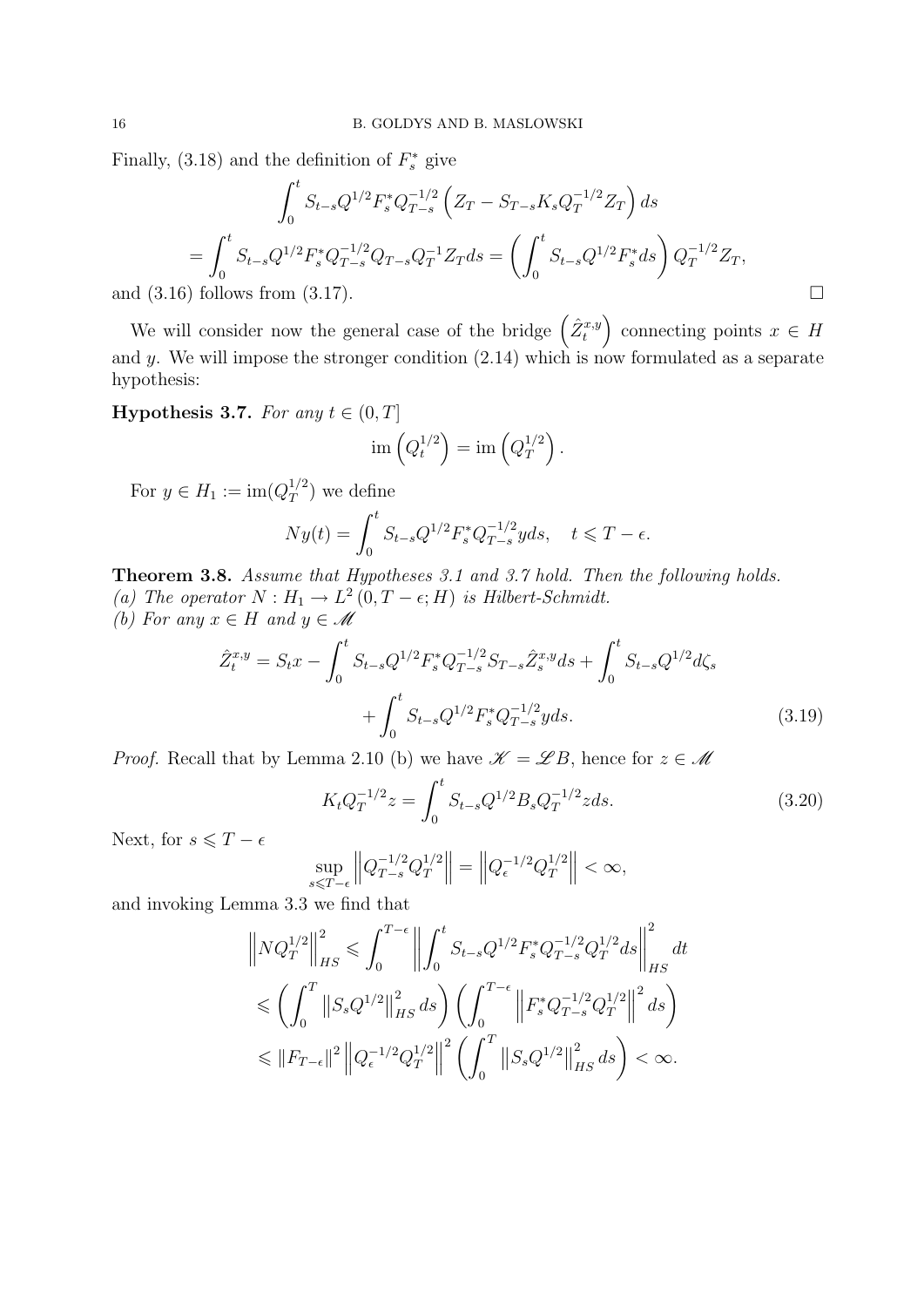Therefore, the measurable function

$$
y \to \int_0^t S_{t-s} Q^{1/2} F_s^* Q_{T-s}^{-1/2} y ds,
$$

is well defined. We are ready now for the proof of (3.19). Let  $x, y \in \text{im}\left(Q_T^{1/2}\right)$  $T^{1/2}$ . Then Hypothesis 3.7 yields  $S_T x \in \text{im}\left(Q_T^{1/2}\right)$  $T^{1/2}_{T}$ , hence  $y \in \mathcal{M}$ . By (2.28) we have

$$
\hat{Z}_t^{x,y} = \hat{Z}_t + S_t x - K_t Q_T^{-1/2} (S_T x - y),
$$

−1/2

and Theorem 3.6 yields

$$
\hat{Z}_{t}^{x,y} = S_{t}x - K_{t}Q_{T}^{-1/2}S_{T}x + K_{t}Q_{T}^{-1/2}y
$$
\n
$$
-\int_{0}^{t} S_{t-s}Q^{1/2}F_{s}^{*}Q_{T-s}^{-1/2}S_{T-s}\hat{Z}_{s}ds + \int_{0}^{t} S_{t-s}Q^{1/2}d\zeta_{s}
$$
\n
$$
= S_{t}x - K_{t}Q_{T}^{-1/2}S_{T}x + K_{t}Q_{T}^{-1/2}y
$$
\n
$$
-\int_{0}^{t} S_{t-s}Q^{1/2}F_{s}^{*}Q_{T-s}^{-1/2}S_{T-s}\left(\hat{Z}_{s}^{x,y} - S_{s}x + K_{s}Q_{T}^{-1/2}S_{T}x - K_{s}Q_{T}^{-1/2}y\right)ds + \int_{0}^{t} S_{t-s}Q^{1/2}d\zeta_{s}
$$
\n
$$
= -K_{t}Q_{T}^{-1/2}S_{T}x + \int_{0}^{t} S_{t-s}Q^{1/2}F_{s}^{*}Q_{T-s}^{-1/2}S_{T-s}\left(S_{s} - K_{s}Q_{T}^{-1/2}S_{T}\right)xds
$$
\n
$$
+ K_{t}Q_{T}^{-1/2}y + \int_{0}^{t} S_{t-s}Q^{1/2}F_{s}^{*}Q_{T-s}^{-1/2}S_{T-s}K_{s}Q_{T}^{-1/2}yds
$$
\n
$$
+ S_{t}x - \int_{0}^{t} S_{t-s}Q^{1/2}F_{s}^{*}Q_{T-s}^{-1/2}S_{T-s}\hat{Z}_{s}^{x,y}ds + \int_{0}^{t} S_{t-s}Q^{1/2}d\zeta_{s}
$$
\n
$$
=: H_{t}x + G_{t}y + S_{t}x - \int_{0}^{t} S_{t-s}Q^{1/2}F_{s}^{*}Q_{T-s}^{-1/2}S_{T-s}\hat{Z}_{s}^{x,y}ds + \int_{0}^{t} S_{t-s}Q^{1/2}d\zeta_{s}.
$$
\n(3.21)

We will show first that

$$
G_t y = \int_0^t S_{t-s} Q^{1/2} F_s^* Q_{T-s}^{-1/2} y ds.
$$
 (3.22)

For  $y \in \text{im}\left( Q_T^{1/2}\right)$  $T^{\left( 2\right) }$ 

$$
S_{T-t}K_t y = \int_0^t S_{t-s}QS_{T-s}^* Q_T^{-1/2} y ds = \int_0^t S_{T-s}QS_{T-s}^* Q_T^{-1/2} y ds
$$
  
=  $(Q_T - Q_{T-t}) Q_T^{-1/2} y,$  (3.23)

and therefore

$$
F_s^* Q_{T-s}^{-1/2} S_{T-s} K_s y = F_s^* Q_{T-s}^{-1/2} Q_T^{1/2} y - F_s^* Q_{T-s}^{1/2} Q_T^{-1/2} y
$$
  
= 
$$
F_s^* Q_{T-s}^{-1/2} Q_T^{1/2} y - Q^{1/2} S_{T-s}^* Q_T^{-1/2} y.
$$

Hence, taking Lemma 2.10 (b) into account we find that

$$
G_t y = K_t Q_T^{-1/2} y + \int_0^t S_{t-s} Q^{1/2} F_s^* Q_{T-s}^{-1/2} S_{T-s} K_s Q_T^{-1/2} y ds
$$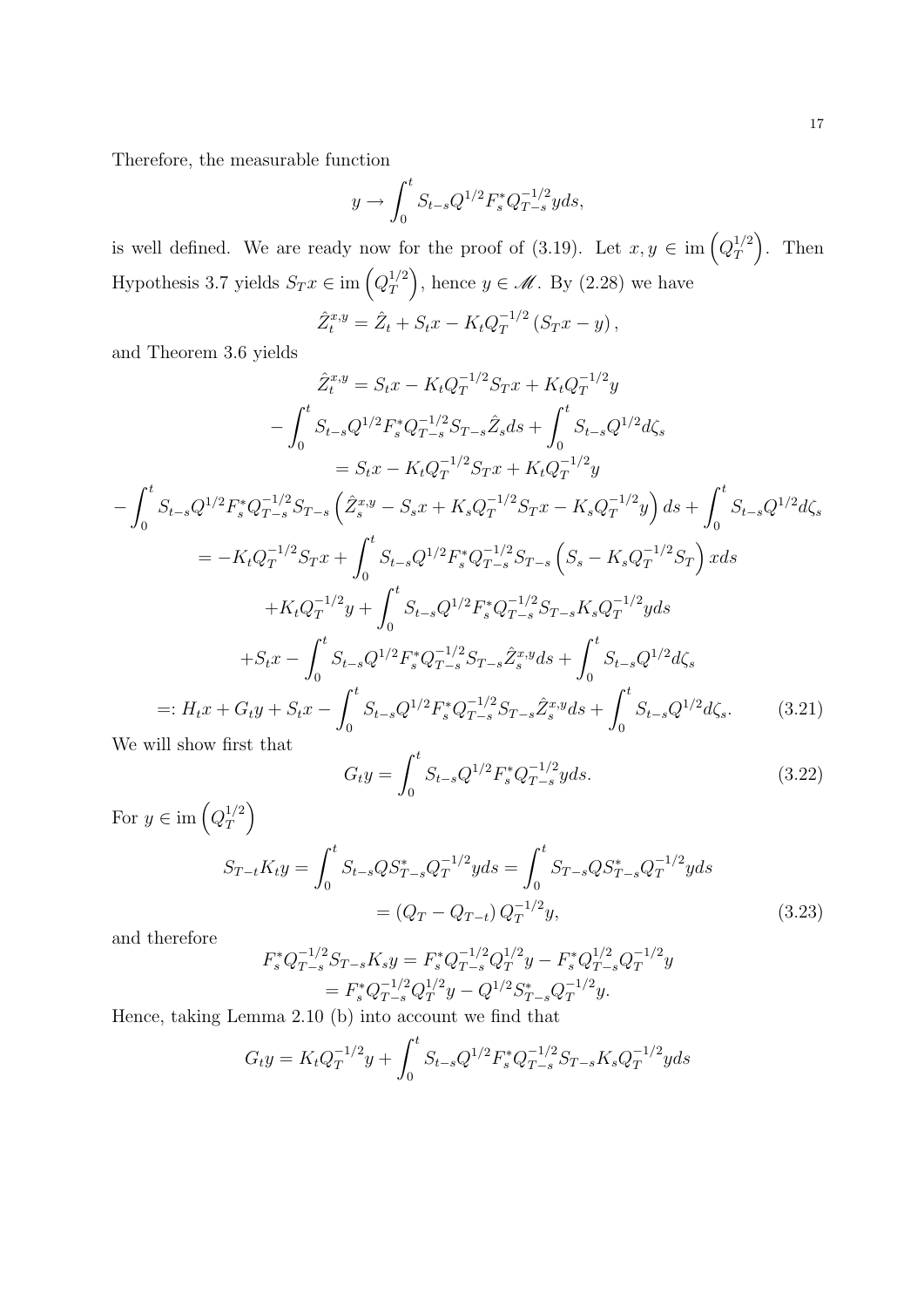$$
= K_t Q_T^{-1/2} y + \int_0^t S_{t-s} Q^{1/2} F_s^* Q_{T-s}^{-1/2} y ds - K_t Q_T^{-1/2} y,
$$
  
and (3.22) follows. Next, we claim that for  $x \in \text{im} \left( Q_T^{1/2} \right)$   

$$
H_t x = 0.
$$
 (3.24)

Indeed, using (3.23) we obtain

$$
H_t x = -K_t Q_T^{-1/2} S_T x + \int_0^t S_{t-s} Q^{1/2} F_s^* Q_{T-s}^{-1/2} S_{T-s} \left( S_s - K_s Q_T^{-1/2} S_T \right) x ds
$$
  
\n
$$
= -K_t Q_T^{-1/2} x + \int_0^t S_{t-s} Q^{1/2} F_s^* Q_{T-s}^{-1/2} S_T x ds - \int_0^t S_{t-s} Q^{1/2} F_s^* Q_{T-s}^{-1/2} S_{T-s} K_s Q_T^{-1/2} S_T x ds
$$
  
\n
$$
= -K_t Q_T^{-1/2} x + \int_0^t S_{t-s} Q^{1/2} F_s^* Q_{T-s}^{-1/2} S_T x ds
$$
  
\n
$$
- \int_0^t S_{t-s} Q^{1/2} F_s^* Q_{T-s}^{-1/2} (Q_T - Q_{T-t}) Q_T^{-1/2} S_T x ds = 0,
$$

which yields (3.24) for  $x \in \text{im}\left(Q_T^{1/2}\right)$  $T^{1/2}_{T}$  and therefore for all  $x \in H$ . Finally, combining  $(3.21), (3.22)$  and  $(3.24)$  we obtain  $(3.19)$ .

Corollary 3.9. Assume Hypotheses 3.1 and 3.7. Then for each  $t < T$ , and  $h \in \text{dom}(A^*)$ and all  $x \in H$  and  $y \in \mathcal{M}$ 

$$
\left\langle \hat{Z}_{t}^{x,y},h \right\rangle = \left\langle x,h \right\rangle + \int_{0}^{t} \left\langle \hat{Z}_{s}^{x,y},A^{*}h \right\rangle ds - \int_{0}^{t} \left\langle F_{s}^{*}Q_{T-s}^{-1/2}S_{T-s}\hat{Z}_{s}^{x,y},Q^{1/2}h \right\rangle ds + \int_{0}^{t} \left\langle F_{s}^{*}Q_{T-s}^{-1/2}y,Q^{1/2}h \right\rangle ds + \left\langle \zeta_{t},Q^{1/2}h \right\rangle.
$$

*Proof.* On any interval [0, T<sub>0</sub>] with  $T_0 < T$  and for any  $y \in \mathcal{M}$  the functions

$$
s \to Q^{1/2} F_s^* Q_{T-s}^{-1/2} S_{T-s} \hat{Z}_s^{x,y}
$$
 and  $s \to Q^{1/2} F_s^* Q_{T-s}^{-1/2} y$ 

are P-a.s. Bochner integrable by Theorem 3.8 and therefore standard results about the equivalence of weak and strong solutions of deterministic and stochastic evolution equations can be applied to prove the corollary, see for example [1] for deterministic and [3], [21] for stochastic versions.

#### 4. Applications to Semilinear Equations

In this Section, transition densities and Markov semigroups defined by semilinear stochastic equations are studied using the OU Bridge. Throughout the Section we assume (beside (2.5)) that the OU process  $(Z_t^x)$  is strongly Feller, that is, the condition

$$
\text{im}(S_t) \subset \text{im}(Q_t^{1/2}), \quad t \in (0, T), \tag{4.1}
$$

is satisfied. Note that (4.1) trivially implies the preceding Hypotheses 3.1 and 3.7 (or (2.14)). Let  $(\mathscr{P}, \|.\|_{var})$  denote the space of probability measures on the Borel sets of H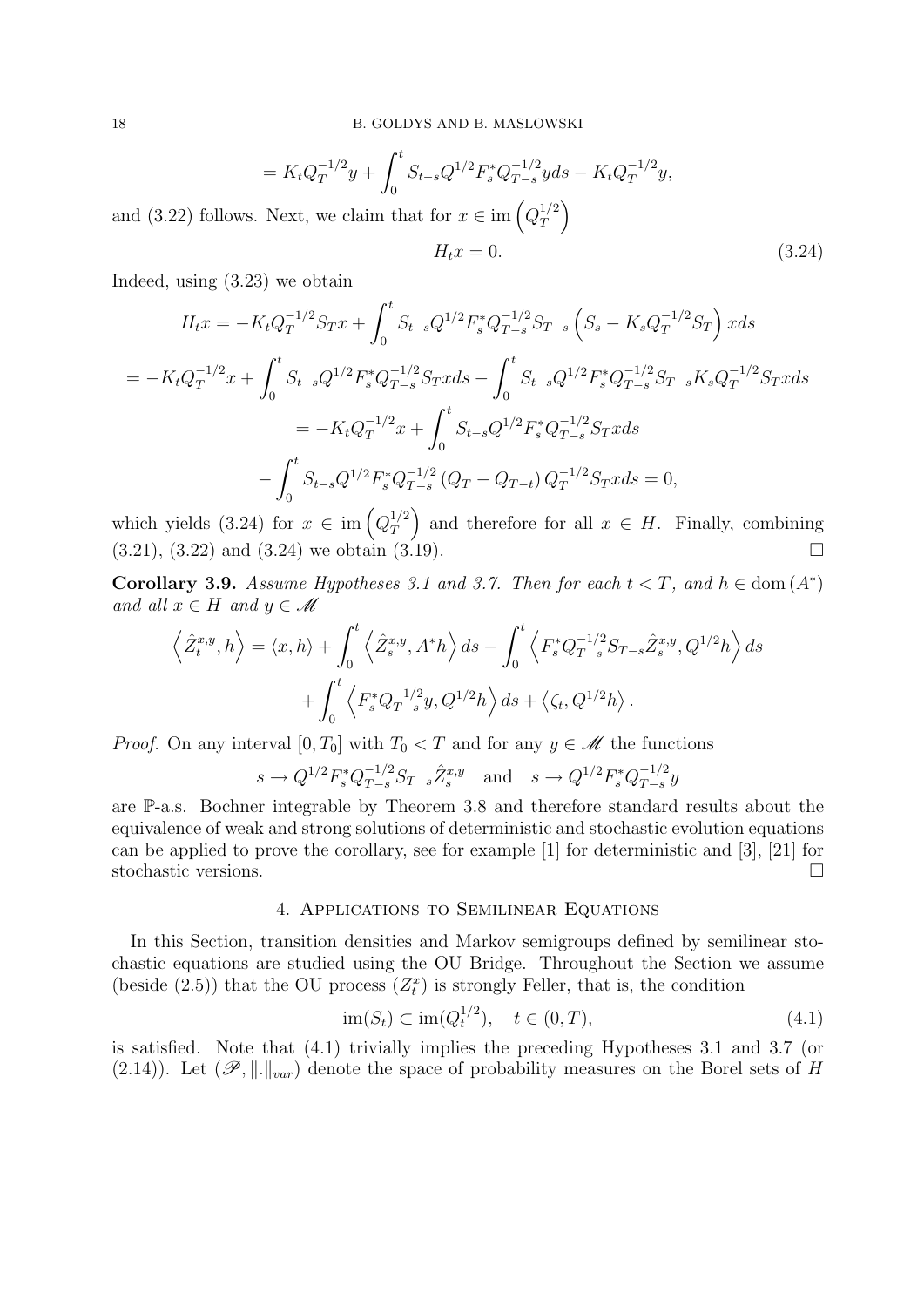endowed with the metric of total variation. We start from a simple proposition where some continuity properties of the OU Bridge are given.

**Proposition 4.1.** (a) For each  $t \in (0, T), y \in \mathcal{M}$ , where  $\mathcal{M}$  has been defined in Proposition 2.13, the mappings

$$
x \mapsto \hat{Z}_t^{x,y}(\omega), \quad H \to H,\tag{4.2}
$$

$$
x \mapsto \hat{Z}^{x,y}(\omega), \quad H \to L^2(0,T;H), \tag{4.3}
$$

are continuous for  $\mathbb{P}\text{-almost all }\omega \in \Omega$ , and the mapping

$$
x \mapsto \hat{\mu}_t^{x,y}, \quad H \to (\mathscr{P}, \| \|_{var}), \tag{4.4}
$$

is continuous.

(b) If, moreover, for each  $t \in (0, T)$  we have  $K_t Q_T^{-1/2} \in \mathscr{L}(\hat{H}, H)$ , where  $\hat{H}$  is a separable Banach space continuously embedded into H, then the mapping  $y \mapsto \hat{Z}_t^{x,y}(\omega)$  is  $\hat{H} \to H \mathbb{P}$ a.s. continuous. Similarly, if

$$
\overline{\mathcal{K}Q_T^{-1/2}} \in \mathcal{L}(\hat{H}, L^2(0, T; H))
$$
\n(4.5)

then  $\mathscr{M} \supset \hat{H}$  and the mapping  $y \mapsto \hat{Z}^{x,y}(\omega)$  is  $\mathbb{P}\text{-}a.s.$   $\hat{H} \to L^2(0,T;H)$  continuous.

*Proof.* (a) By (4.1) we have that  $S_T x \in \text{im}(Q_T^{1/2})$  $T^{1/2}$  for each  $x \in H$  and hence  $S_T x \in \mathcal{M}$ by construction of  $\mathscr{M}$ , hence  $y \in \mathscr{M}$ . Furthermore, (4.1) implies that the mappings  $\mathscr{K}Q_T^{-1/2}S_T$  and  $K_tQ_T^{-1/2}S_T$ ,  $t \in (0,T]$ , are in  $\mathscr{L}(H,L^2(0,T;H))$  and  $\mathscr{L}(H)$ , respectively, and  $(4.2)$  and  $(4.3)$  follow by  $(2.28)$ .

To show (4.4) we recall Proposition 2.11 and Lemma 2.8, by which we have  $\text{im}(\hat{Q}^{1/2}_t)$  $t^{1/2}$ ) =  $\mathrm{im}(Q_t^{1/2}$  $t^{1/2}$ ). Hence the measures  $(\hat{\mu}_T^{x,y})$  $_{T}^{x,y}$ ,  $x \in H$ , are equivalent and

$$
\psi^{y}(t,x,z) = \frac{d\mu_{t}^{x,y}}{d\mu_{t}^{0,y}}(z) = \exp\left(-\frac{1}{2}\left|Q_{t}^{-1/2}S_{t}x\right|^{2} + \frac{1}{2}\left|Q_{T}^{-1/2}S_{T}x\right|^{2} + \left\langle Q_{t}^{-1/2}z, Q_{t}^{-1/2}S_{t}x\right\rangle\right).
$$
\n(4.6)

Indeed, by the Cameron-Martin formula we have

$$
\psi^{y}(t, x, z) = \exp\left(-\frac{1}{2}\left|\hat{Q}_{t}^{-1/2}m\right|^{2} + \left\langle \hat{Q}_{t}^{-1/2}z, \hat{Q}_{t}^{-1/2}m\right\rangle\right),\,
$$

where  $m = Q_t^{1/2}$  $t_t^{1/2}$   $(I - V_t^* V_t) Q_t^{-1/2} S_t x$ . Then using (2.19) we get (4.6) and the assertion easily follows.

The proof of part (b) is completely analogous.  $\Box$ 

*Remark* 4.2. (a) The equivalent form of the density  $(4.6)$  is

$$
\psi^{y}(t,x,z) = \exp\left(-\frac{1}{2}\left| (I - V_t^* V_t)^{1/2} Q_t^{-1/2} S_t x \right|^2 + \left\langle Q_t^{-1/2} z, Q_t^{-1/2} S_t x \right\rangle \right).
$$

(b) Note that the OU Bridge  $(\hat{Z}_t^{x,y})$  satisfies the SDE (3.19) which defines an (inhomogeneous) Markov process on the interval  $(0, T)$ . By  $(4.4)$  this process is strongly Feller.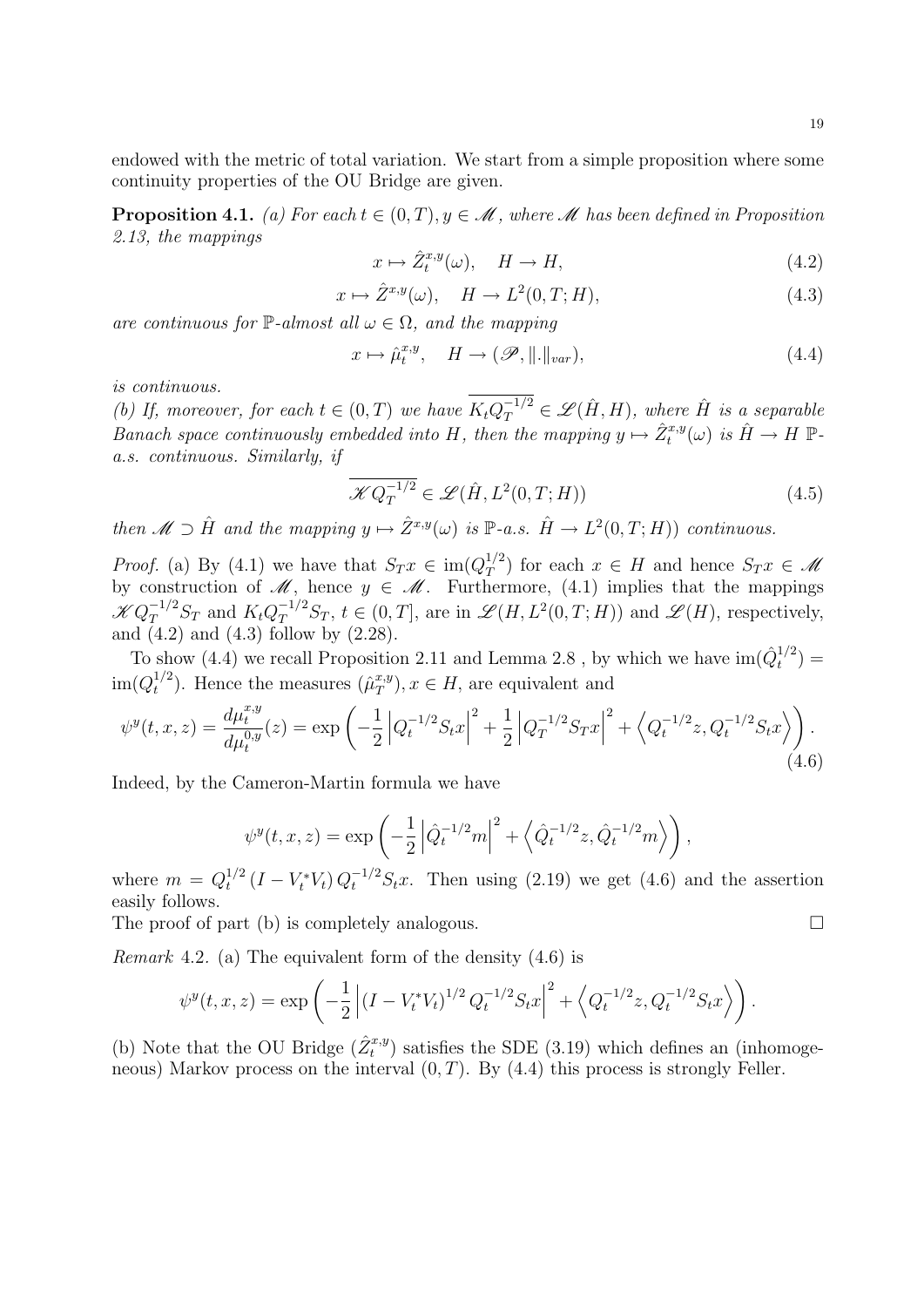#### 20 B. GOLDYS AND B. MASLOWSKI

Now consider a stochastic semilinear evolution equation of the form

$$
dX_t = AX_t dt + F(X_t)dt + \sqrt{Q}dW_t, \quad X_0 = x \in H \tag{4.7}
$$

where A,  $W_t$  and Q are as before and  $F : H \to H$  is a nonlinear continuous mapping. Suppose that  $\text{im}(F) \subset \text{im}(Q^{1/2})$  and set  $G := Q^{-1/2}F$ .

**Hypothesis 4.3.** The mapping  $G : H \to H$  is bounded and continuous.

Now we formulate technical assumptions on the linear part of the equation. For simplicity of presentation, it is stated in the form that is verifiable in examples and includes all assumptions made previously in the paper.

Hypothesis 4.4. Assume either (i) dim $H < \infty$  or (ii) There exist  $\alpha \in (0,1)$  and  $\beta < \frac{1+\alpha}{2}$  such that  $\int^{T_0}$ 0  $t^{-\alpha} \|S_t Q^{1/2}\|_{HS}^2 dt < \infty$  and  $||Q_t^{-1/2}S_t|| \leqslant \frac{c}{t}$  $\frac{\epsilon}{t^{\beta}}, \quad t \in (0, T_0),$ 

for some  $c > 0$  and  $T_0 > 0$ .

Conditions from (ii) are often used in the theory of stochastic equations and have been widely studied (cf. [8] or [12], see also the Example below). Note that Hypothesis 4.4 (ii) implies all previous assumptions made in the paper on the linear part of the equation (4.7) (i.e., all except for Hypothesis 4.3).

It is well known (see e.g. [21] ) that under Hypotheses 4.3 and 4.4 equation (4.7) defines an H-valued Markov process as a solution to the integral equation

$$
X_t = S_t x + \int_0^t S_{t-r} F(X_r) dr + \int_0^t S_{t-r} \sqrt{Q} d\widetilde{W}_r, \quad t \ge 0,
$$
\n(4.8)

where  $W_t$  is a standard cylindrical Wiener process on H defined on a suitable probability space.

Finally, we assume that the OU process defined by the linear equation (1.1) has an invariant measure  $\nu$  that will be used as a reference measure. This is equivalent to the condition

$$
\sup_{t>0} tr(Q_t) < \infty. \tag{4.9}
$$

If  $(4.9)$  holds then  $\nu$  is a centered Gaussian measure with the covariance operator

$$
Q_{\infty} = \int_0^{\infty} S_t Q S_t^* dt.
$$

Moreover, it has been shown in [5] that  $S_t Q_{\infty}^{1/2}(H) \subset Q_{\infty}^{1/2}(H)$  and the family of operators  $S_0(t) = Q_{\infty}^{-1/2} S_t Q_{\infty}^{1/2}, \quad t \geq 0,$ 

defines a  $C_0$ -semigroup of contractions on H. Moreover, if part (ii) of Hypothesis 4.4 holds then  $||S_0(t)|| < 1$  for all  $t > 0$ .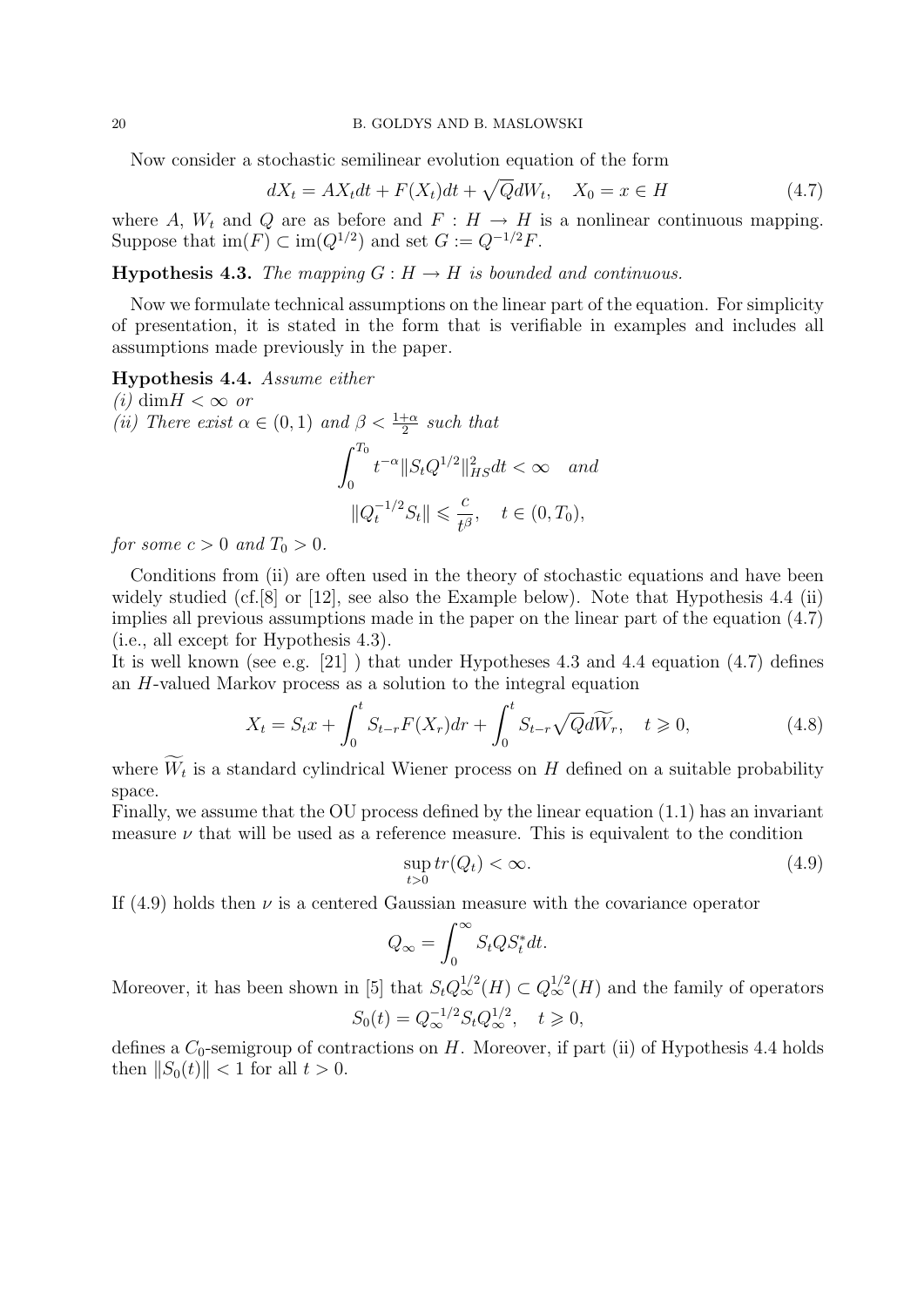Denote by  $(P_t)$  the transition Markov semigroup defined by the equation (4.7) and set

$$
P(t, x, \Gamma) = P_t 1_{\Gamma}(x), x \in H, t > 0
$$

and  $\Gamma$  Borel sets in  $H$ , and

$$
d(t, x, y) = \frac{P(t, x, dy)}{\nu(dy)}.
$$

It is standard to see that the density d exists, because Girsanov Theorem may be used to show the equivalence of measures  $P(t, x, dy) \sim \mu_t^x$ , and  $\mu_t^x \sim \nu$  by (4.1) (see e.g. [12]).

**Theorem 4.5.** Let Hypotheses 4.3, 4.4 and (4.9) be satisfied and let  $T > 0$  be fixed. Then for v-almost all  $y \in H$  the mapping  $x \mapsto d(T, x, y)$  is continuous on H.

**Theorem 4.6.** Let Hypotheses 4.3, 4.4 and (4.9) be satisfied. Then for  $p > 1$ ,  $T > 0$ , we have

$$
P_T(L^p(H,\nu)) \subset \mathscr{C}(H),
$$

that is, the semigroup  $(P_t)$  maps the space  $L^p(H,\nu)$  into the space of continuous functions on H.

For  $p, q > 1$  we introduce the notation

$$
||P_t||_{p,q} = \left( \int_H \left( \int_H d^{p'}(t,x,y) \nu(dy) \right)^{q/p'} \nu(dx) \right)^{1/q},
$$

where  $p' = \frac{p}{n}$  $\frac{p}{p-1}$ . Note that  $||P_t||_{2,2}$  is a Hilbert-Schmidt norm of  $P_t$ . Moreover, if  $||P_t||_{p,q}$  <  $\infty$  then the operator  $P_t: L^p(H,\nu) \to L^q(H,\nu)$  is compact. Under assumptions more general than ours necessary and sufficient conditions were given in [4] for boundedness of the operator  $P_t: L^p(H, \nu) \to L^q(H, \nu)$ . In the theorem below we use different arguments based on the formula for transition densities to show that a stronger property holds:  $||P_t||_{p,q} < \infty$ .

**Theorem 4.7.** Let Hypotheses 4.3, 4.4 and (4.9) be satisfied. Then for any fixed  $T > 0$ and  $p, q > 1$  satisfying

$$
q < 1 + \frac{p - 1}{\|S_0(T)\|^2}
$$

we have  $||P_T||_{p,q} < \infty$ . In particular, the operator  $P_T : L^p(H, \nu) \to L^q(H, \nu)$  is q-summing.

Corollary 4.8. If

$$
q < 1 + \frac{1}{\|S_0(T)\|^2}
$$

then  $P_T: L^2(H,\nu) \to L^q(H,\nu)$  is  $\gamma$ -radonifying. In particular,  $P_T: L^2(H,\nu) \to L^2(H,\nu)$ is Hilbert-Schmidt.

By the above mentioned equivalence of probabilities we may write

$$
d(T, x, y) = \frac{P(T, x, dy)}{\mu_T^x(dy)} \cdot \frac{\mu_T^x(dy)}{\mu_T^0(dy)} \cdot \frac{\mu_T^0(dy)}{\nu(dy)}
$$
(4.10)

$$
=: h(T, x, y) \cdot g(T, x, y) \cdot k(T, y), \qquad (4.11)
$$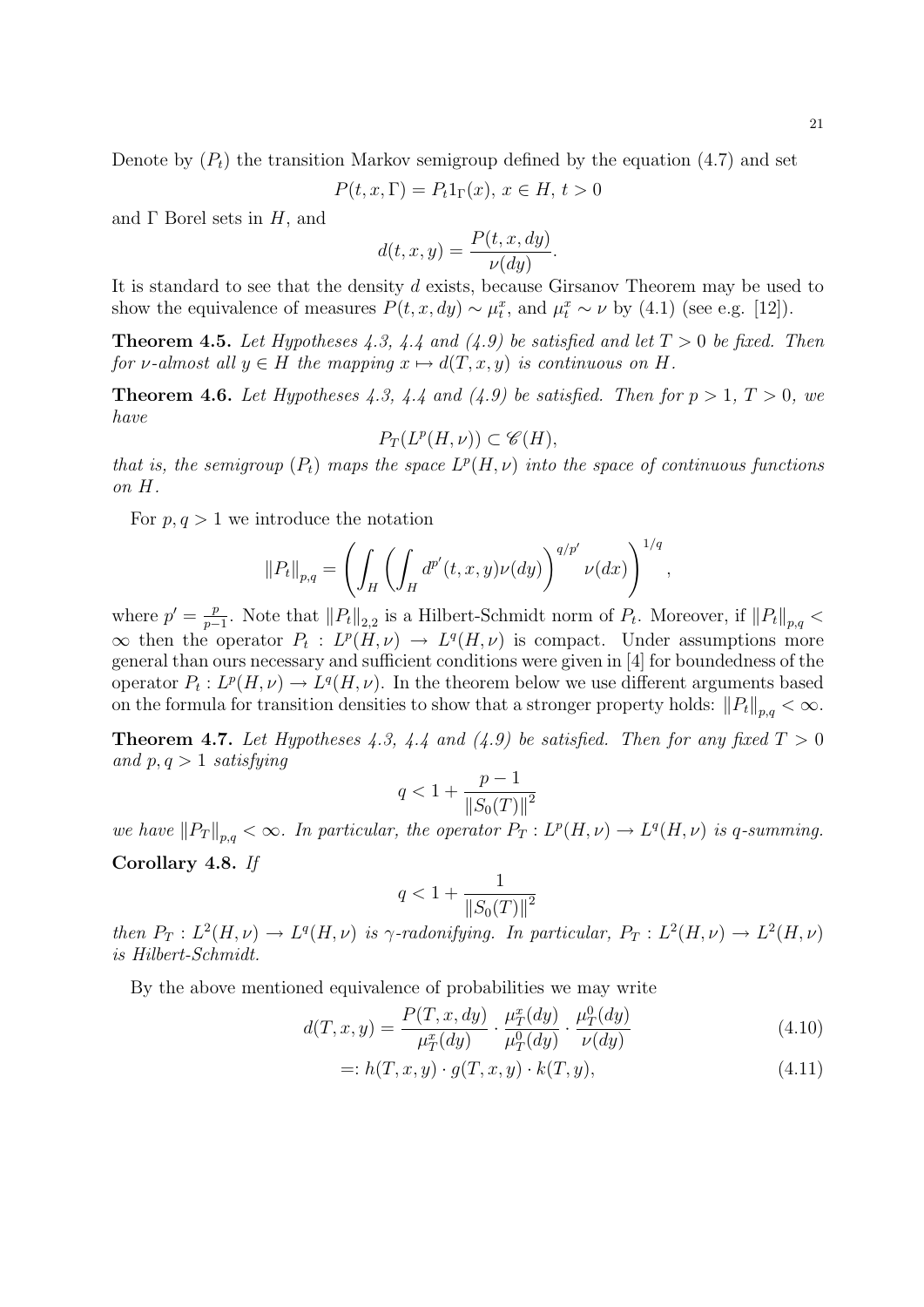where  $k$  does not depend on  $x, g$  is given by the Cameron-Martin formula

$$
g(T, x, y) = \exp\left\{ \left\langle x, \overline{S_T^* Q_T^{-1/2}} Q_T^{-1/2} y \right\rangle - \frac{1}{2} |Q_T^{-1/2} S_T x|^2 \right\}
$$
(4.12)

for *ν*-almost all  $y \in H$ , and *h* may be expressed by means of the OU Bridge  $(\hat{Z}_t^{x,y})$ ,

$$
h(T, x, y) = \mathbb{E} \exp \{ \rho(\hat{Z}^{x, y}) - \int_0^T \left\langle G(\hat{Z}_s^{x, y}), B_1(s)\hat{Z}_s + B_2(s)x - B_3(s)y \right\rangle ds \} \tag{4.13}
$$

 $(cf.[12]$ , Theorem 5.2), where

$$
\rho(\hat{Z}^{x,y}) = \int_0^T \left\langle G(\hat{Z}_s^{x,y}), d\zeta_s \right\rangle - \frac{1}{2} \int_0^T |G(\hat{Z}_s^{x,y})|^2 ds
$$

and  $(\zeta_t)$  is a standard cylindrical Wiener process defined in Lemma 3.5,

$$
B_1(s) = (Q_{T-s}^{-1/2} S_{T-s} Q^{1/2})^* Q_{T-s}^{-1/2} S_{T-s},
$$
  
\n
$$
B_2(s) = (Q_T^{-1/2} S_{T-s} Q^{1/2})^* Q_T^{-1/2} S_T,
$$
  
\n
$$
B_3(s)y = (Q_T^{-1/2} S_{T-s} Q^{1/2})^* Q_T^{-1/2} y, \quad y \in \text{im} \left( Q_T^{1/2} \right).
$$

From Lemma 2.10 it follows that

$$
\int_0^T |B_2(s)x|^2 ds = |Q_T^{-1/2} S_T x|^2, \quad x \in H,
$$
\n(4.14)

and by [12], Proposition 4.9, we have that

$$
\mathbb{E}\int_{0}^{T}|B_{1}(s)\hat{Z}_{t}|ds<\infty
$$
\n(4.15)

and

$$
\int_0^T |B_3(s)y|ds < \infty \tag{4.16}
$$

for  $\nu$ - almost all  $y \in \mathcal{M}$  (with no loss of generality we may assume that (4.16) holds for all  $y \in \mathcal{M}, \nu(\mathcal{M}) = 1$ . The proofs of Theorems 4.5, 4.6 and 4.7 are based on the following technical lemma:

**Lemma 4.9.** Given  $T > 0$  and  $q \in [0, \infty)$ , there exists a constant  $k_q > 0$  such that

$$
h_q(T, x, y) := \mathbb{E} \exp\{q(\rho(\hat{Z}^{x, y}) - \int_0^T \left\langle G(\hat{Z}_s^{x, y}), B_1(s)\hat{Z}_s + B_2(s)x - B_3(s)y\right\rangle ds)\} \n\leq k_q \exp\{k_q(|x| + \int_0^T |B_3(s)y|ds)\}
$$
\n(4.17)

for all  $x \in H$  and  $y \in \mathcal{M}$ , in particular,

$$
h(t, x, y) \leq k_1 \exp{k_1(|x| + \int_0^T |B_3(s)y| ds)}.
$$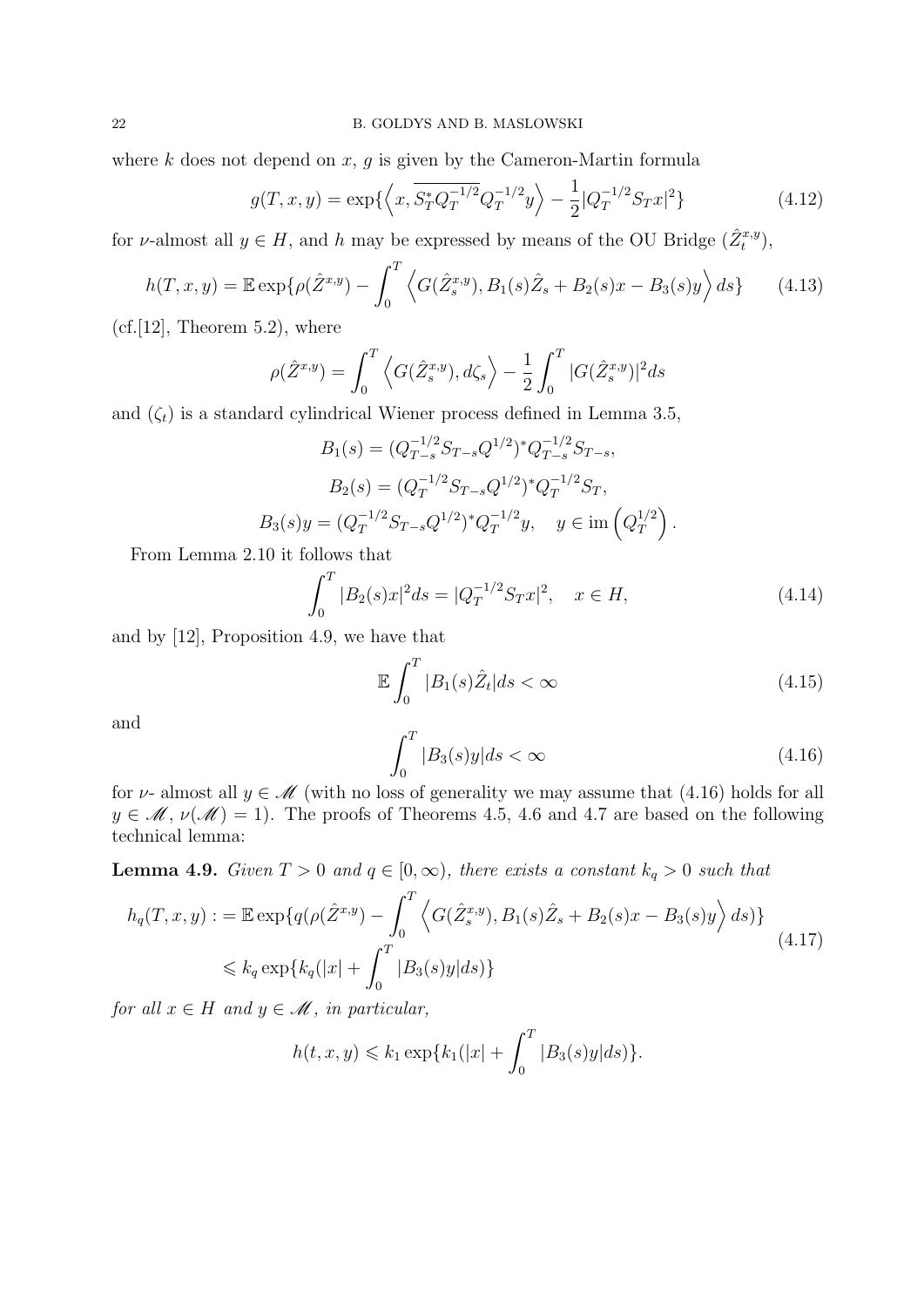Proof. By the Cauchy inequality we have

$$
h_q(T, x, y) \le (\mathbb{E} \exp\{2q\rho(\hat{Z}^{x,y})\}^{1/2})
$$
\n
$$
\times (\mathbb{E} \exp\{2q(\int_0^T |\langle G(\hat{Z}_s^{x,y}), B_1(s)\hat{Z}_s + B_2(s)x - B_3(s)y\rangle |ds)\})^{1/2}
$$
\n(4.18)

and since the process  $s \mapsto G(\hat{Z}_{s}^{x,y})$  is bounded the first expectation on the right-hand side of  $(4.18)$  is bounded (uniformly w.r.t. x and y). By  $(4.14)$  and  $(4.16)$  we thus have

$$
h_q(T, x, y) \leq C_q (\mathbb{E} \exp\{C_q \int_0^T (|B_1(s)\hat{Z}_s| + |B_2(s)x| + |B_3(s)y|)ds\})^{1/2}
$$
(4.19)  

$$
\leq \tilde{C}_q \exp\{\tilde{C}_q(|Q_t^{-1/2}S_Tx| + \int_0^T |B_3(s)y|ds)\} (\mathbb{E} \exp\{\tilde{C}_q \int_0^T |B_1(s)\hat{Z}_s|ds\})^{1/2}
$$

for some  $C_q$ ,  $\tilde{C}_q$ , and (4.17) follows by (4.15) and the Fernique inequality.

*Proof of Theorem 4.5.* Without loss of generality (dropping, if necessary, a set of  $\nu$ -measure zero) we may suppose that  $g(T, x, y)$  and  $k(T, y)$  are defined for all  $y \in \mathcal{M}$ . By (4.12) we have that the mapping  $x \mapsto g(T, x, y)k(T, y)$  is continuous, so we only have to prove continuity of the mapping  $x \mapsto h(T, x, y), y \in \mathcal{M}, T > 0$ . Let  $x_n \to x_0$  in H. First we show (possibly, for a subsequence) that

$$
\lim_{n \to \infty} \exp \{ \rho(\hat{Z}^{x_n, y}) - \int_0^T \left\langle G(\hat{Z}_s^{x_n, y}), B_1(s)\hat{Z}_s + B_2(s)x_n - B_3(s)y \right\rangle ds \} \tag{4.20}
$$
\n
$$
= \exp \{ \rho(\hat{Z}^{x_0, y}) - \int_0^T \left\langle G(\hat{Z}_s^{x_0, y}), B_1(s)\hat{Z}_s + B_2(s)x_0 - B_3(s)y \right\rangle ds \}
$$

P-a.s. We have

$$
\int_{0}^{T} \left| \left\langle G(\hat{Z}_{s}^{x_{n},y}), B_{1}(s)\hat{Z}_{s} + B_{2}(s)x_{n} - B_{3}(s)y \right\rangle - \int_{0}^{T} \left\langle G(\hat{Z}_{s}^{x_{0},y}), B_{1}(s)\hat{Z}_{s} + B_{2}(s)x_{0} - B_{3}(s)y \right\rangle \right| ds
$$
  
\n
$$
\leq \int_{0}^{T} |G(\hat{Z}_{s}^{x_{n},y}) - G(\hat{Z}_{s}^{x_{0},y})| (|B_{1}(s)\hat{Z}_{s}| + |B_{2}(s)x_{0}| + |B_{3}(s)y|) ds
$$
  
\n
$$
+ \int_{0}^{T} |G(\hat{Z}_{s}^{x_{0},y})| \cdot |B_{2}(s)(x_{n} - x_{0})| ds,
$$
\n(4.21)

which tends to zero by continuity and boundedness of  $G$ ,  $(4.14)$  and Dominated Convergence Theorem. Also, we have

$$
\mathbb{E}|\rho(\hat{Z}^{x_n,y}) - \rho(\hat{Z}^{x_0,y})| \leq C \left( \left( \mathbb{E} \int_0^T |G(\hat{Z}_s^{x_n,y}) - G(\hat{Z}_s^{x_0,y})|^2 ds \right)^{1/2} + \mathbb{E} \int_0^T |G(\hat{Z}_s^{x_n,y}) - G(\hat{Z}_s^{x_0,y})|^2 ds \right),
$$

which again tends to zero by Dominated Convergence Theorem, so there is a subsequence converging  $\mathbb{P}\text{-a.s.}$  Taking into account  $(4.21)$  we obtain  $(4.20)$ . By  $(4.17)$  (used, for instance,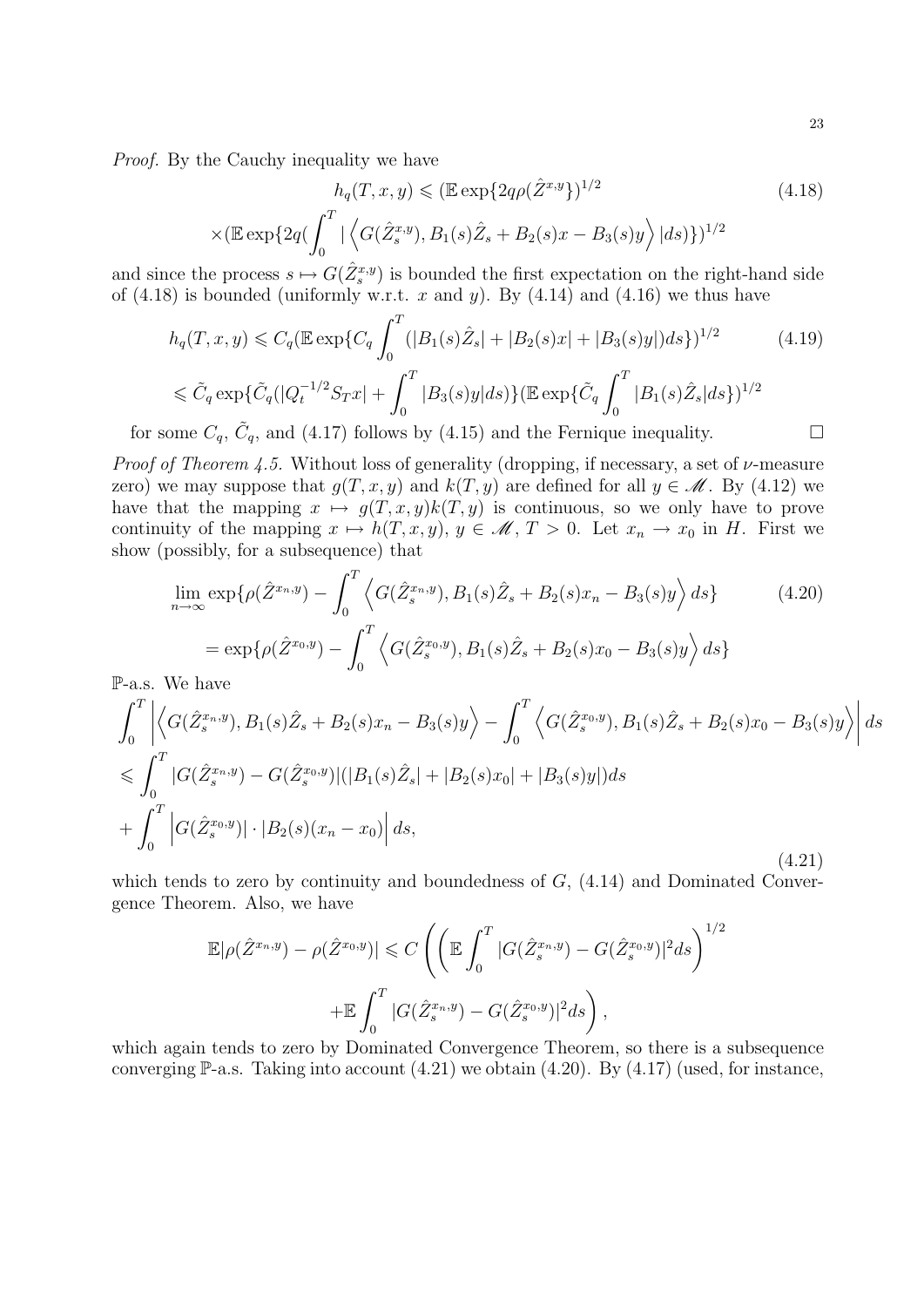with  $q = 2$ ) the random variables on the left-hand side of  $(4.20)$  are integrable uniformly in n, hence the convergence in (4.20) holds also in the space  $L^1(\Omega)$  and, consequently, we obtain  $h(T, x_n, y) \to h(T, x_0, y)$ . Since we may choose a subsequence with this property from an arbitrary sequence  $x_n \to x_0$ , the convergence takes place for the whole sequence.

*Proof of Theorem 4.6.* Let  $T > 0$ ,  $\phi \in L^p(H, \nu)$  and  $x_n \to x_0$  in H. Then

$$
|P_T\phi(x_n) - P_T\phi(x_0)| \leq \int_H |\phi(y)| |d(T, x_n) - d(T, x_0, y)| \nu(dy)
$$
  
\n
$$
\leq (\int_H |\phi|^p d\nu)^{1/p} (\int_H |d(T, x_n, y) - d(T, x_0, y)|^{p'} \nu(dy))^{1/p'},
$$
  
\n4.5 it suffices to show that

so by Theorem 4.5 it suffices to show that

$$
\int_{H} (d(T, x_n, y))^q \nu(dy) < c_q, \quad q \in (1, \infty), \tag{4.22}
$$

where  $c_q$  does not depend on n. The same property (uniform boundedness in arbitrary  $L^q(H, \nu)$  has been shown for Gaussian densities  $g(T, x_n, \cdot)$  and  $k(T, \cdot)$  in [6], so we only have to show (4.22) where  $d(T, x_n, y)$  is replaced by  $h(T, x_n, y)$ . However, by Lemma 4.9 and Hölder inequality we have

$$
\int_{H} (h(T, x_n, y))^q \nu(dy) \le \int_{H} h_q(T, x_n, y) \nu(dy)
$$
\n
$$
\le k_q \exp\{k_q |x_n|\} \int_{H} \exp\{\int_0^T |B_3(s)y| ds\} \nu(dy) < c_q
$$
\ndenoted on  $x_n$  since the sequence  $x_n$  is obviously bounded and

where  $c_q$  does not depend on n, since the sequence  $x_n$  is obviously bounded and

$$
\int_H \exp\{\int_0^T |B_3(s)y|ds\} \nu(dy) < \infty
$$

by (4.16), (4.1) and the Fernique inequality.

*Proof of Theorem 4.7.* We can rewrite  $(4.10)$  in the form

$$
d(T, x, Y) = h(T, x, y)H(t, x, y),
$$

where

$$
H(T, x, y) = \frac{\mu_T^x(dy)}{\nu(dy)}.
$$

Invoking the Hölder inequality we obtain

$$
||P_T \phi||_{L^q(H,\nu)}^q = \int_H \left( \int_H h H \phi \nu(dy) \right)^q \nu(dx)
$$
  
\n
$$
\leq \int_H \left( \left( \int_H h^{p'} H^{p'} \nu(dy) \right)^{1/p'} \left( \int_H |\phi|^p \nu(dy) \right)^{1/p} \right)^q \nu(dx)
$$
  
\n
$$
= ||\phi||_p^q \int_H \left( \int_H h^{p'} H^{p'} \nu(dy) \right)^{q/p'} \nu(dx).
$$
\n(4.24)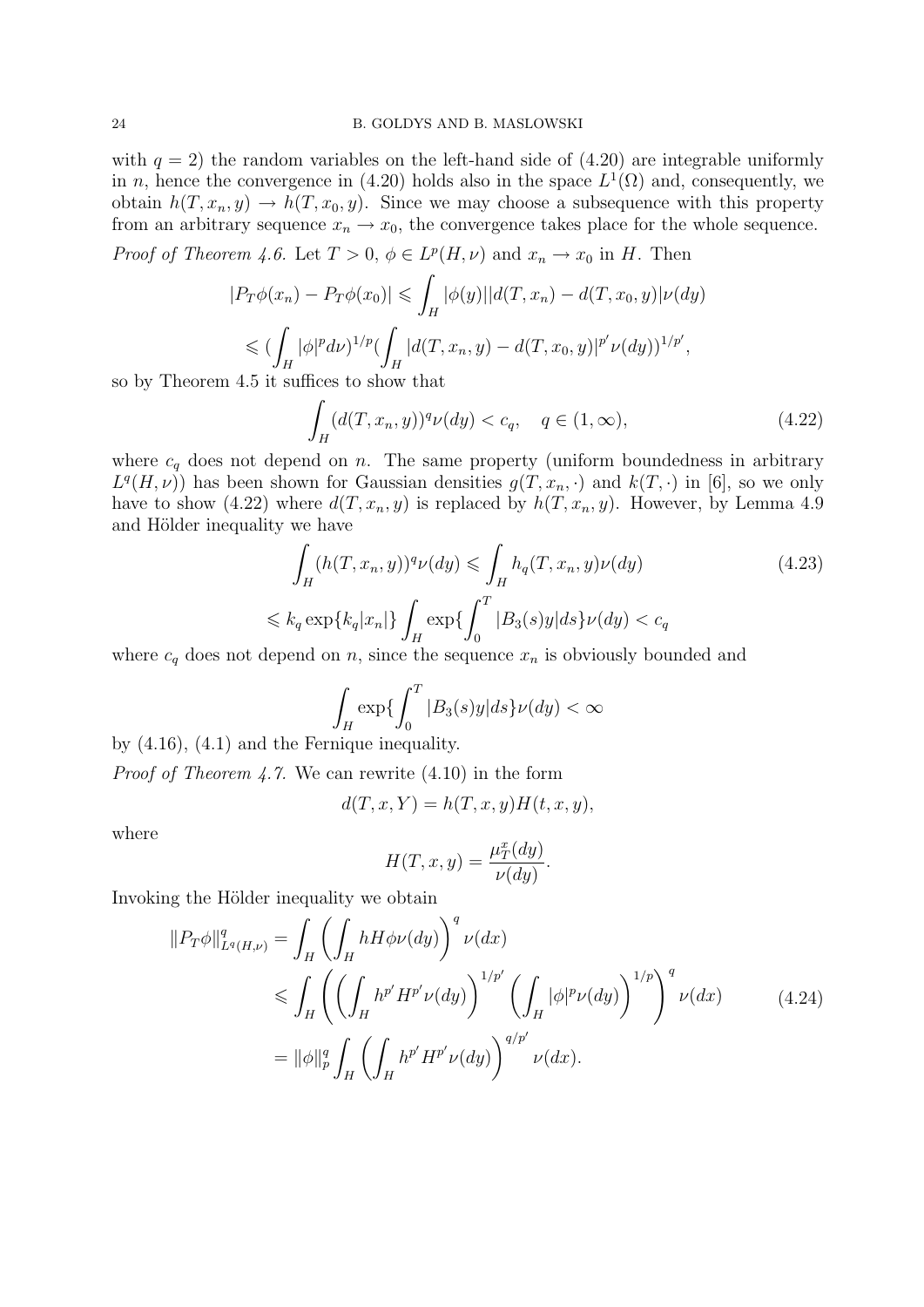It remains to show that

$$
K = \int_{H} \left( \int_{H} h^{p'} H^{p'} \nu(dy) \right)^{q/p'} \nu(dx) < \infty. \tag{4.25}
$$

Indeed, using successively the Hölder equality we obtain for any  $r > 1$ 

$$
K \leqslant \int_{H} \left( \int_{H} h^{p'r'} \nu(dy) \right)^{q/p'r'} \left( \int_{H} H^{p'r} \nu(dy) \right)^{q/p'r} \nu(dx)
$$
  
 
$$
\leqslant \left( \int_{H} \left( \int_{H} h^{p'r'} \nu(dy) \right)^{q/p'} \nu(dx) \right)^{1/r'} \left( \int_{H} \left( \int_{H} H^{p'r} \nu(dy) \right)^{q/p'} \nu(dx) \right)^{1/r} . \tag{4.26}
$$

It was shown in [6] that

$$
\int_{H} \left( \int_{H} H^{a'} \nu(dy) \right)^{b/a'} \nu(dx) < \infty,\tag{4.27}
$$

for any  $a, b \geq 1$ , such that

$$
b \leq 1 + \frac{a - 1}{\|S_0(T)\|^2}.
$$
\n(4.28)

Putting

$$
a = \frac{p'r}{p'r - 1} \quad \text{and} \quad b = qr,
$$

we find that there exists  $r > 1$  such that (4.28) holds. Therefore, for such an r

$$
\int_{H} \left( H^{p'r} \nu(dy) \right)^{q/p'} \nu(dx) = \int_{H} \left( H^{a'} \nu(dy) \right)^{b/a'} \nu(dx) < \infty.
$$
\n(4.29)

Next, we need to show that

$$
\int_{H} \left( \int_{H} h^{p'r'} \nu(dy) \right)^{q/p'} \nu(dx) < \infty. \tag{4.30}
$$

To prove (4.30) we note that if  $\frac{q}{p'} \geq 1$  then

$$
\int_H \left( \int_H h^{p'r'} \nu(dy) \right)^{q/p'} \nu(dx) \leq \int_H \int_H h^{r'q} \nu(dy) \nu(dx)
$$

However, using Lemma 4.9 for  $\tilde{q} = r'q$  we have

$$
\int_H \int_H (h(T, x, y))^{\tilde{q}} \nu(dx) \nu(dy) \le \int_H \int_H h_{\tilde{q}}(T, x, y) \nu(dx) \nu(dy)
$$
  
\n
$$
\le \int_H \int_H k_{\tilde{q}} \exp\{k_{\tilde{q}}(|x| + \int_0^T |B_3(s)y|ds)\} \nu(dx) \nu(dy)
$$
  
\n
$$
\le k_{\tilde{q}} \int_H \exp\{k_{\tilde{q}}|x|\} \nu(dx) \int_H \exp\{k_{\tilde{q}} \int_0^T |B_3(s)y|ds\} \nu(dy)
$$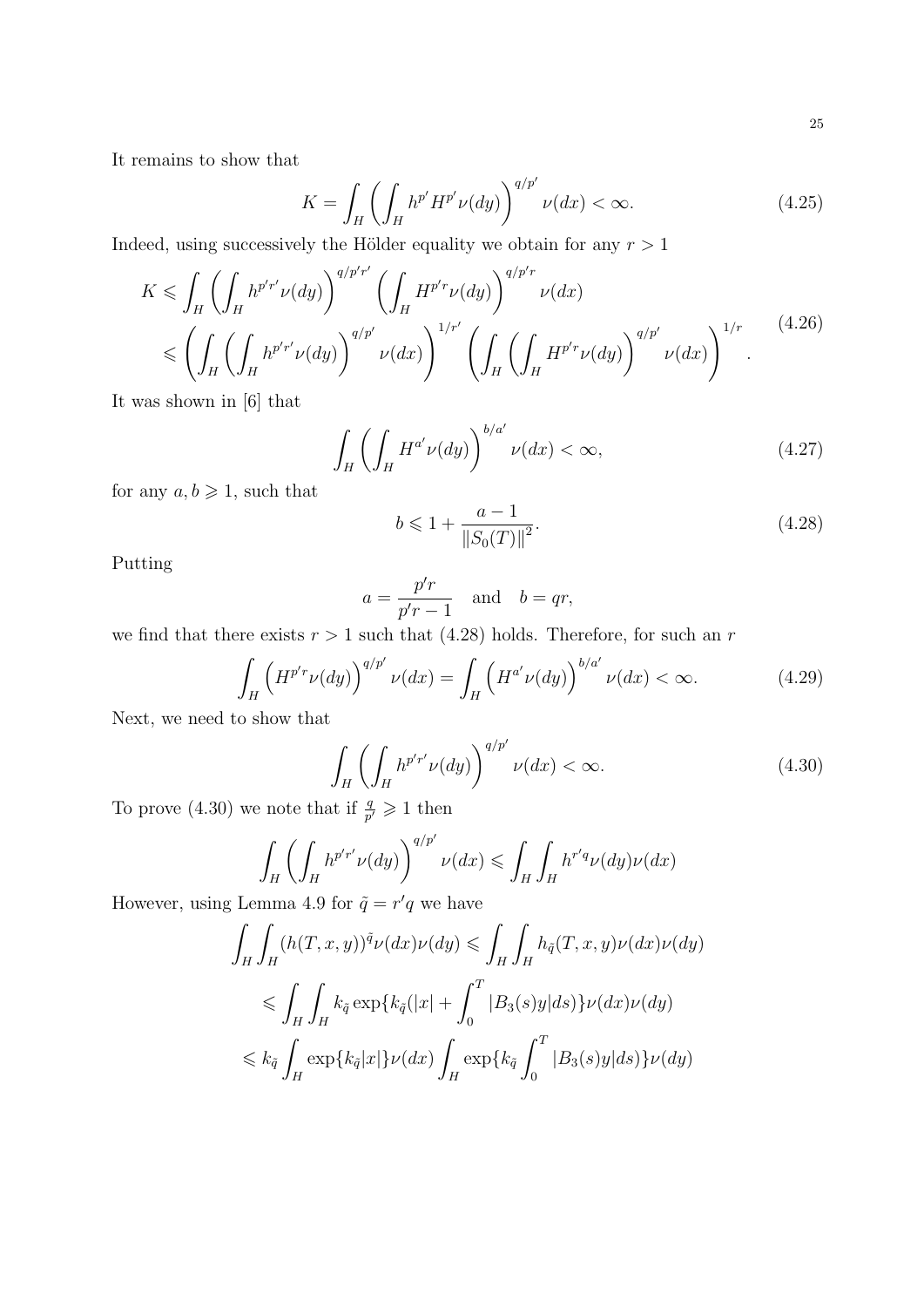$$
= k_{\tilde{q}} \mathbb{E} e^{k_{\tilde{q}}|\tilde{Z}|} \cdot \mathbb{E} \exp\{k_{\tilde{q}} \int_0^T |B_3(s)\tilde{Z}|ds\}
$$

where  $\tilde{Z}$  is an arbitrary random variable with probability distribution  $\nu$ . By (4.16), (4.1) and the Fernique inequality we conclude that (4.30) holds true. The proof of (4.30) for the case when  $\frac{q}{p'} < 1$  is even simpler and is omitted. The fact that for  $p = 2$  the operator  $P_T$ is  $\gamma$ -radonifying, hence Hilbert-Schmidt for  $p = q = 2$  now follows from the representation of  $\gamma$ -radonifying operators, see [2].

Remark 4.10. There is a natural question whether the transition density is regular (continuous) "in y", that is, whether the mapping  $y \mapsto d(T, x, y)$  is continuous, at least on a certain subspace  $H \subset H$ ) of full measure. In the Gaussian case the formulas for the density may be used to conclude that if

$$
\overline{S_T^* Q_T^{-1}} \in \mathcal{L}(\hat{H}, H) \tag{4.31}
$$

then  $y \to q(T, x, y)$  is continuous on  $\hat{H}$  for all  $T > 0$  and  $x \in H$  (cf. the Cameron-Martin formula (4.12)). A similar well-known formula for  $k(T, y)$  (see e.g. [6]) yields  $\hat{H} \to H$ continuity of the mapping  $y \mapsto k(T, y)$  provided

$$
C(T) := \overline{Q_{\infty}^{-1/2}(I - S_0(T)S_0^*(T))^{-1}S_0(T)S_0^*(T)Q_{\infty}^{-1/2}} \in \mathcal{L}(\hat{H}, H)
$$
(4.32)

where  $S_0(T) = Q_{\infty}^{-1/2} S_T Q_{\infty}^{1/2}$ . Following the proof of Theorem 4.5 we can easily see that the remaining factor, the function  $h(T, x, y)$  is continuous in  $y \in \hat{H}$  if the mapping  $y \to \hat{Z}_t^{x, y}$ is  $\hat{H} \to H$  a.s. continuous (which by Proposition 4.1 (b) happens if  $K_t Q_T^{-1/2} \in \mathscr{L}(\hat{H}, H)$ ,  $t < T$  and

$$
B_3 \in \mathcal{L}(\hat{H}, L^1(0, T; H)).
$$
\n(4.33)

In fact, a more careful analysis of the situation shows that if  $(4.31)-(4.33)$  is satisfied, we already have the joint continuity of the mapping  $(x, y) \to p(T, x, y)$  on  $H \times H$ .

We are able to verify these additional conditions in some important cases (supposing that the standing assumptions of this Section (4.3), (4.4) and (4.9) are satisfied). (a) All conditions (4.31)-(4.33) are satisfied if dim  $H < \infty$ .

(b) In the commutative case the conditions (4.31) and (4.32) are satisfied with  $H = H$  by the strong Feller property. However, condition (4.33) is not satisfied with  $\hat{H} = H$  even in simple infinite - dimensional situations (cf. Example 4.12 below).

(c) Assume also that the generator A has bounded imaginary powers and (for simplicity)  $Q = I$ . Under these assumptions the OU semigroup  $(R_t)$  is analytic in  $L^2(H, \nu)$  and moreover its generator  $L$  is variational, see [11] for details and for more general results. In particular these conditions are satisfied if A is a variational operator in a bounded domain with Dirichlet boundary conditions (for instance). Then it follows from [10] that the  $S_0(t) = Q_{\infty}^{-1/2} S_t Q_{\infty}^{1/2}$  defines a  $C_0$ -semigroup of contractions in the domain of the operator  $Q_{\infty}^{-1/2}$  endowed with the norm  $|x|_0 = |Q_{\infty}^{-1/2}x|$ . Therefore, for  $h \in \text{im}(Q_{\infty}^{1/2})$  we obtain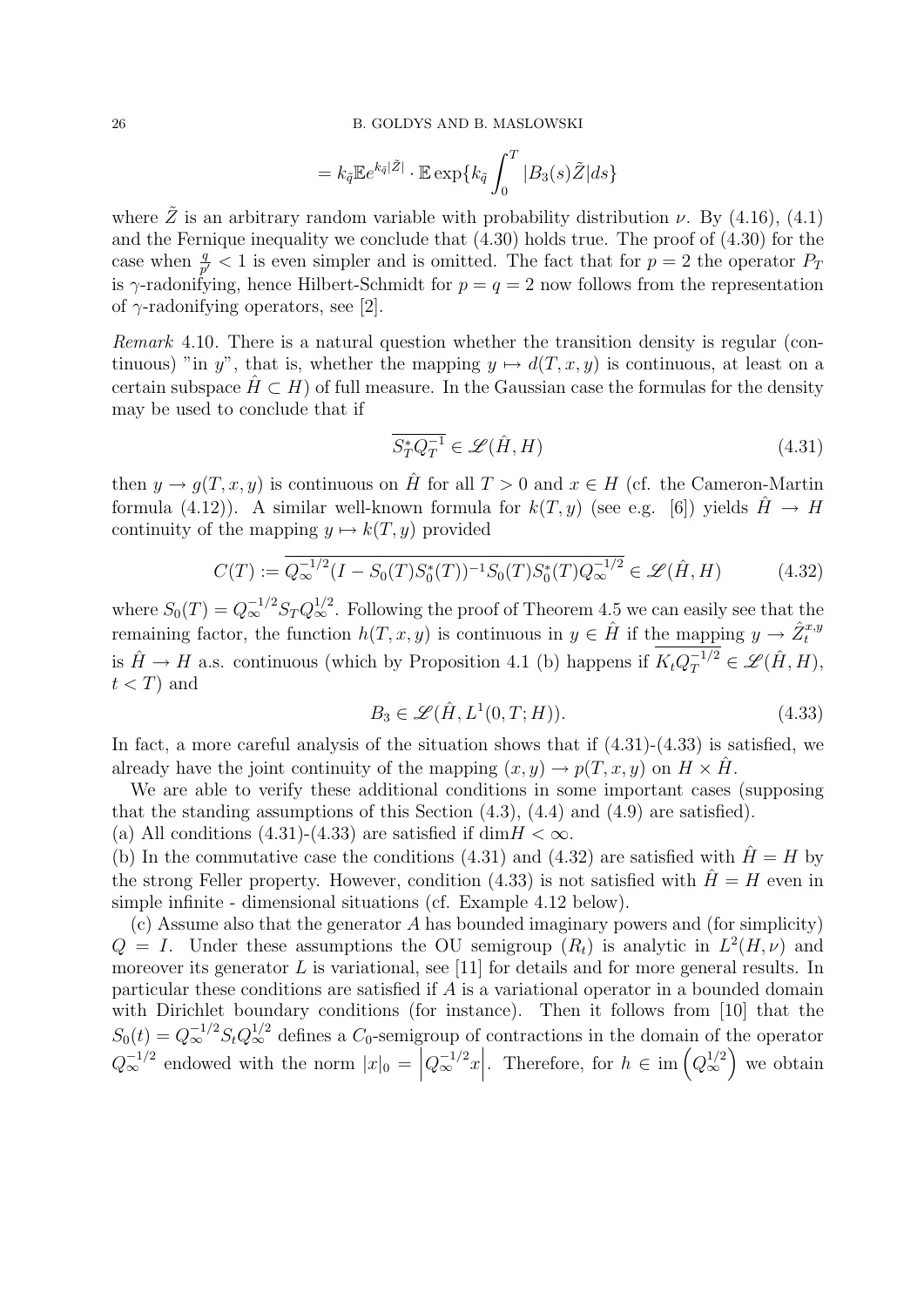$S_0(t)h \in \text{im}\left(Q_\infty^{1/2}\right)$  and

$$
|S_0(t)h|_0 = |Q_\infty^{-1} S_t Q_\infty Q_\infty^{-1/2} h| \leq |Q_\infty^{-1/2} h|,
$$

or equivalently  $||Q_\infty^{-1}S_tQ_\infty|| \leq 1$  and  $V_t = Q_\infty^{-1}S_tQ_\infty$  is a  $C_0$ -semigroup in H. Hence our first condition is satisfied with  $\hat{H} = H$ . Note that in this case results in [5] yield the existence of a dual OU process  $Z^*$  such that  $R_t^* \phi(y) = \mathbb{E} \phi(Z(t, y)^*)$  and

$$
\begin{cases}\ndZ^*(t,y) = BZ^*(t,y)dt + dW_t, \\
Z(0,y) = y,\n\end{cases}
$$

where  $B = Q_{\infty} A^* Q_{\infty}^{-1}$  is a generator of the  $C_0$ -semigroup  $V_t$ . Note also that the existence of the process  $Z^*$  follows from the general theory of nonsymmetric Dirichlet forms, see [15]. In this case we could construct a dual bridge  $Z^{*y,x}$  from  $Z^{x,y}$  by time reversal.

Example 4.11. Consider the semilinear stochastic heat equation

$$
\frac{\partial u}{\partial t}(t,\xi) = \frac{\partial^2 u}{\partial \xi^2}(t,\xi) + f(u(t,\xi)) + \eta(t,\xi), \quad (t,\xi) \in \mathbb{R}_+ \times (0,1),\tag{4.34}
$$

with an initial condition and Dirichlet boundary conditions

$$
u(0,\xi) = x(\xi), \quad u(t,0) = u(t,1) = 0, \quad t \ge 0, \xi \in (0,1)
$$
\n
$$
(4.35)
$$

where  $f : \mathbb{R} \to \mathbb{R}$  is bounded and continuous and  $\eta$  denoted formally a space-dependent white noise. As well known (see e.g. [8] for fundamentals on the theory of stochastic evolution equations) the system (4.34) - (4.35) may be understood as an equation of the form (4.7) in the space  $H = L^2(0,1)$  where  $A = \frac{\partial^2}{\partial t^2}$  $\frac{\partial^2}{\partial \xi^2}$ , dom(A) =  $H_0^1(0,1) \cap H^2(0,1)$ , F:  $H \to H$ ,  $F(y)(\xi) := f(y(\xi))$ ,  $y \in H$ ,  $\xi \in (0,1)$ , and  $\sqrt{Q}$  is a bounded operator on  $H = L<sup>2</sup>(0, 1)$ . We assume that the operator Q is boundedly invertible on H, (i.e., the noise is nondegenerate). Then Hypothesis 4.3 is obviously satisfied and Hypothesis 4.4 (ii) is satisfied with  $\beta = \frac{1}{2}$  $\frac{1}{2}$  and arbitrary  $\alpha \in (0, \frac{1}{2})$  $\frac{1}{2}$ ) (cf.[12], Example 9.2 and references therein).

Thus the conclusions of Theorems 4.5,  $\overline{4.7}$  and 4.6 hold true in the present example.

Example 4.12. Let  $(e_n)$  denote an ONB of a Hilbert space H and assume that the operators A and Q are given by sequences if their eigenvalues  $(-\alpha_n)$ ,  $(\lambda_n)$ ,

$$
Ae_n = -\alpha_n e_n, \quad 0 < \alpha_n \to \infty,
$$

and

$$
Qe_n = \lambda_n e_n, \quad 0 < \lambda_n \leqslant \sup \lambda_n < \infty,
$$

(note that in the previous example the operator A satisfies this condition with  $\alpha_n \sim n^2$ ). In this "diagonal case" all Hypotheses made in the paper may be expressed and verified in terms of the sequences  $(-\alpha_n)$ ,  $(\lambda_n)$ . More specifically,

$$
\sum \frac{\lambda_n}{\alpha_n} < \infty \tag{4.36}
$$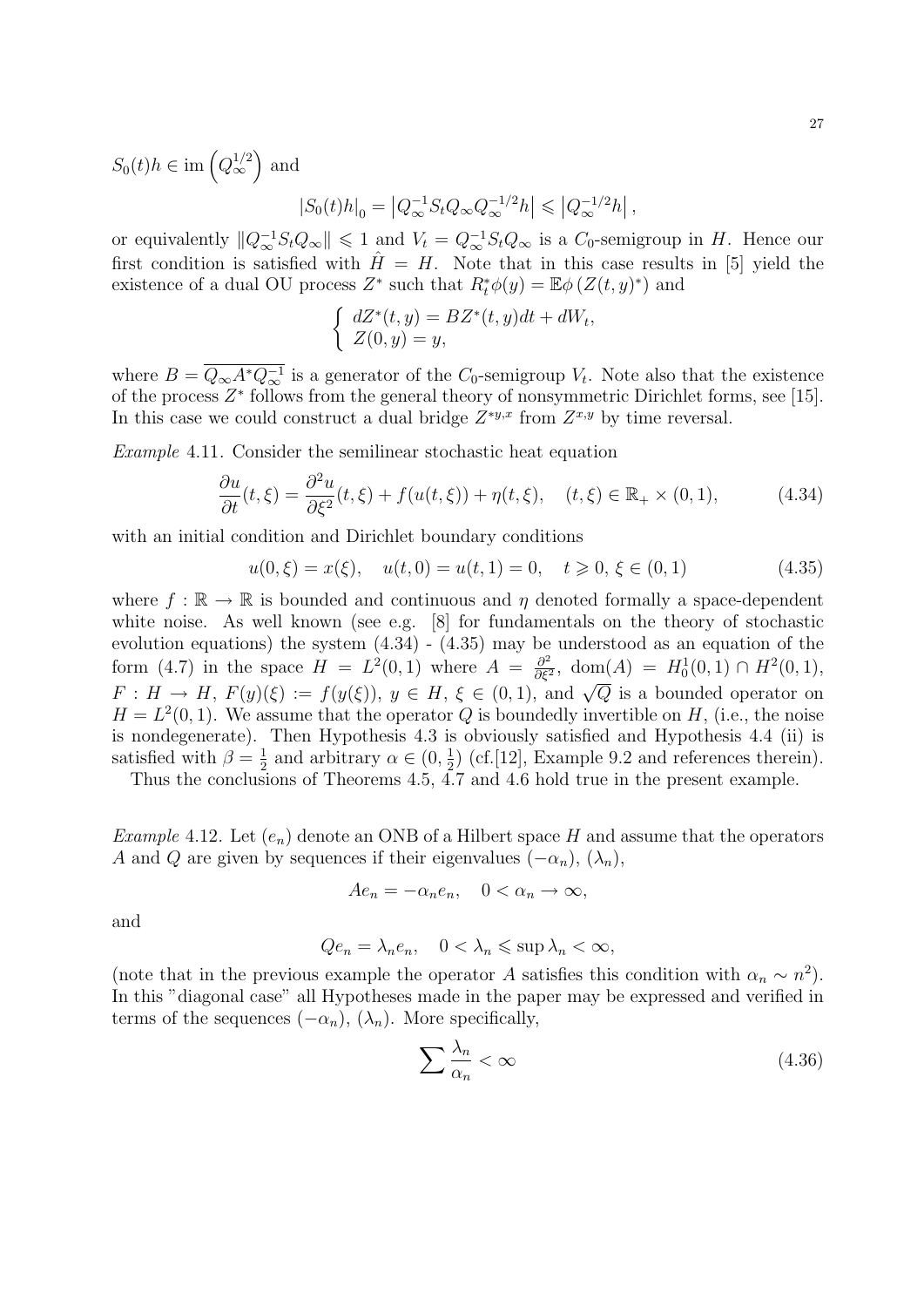is equivalent to Hypothesis 2.5 ; in that case all results of Section 2 on the OU Bridge hold true (obviously, (4.36) is also necessary and sufficient for the OU process to be well defined in  $H$ ).

Furthermore, it is easy to compute that

$$
Q_t e_n = \frac{\lambda_n}{\alpha_n} (1 - e^{-2\alpha_n t}) e_n,
$$
\n(4.37)

and so Hypotheses 3.1 and 3.7 are always satisfied. Therefore (under condition (4.36)) the differential equations for the OU Bridge has the mild and weak solutions described in Theorem 3.8 and Corollary 3.9, respectively.

This equation splits into a sequence of independent one-dimensional equations for particular coordinates  $\hat{z}_n^{x,y}(t) := \left\langle \hat{Z}_t^{x,y}, e_n \right\rangle$ . We obtain

$$
d\hat{z}_n^{x,y}(t) = [-\alpha_n \hat{z}_n^{x,y}(t) - 2\alpha_n e^{-\alpha_n (T-t)} (1 - e^{-2\alpha_n (T-t)})^{-1} (e^{-\alpha_n (T-t)} \hat{z}_n^{x,y}(t) - y_n)] dt + \sqrt{\lambda_n} d\zeta_n(t)
$$

for  $t \in (0, T)$  with the initial condition

$$
\hat{z}_n^{x,y}(0) = x_n,
$$

where  $x_n = \langle x, e_n \rangle$ ,  $y_n = \langle y, e_n \rangle$  and  $\zeta_n(t) = \langle \zeta_t, e_n \rangle$ . The mild and weak formulas from Theorem 3.8 and Corollary 3.9 may be easily expressed as well.

Note that if dim  $K < \infty$ , the condition (4.36) is automatically satisfied. In this case the above equation has obviously a strong solution. Here we need not have to assume that the eigenvalues  $\alpha_n$  are all negative, only  $\alpha_n \neq 0$ . If  $\alpha_n = 0$  for some n the corresponding equation takes the form

$$
d\hat{z}_n^{x,y}(t) = \frac{y_n - \hat{z}_n^{x,y}(t)}{T - t}dt + \sqrt{\lambda_n}d\zeta_n(t), \quad t \in (0, T),
$$

which is a well-known equation for a one-dimensional Brownian Bridge. In Section 4, where the semilinear equations are considered, our standing assumption was (4.1) (the strong Feller property for the OU process), which in the present example is equivalent to

$$
\sup_{n} \frac{\alpha_n}{\lambda_n} e^{-2\alpha_n t} < C_t, \quad t > 0,\tag{4.38}
$$

where  $C_t < \infty$  (intuitively, the noise term is "sufficiently nondegenerate"). The condition (4.9) (existence of the invariant measure for the OU process) is automatically satisfied and the conditions of Hypothesis 4.4 have been often studied in the past and may be easily  $\sum (1/\alpha_n)^{1-\epsilon}$  holds for some  $\epsilon > 0$ ,  $\lambda_n > c > 0$  and the nonlinear term F is bounded and formulated in terms of sequences  $(\alpha_n)$  and  $(\lambda_n)$  (cf. Section 3 in [13]). For instance, if continuous, the conclusions of Theorems 4.5- 4.7 hold true (in particular, the transition densities are "continuous in  $x$ ").

The continuity of transition density "in the variable  $y$ " may be veriified by means of Remark 4.10 . It is easy to compute eigenvalue expansions of all operators that appear there. We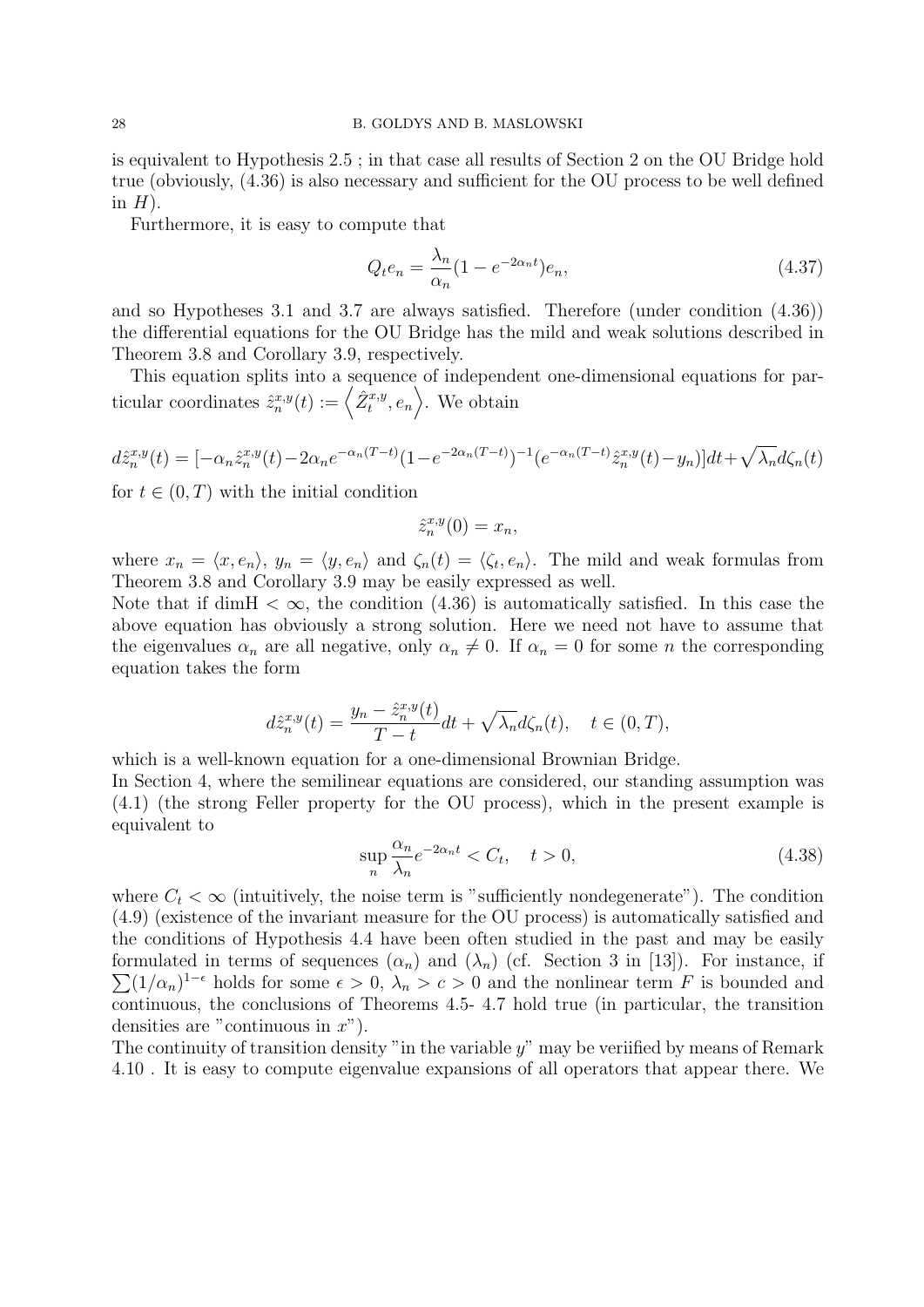have

$$
K_t Q_T^{-1} e_n = \frac{1 - e^{-2\alpha_n t}}{1 - e^{-2\alpha_n T}} e^{-\alpha_n (T - t)} e_n,
$$
\n(4.39)

$$
Q_T^{-1} S_T^* e_n = 2e^{-\alpha_n T} \frac{\alpha_n}{\lambda_n} (1 - e^{-\alpha_n T})^{-1} e_n,
$$
\n(4.40)

$$
C(T)e_n = 2e^{-2\alpha_n T} \frac{\alpha_n}{\lambda_n} (1 - e^{-2\alpha_n T})^{-1} e_n,
$$
\n(4.41)

$$
B_3(s)e_n = 2e^{-\alpha_n(T-s)}\frac{\alpha_n}{\sqrt{\lambda_n}}(1 - e^{-\alpha_n T})^{-1}e_n.
$$
\n(4.42)

As an illustrative example consider the case when the "nonlinear term"  $F$  is, in fact, a constant element of H,  $F = \sum F_n < F, e_n >$ . The solution to the equation (4.7) has the form

$$
X_t = S_t x + a(t) + Z_t, \quad t \geq 0,
$$

where  $a(t) := \int_0^t S_{t-s} F ds$ . In order to satisfy Hypothesis 4.3 we assume that  $F \in \text{im}(Q^{1/2})$ for a given  $T > 0$ , which is equivalent to

$$
\sum \frac{F_n^2}{\lambda_n} < \infty. \tag{4.43}
$$

The regularity "in  $x$ " of the density may be then obtained as a particular case of the preceding part of the Example. However, since the solution is Gaussian, we may conclude directly by the Cameron-Martin formula that the mapping  $x \to d(T, x, y)$  is continuous (in fact, smooth), for fixed y from a set of measure one, if and only if the strong Feller property (the condition (4.38)) is satisfied and  $a(T) \in im(Q_T^{1/2})$  holds. The latter condition is equivalent to  $(-A)^{-1/2}F \in \text{im}(\mathbb{Q}^{1/2})$  or equivalently,

$$
\sum \frac{F_n^2}{\lambda_n \alpha_n} < \infty \tag{4.44}
$$

(this is obviously a weaker condition that (4.43), which in this case is not needed). Now, let us check the regularity in the variable y for a fixed  $x \in H$ . Assume that the OU process is strongly Feller ((i.e., 4.38) is satisfied). It is easy see that the mapping  $y \to k(T, y)$ ) is continuous. The continuity  $y \to g(T, x, y)$  is equivalent to the inclusion  $Q_T^{-1}S_T^* \in \mathscr{L}(H)$ , which in terms of the eigenvalues is expressed as

$$
\sup_{n} \frac{\alpha_n}{\lambda_n} e^{-\alpha_n T} < C_T. \tag{4.45}
$$

This would be, for a fixed  $T > 0$ , a stronger demand than the strong Feller property (4.38) but if we require (4.38) and (4.45) for each  $T > 0$ , they are equivalent. By Gaussianity, the remaining factor h may be again expressed by the Cameron-Martin formula

$$
h(T, x, y) = \frac{N(S_T x + a(T), Q_T)(dy)}{N(S_t x, Q_T)(dy)} = \exp\left(\frac{Q_T^{-1/2} a(T), Q_T^{-1/2} y\right) - \frac{1}{2} |Q_T^{-1/2} a(T)|^2\right). \tag{4.46}
$$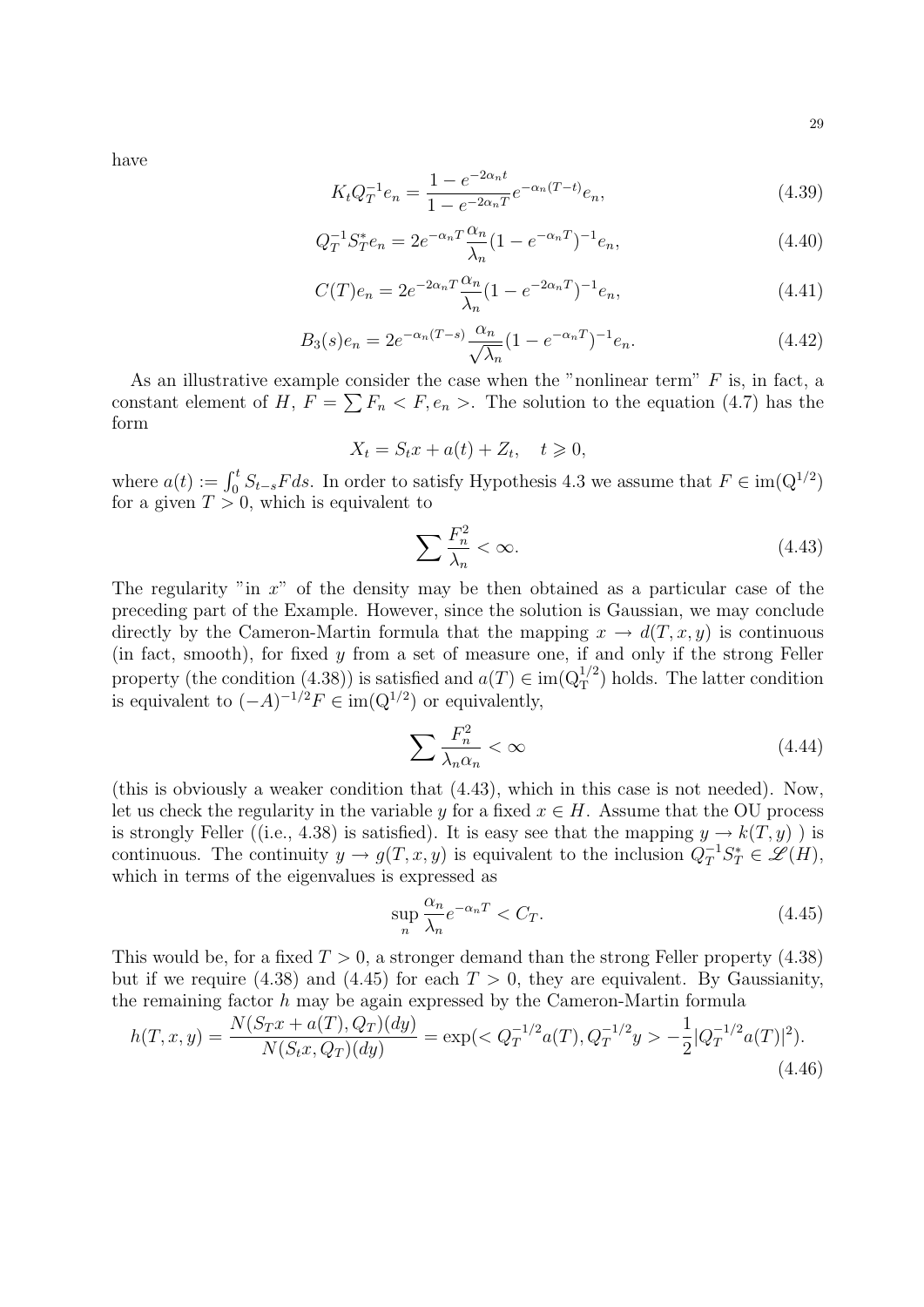Now it is easy to see that the mapping  $y \to h(T, x, y)$  is continuous (and in fact, smooth) for each  $x \in H$  if and only if  $a(T) \in im(Q_T)$ , which turns out to be the same as  $F \in im(Q)$ , or equivalently,

$$
\sum \frac{F_n^2}{\lambda_n^2} < \infty. \tag{4.47}
$$

Obviously,  $(4.47)$  is stronger than  $(4.43)$ , which shows that for the continuity "in x" the Hypothesis 4.3, which makes the Girsanov theorem applicable, is in general unnecessary. For continuity "in y" in our example, even stronger condition  $(4.47)$  is necessary. However, our formulation of the problem is not "symmetric in x and  $y$ ": While x is the initial value that is supposed to be arbitrary,  $y$  is just a variable in the densities and we obtain continuity  $x \to d(T, x, y)$  only for y from a set of measure one.

#### **REFERENCES**

- [1] Ball J. M.: Strongly continuous semigroups, weak solutions, and the variation of constants formula Proc. Amer. Math. Soc. 63 (1977), 370-373
- [2] Brze´zniak Z. and van Neerven J.: Space-time regularity for linear stochastic evolution equations driven by spatially homogeneous noise, J. Math. Kyoto Univ. 43 (2003) 261-303
- [3] Chojnowska-Michalik A.: Stochastic differential equations in Hilbert spaces, in: Probability theory (Papers, VIIth Semester, Stefan Banach Internat. Math. Center, Warsaw, 1976), pp. 53-74, Banach Center Publ., 5, PWN, Warsaw, 1979
- [4] Chojnowska-Michalik A.: Transition semigroups for stochastic semilinear equations on Hilbert spaces Dissertationes Math. 396 (2001)
- [5] Chojnowska-Michalik A. and Goldys B.: Nonsymmetric Ornstein-Uhlenbeck semigroup as second quantized operator. J. Math. Kyoto Univ. 36 (1996), 481-498
- [6] Chojnowska-Michalik A. and Goldys B.: On regularity properties of nonsymmetric Ornstein-Uhlenbeck semigroup in  $L^p$  spaces, Stochastics and Stochastics Rep. 59 (1996), 183-209
- [7] Chojnowska-Michalik A. and Goldys B.: Symmetric Ornstein-Uhlenbeck Semigroups and their Generators, Probab. Theory and Related Fields 124 (2002), 459-486
- [8] Da Prato G. and Zabczyk J.: Stochastic Equations in Infinite Dimensions, Cambridge University Press 1992
- [9] Fuhrman M.: Regularity properties of transition probabilities in infinite dimensions Stochastics and Stochastics Rep. 69 (2000), 31-65
- [10] Goldys B.: On analyticity of Ornstein-Uhlenbeck semigroups, Atti Accad. Naz. Lincei Cl. Sci. Fis. Mat. Natur. Rend. Lincei (9) Mat. Appl. 10 (1999), 131-140
- [11] Goldys B. and van Neerven J.M.A.M.: Transition semigroups of Banach space valued Ornstein-Uhlenbeck processes, Acta Appl. Math. 76 (2003), 283-330
- [12] Goldys B. and Maslowski B.: Lower estimates of transition densities and bounds on exponential ergodicity for stochastic PDE's, Ann. Probab. 34 (2006), 1451-1496
- [13] Goldys B. and Maslowski B.: Uniform ergodicity of stochastic dissipative systems, Czechoslovak Math. J. 51 (126) (2001), 745-762
- [14] Lyons T. J and Zheng W.A.: On Conditional Diffusion Processes, Proc. Royal Soc. Edinburgh 115A (1990), 243-255
- [15] Ma Zhi Ming and Röckner M.: Introduction to the theory of (nonsymmetric) Dirichlet forms, Springer-Verlag, 1992
- [16] Mandelbaum A.: Linear estimators and measurable linear transformations on a Hilbert space, Z. Wahrsch. Verw. Gebiete 65 (1984), 385-397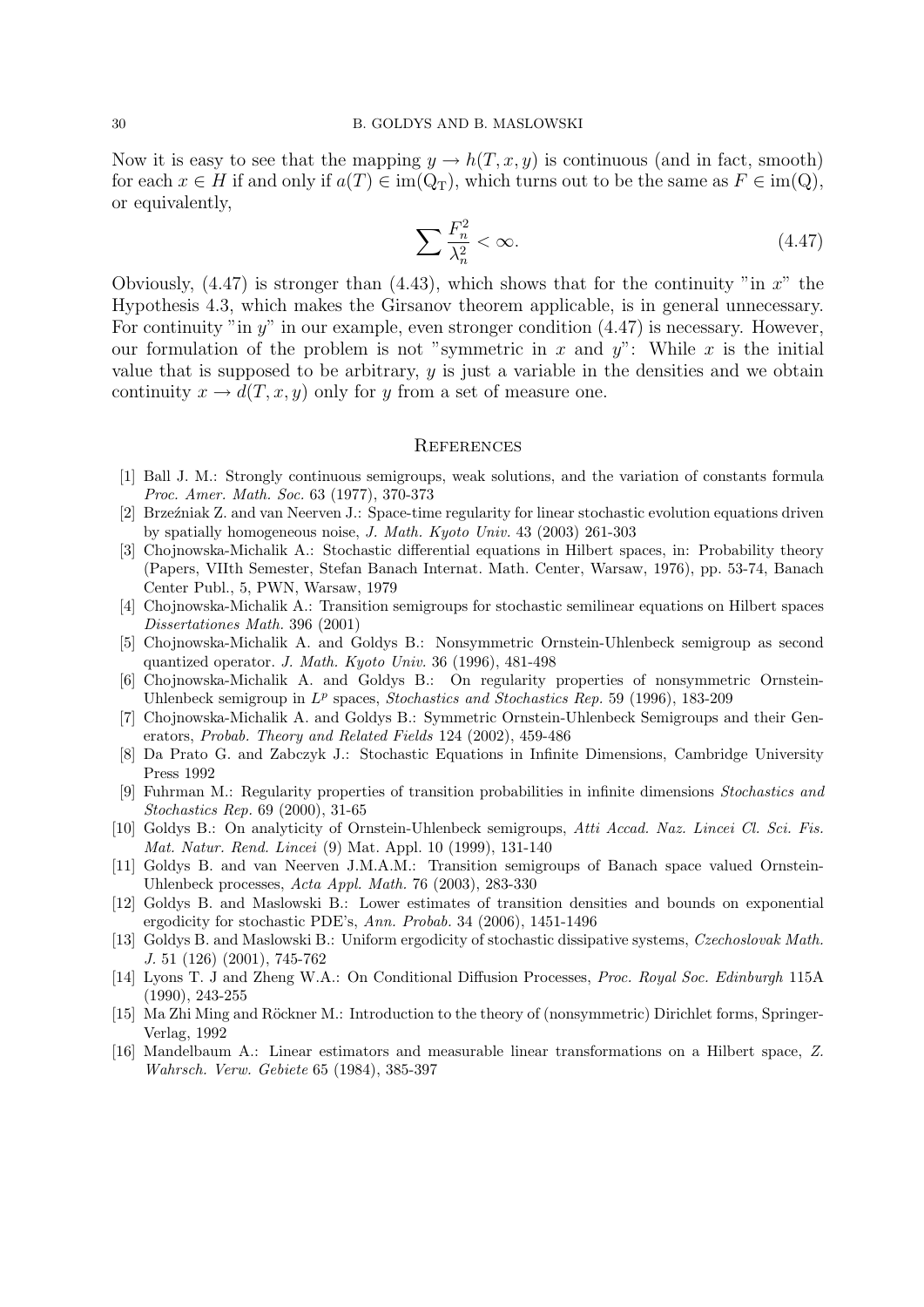- [17] Maslowski B. and Simão I.: Asymptotic properties of stochastic semilinear equations by the method of lower measures, Colloquium Math. 72 (1997), 147-171
- [18] Maslowski B. and Simão I.: Long time behaviour of non-autonomous SPDE's, Stochastic Processes and Applications 95 (2001), 285-309
- [19] Sim˜ao I.: Pinned Ornstein-Uhlenbeck processes on an infinite-dimensional space, Stochastic Analysis and Applications (Powys, 1995), World Sci. Publishing, River Edge, NJ, 1996.
- [20] van Neerven J.M.A.M.: Nonsymmetric Ornstein-Uhlenbeck Semigroups in Banach Spaces, J. Funct. Anal. 155 (1998), 495-535
- [21] Ondrejat M.: Brownian representations of cylindrical martingales, martingale problem and strong Markov property of weak solutions of SPDEs in Banach spaces, Czechoslovak Math. J. 55 (2005), 1003-1039
- [22] Yor M.: Some Aspects of Brownian Motion, Birkhäuser 1992

School of Mathematics, The University of New South Wales, Sydney 2052, Australia E-mail address: B.Goldys@unsw.edu.au

INSTITUTE OF MATHEMATICS, ACADEMY OF SCIENCES OF CZECH REPUBLIC, ŽITNÁ 25, 11567 PRAHA 1, CZECH REPUBLIC

E-mail address: maslow@math.cas.cz